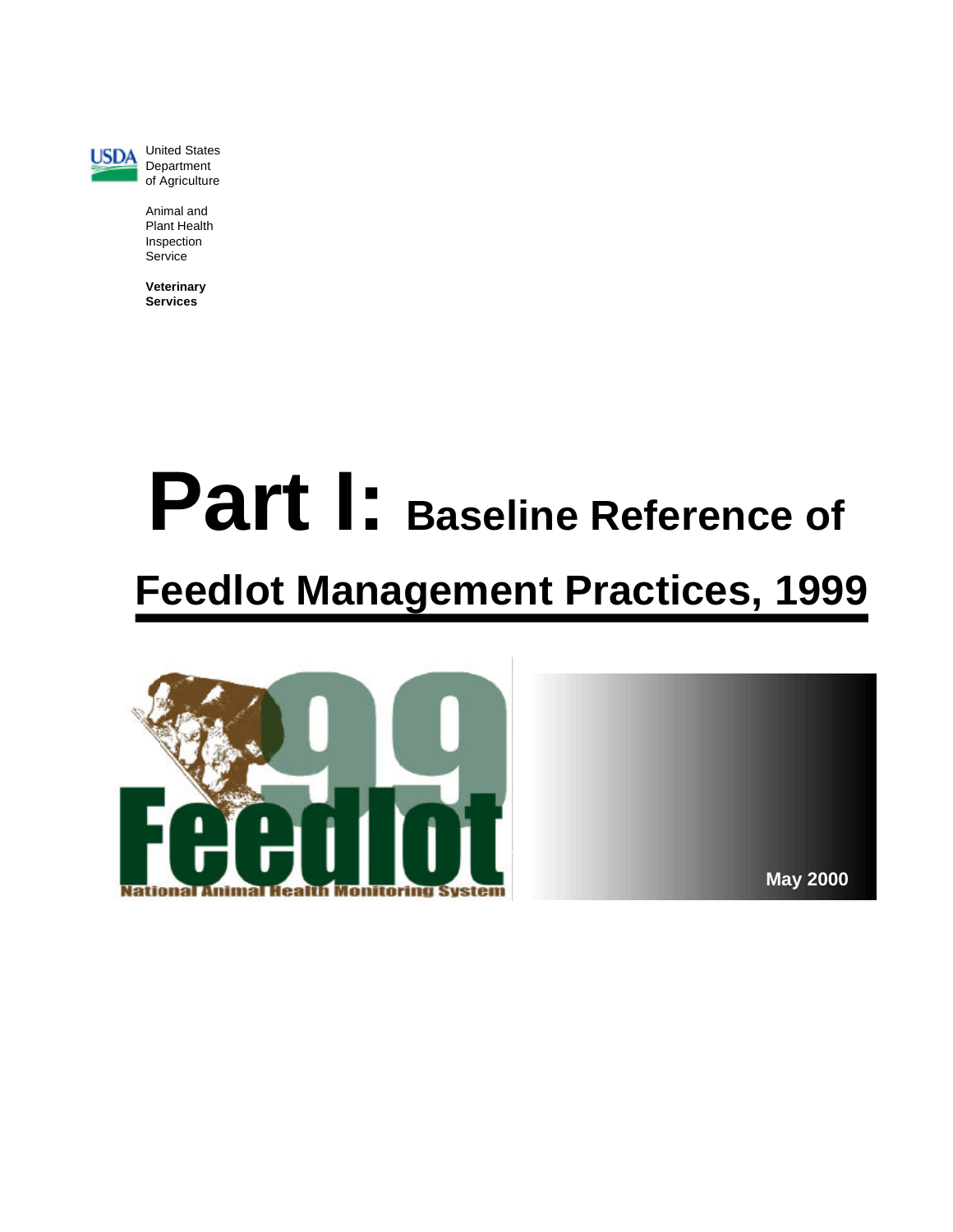#### **Ac knowl edg ments**

This report has been prepared from material received and analyzed by the U.S. Department of Agriculture (USDA), Animal and Plant Health Inspection Service (APHIS), Veterinary Services (VS) during a nationwide study of management and animal health on feedlot operations.

The Feedlot '99 study was a cooperative effort between State and Federal agricultural statisticians, animal health officials, university researchers, extension personnel, and feedlot owners and operators. We want to thank the hundreds of industry members who helped determine the direction and objectives of this study by participating in focus groups.

Thanks to the National Agricultural Statistics Service (NASS) enumerators and State and Federal Veterinary Medical Officers (VMO's) and Animal Health Technician's (AHT's) who visited the operations and collected the data for their hard work and dedication to the National Animal Health Monitoring System (NAHMS). The roles of the producer, Area Veterinarian in Charge (AVIC), NAHMS Coordinator, VMO, AHT, and NASS enumerator were critical in providing quality data for Feedlot '99 reports. Special recognition goes to Dr. Guy Loneragan from the Integrated Livestock Management program at Colorado State University for his contribution to the design and implementation of the Feedlot '99 study and analysis and interpretation of these data. Thanks also to the Centers for Epidemiology and Animal Health (CEAH) for their efforts in generating and distributing timely reports from Feedlot '99 data.

All participants are to be commended for their efforts, particularly the producers whose voluntary efforts made the Feedlot '99 study possible.

Dr. Nora Wineland, NAHMS Program Leader

Suggested bibliographic citation for this report:

USDA. 2000. Part I: Baseline Reference of Feedlot Management Practices, 1999. USDA:APHIS:VS, CEAH, National Animal Health Monitoring System. Fort Collins, CO. #N327.0500

Contacts for further information: Questions or comments on Feedlot '99 study methodology or data analysis: Dr. David Dargatz. Information on reprints or other NAHMS reports: Ms. Nina Stanton. Telephone: (970) 490-8000 E-mail: NAHMSweb@usda.gov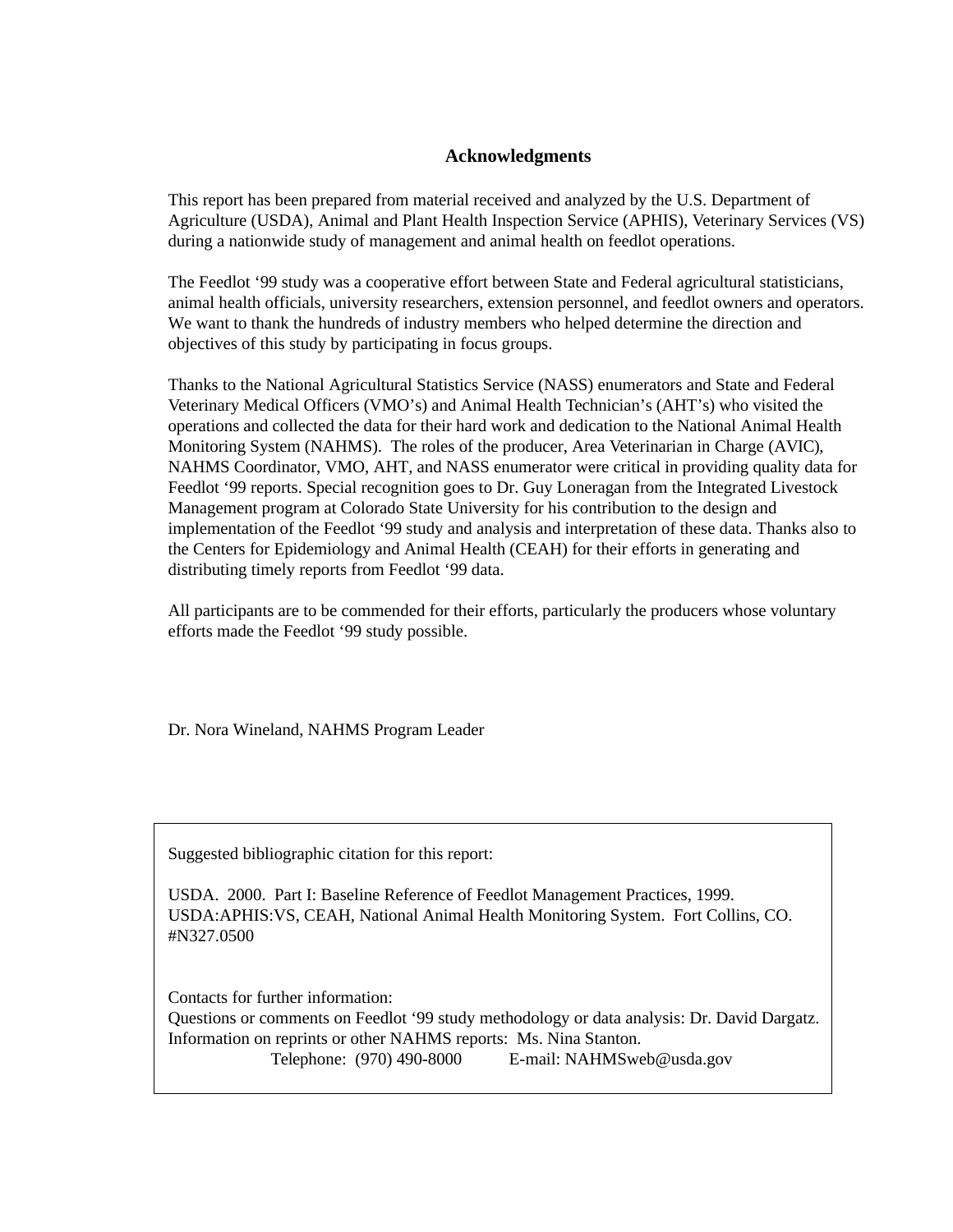## **Table of Contents**

| 1. Type of cattle, gender, and disposition $\ldots \ldots \ldots \ldots \ldots \ldots \ldots \ldots \ldots \ldots 5$ |  |
|----------------------------------------------------------------------------------------------------------------------|--|
|                                                                                                                      |  |
| 5. Processing a second time within 30 days of arrival $\dots \dots \dots \dots \dots \dots \dots$                    |  |
|                                                                                                                      |  |
|                                                                                                                      |  |
|                                                                                                                      |  |
|                                                                                                                      |  |
|                                                                                                                      |  |
|                                                                                                                      |  |
|                                                                                                                      |  |
|                                                                                                                      |  |
|                                                                                                                      |  |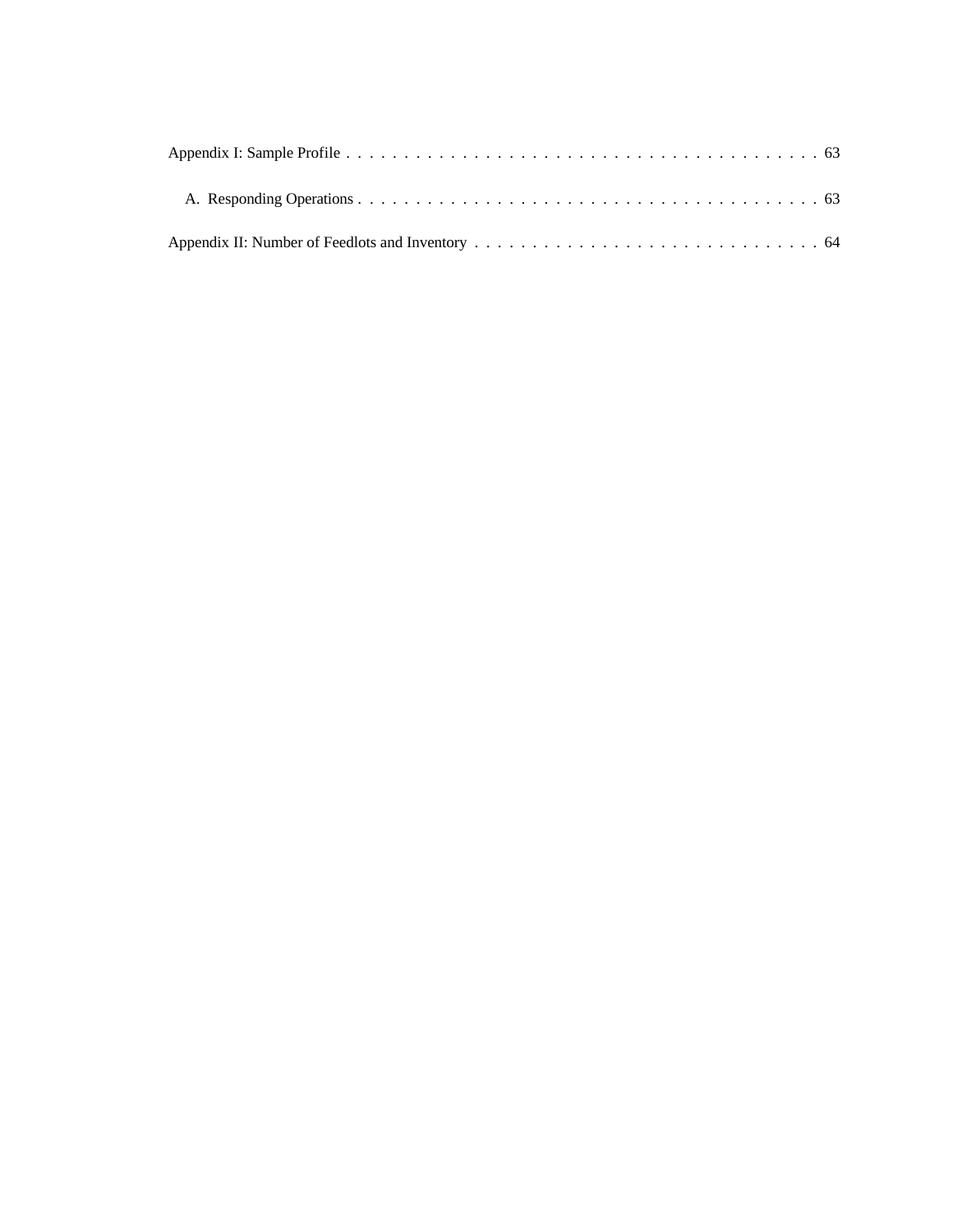## **In tro duc tion**

The National Animal Health Monitoring System's (NAHMS) Feedlot '99 study was designed to provide both participants and those affiliated with the cattle feeding industry with information on the nation's feed lot cattle population for education and research. NAHMS is sponsored by the USDA: APHIS: Veterinary Services (VS).

NAHMS developed study objectives by exploring existing literature and contacting industry members about their informational needs and priorities.

The USDA's National Agricultural Statistics Service (NASS) collaborated with VS to select a statistically-valid sample such that inferences could be made to 100 percent of the cattle on feed in operations with a capacity of 1,000 head or more on January 1, 1999, in the 12 participating states (see map at right). Cattle on feed operations with 1,000 or more head represented 82.1 percent of all cattle on feed January 1, 2000, in the 50 states (see table below). Operations with 1,000-head or more capacity accounted for an even larger percentage of marketings in all  $50$  states (84.7 percent). In the 12 selected states, the percentage of the cat-

States Participating in the Feedlot '99 Study



tle on feed inventory in the larger operations was 90.9 percent. NASS enumerators collected data on site from the 520 feedlot operations for this initial report via a questionnaire administered from August 16, 1999, through September 22, 1999.

| Feedlot Inventory - January 1, 2000     |                                   |                                                                |                      |  |  |  |  |  |  |  |
|-----------------------------------------|-----------------------------------|----------------------------------------------------------------|----------------------|--|--|--|--|--|--|--|
| <b>States</b>                           | All Operations<br>(Thousand Head) | Operations with 1,000-Head or<br>More Capacity (Thousand Head) | Percent of Inventory |  |  |  |  |  |  |  |
| United States (50 states)               | 13.983                            | 11,475                                                         | 82.1                 |  |  |  |  |  |  |  |
| Feedlot '99 states (12 states)          | 12,138                            | 11,030                                                         | 90.9                 |  |  |  |  |  |  |  |
| 12 states as a percent of all 50 states | 86.8                              | 96.1                                                           | --                   |  |  |  |  |  |  |  |

| Feedlot Marketings - 1999               |                                   |                                                                |                      |  |  |  |  |  |  |
|-----------------------------------------|-----------------------------------|----------------------------------------------------------------|----------------------|--|--|--|--|--|--|
| <b>States</b>                           | All Operations<br>(Thousand Head) | Operations with 1,000-Head or<br>More Capacity (Thousand Head) | Percent of Inventory |  |  |  |  |  |  |
| United States (50 states)               | 27,780                            | 23.530                                                         | 84.7                 |  |  |  |  |  |  |
| Feedlot '99 states (12 states)          | N/A                               | 22.753                                                         | $N/A^*$              |  |  |  |  |  |  |
| 12 states as a percent of all 50 states | N/A                               | 96.7                                                           |                      |  |  |  |  |  |  |

\* Marketings in operations of 1,000-head or more capacity in the 12 Feedlot '99 states was 81.9 percent (22,753/27,780) of all marketings in all 50 states regardless of capacity.

Source: National Agricultural Statistics Service (NASS), February 18, 2000.

\*Identification numbers are assigned to each graph in this report for ease of public reference.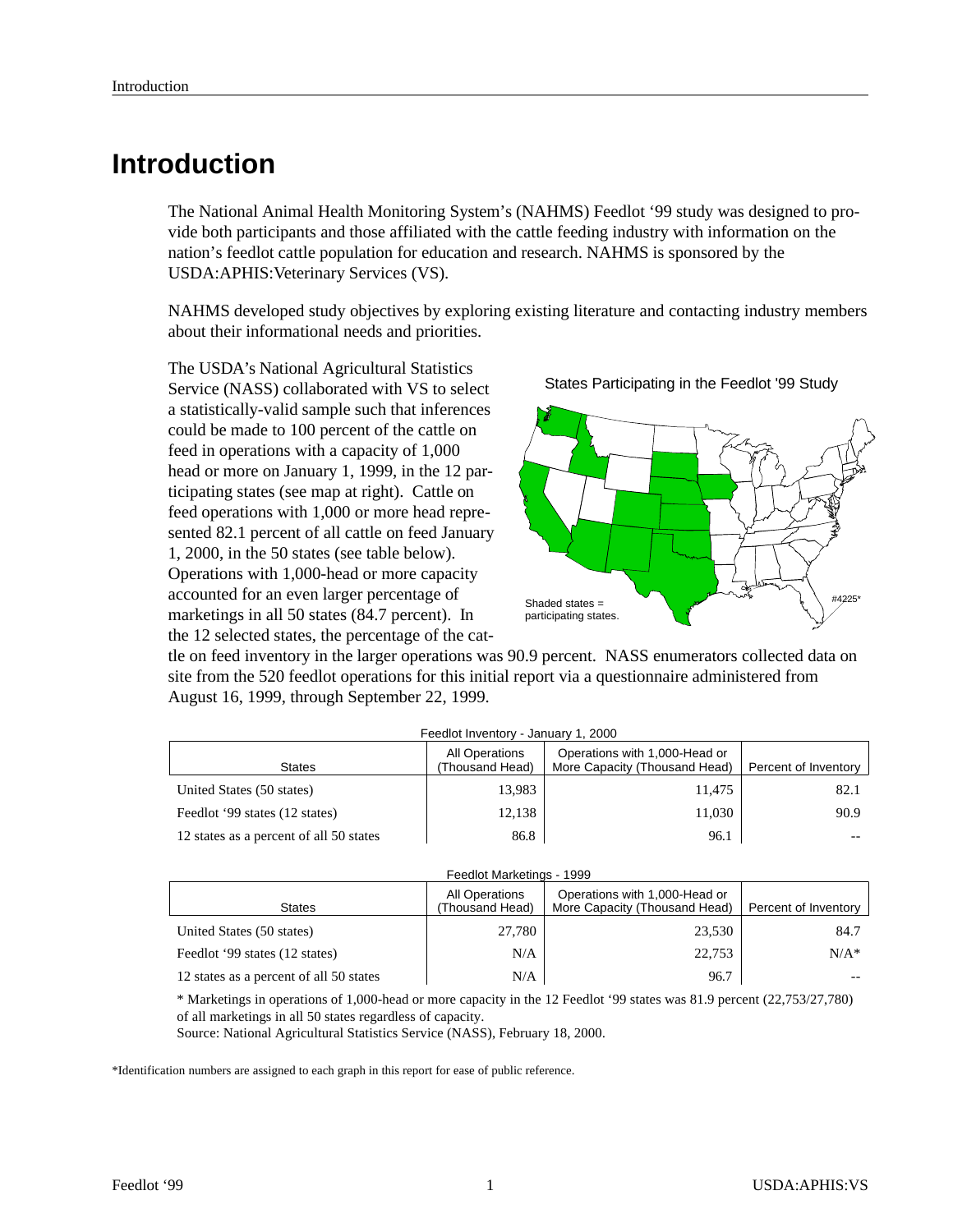*Part I: Baseline Reference of Feedlot Management Practices, 1999* is the first in a series of releases documenting Feedlot '99 study results. A report on trends in beef feedlot management and health will compare results of NAHMS' 1994 Cattle on Feed Evaluation (COFE) and initial results of the Feed lot '99 study. This report is expected to be released within 2 months following the release of Part I.

Estimates related to health and health management of cattle on feedlot operations will be documented in Part II of the Feedlot '99 series of reports. Part II will report results from a second phase of Feedlot '99 data collection done by Federal and state Veterinary Medical Officers (VMO's) and Animal Health Technicians (AHT's) in the 12 states. Data were collected on site from October 12, 1999, through January 12, 2000, from the operations that responded to the NASS questionnaire and agreed to continue participating. Part II is expected to be released in the summer of 2000.

Results of the Feedlot '99 and other NAHMS studies are accessible on the World Wide Web at www.aphis.usda.gov/vs/ceah/cahm (see Beef Feedlot).

For questions about this report or additional Feedlot '99 and NAHMS results, please contact:

Centers for Epidemiology and Animal Health USDA:APHIS:VS, attn. NAHMS 555 South Howes Fort Collins, CO 80521 (970) 490- 8000 NAHMSweb@usda.gov www.aphis.usda.gov/vs/ceah/cahm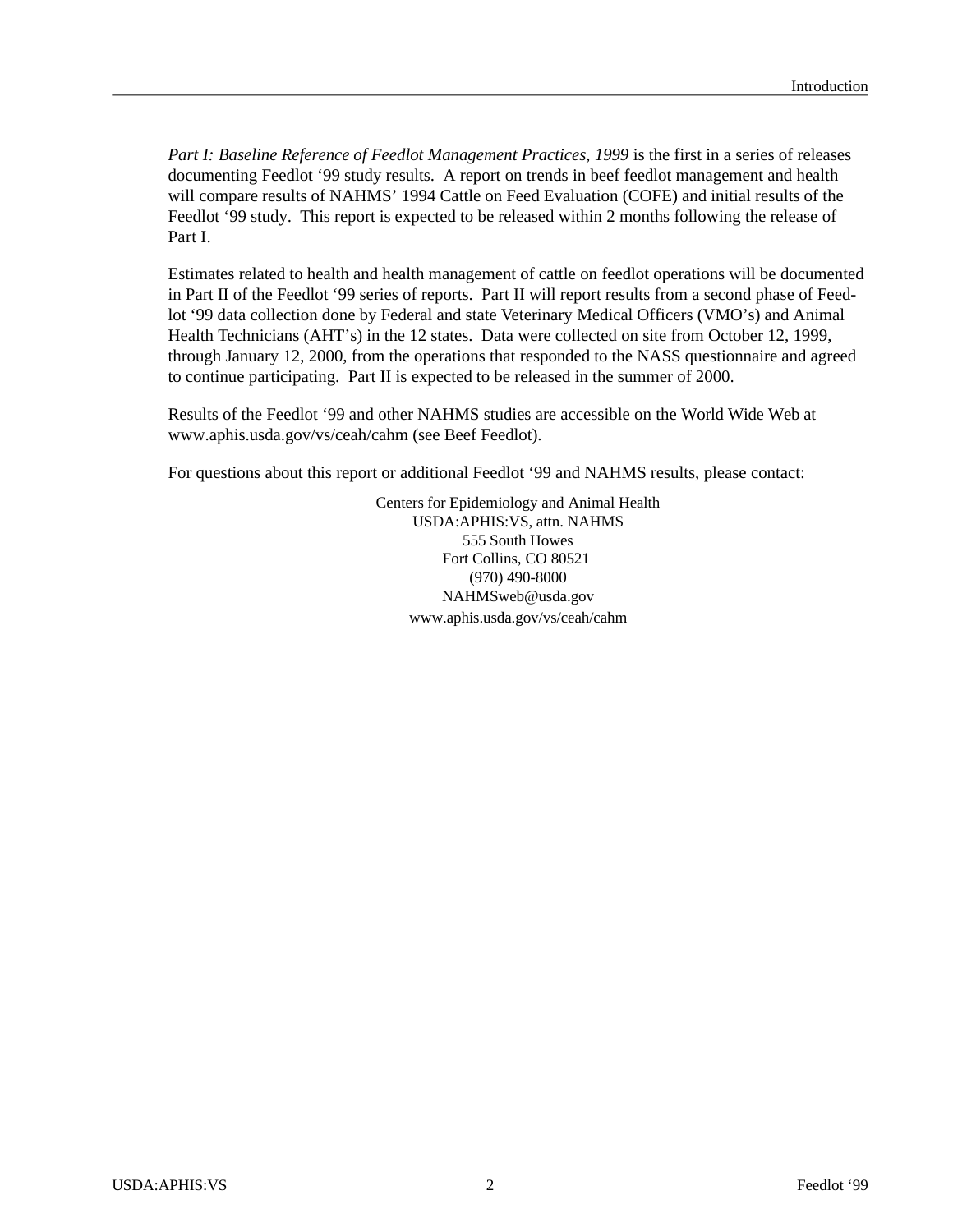## **Terms Used in This Report**

**Cattle placed/placement:** Cattle put into a feed lot, fed a high-energy ration and intended for the slaughter market.

**Cattle on feed**: Animals being fed a high-energy ration of grain, silage, hay, and/or protein supplement for the slaughter market, excluding cattle being "backgrounded only" for later sale as feeders or later placement in another feedlot.

**N/A**: Not applicable.

**Operation**: An area of land managed as a unit by an individual, partnership, or hired manager.

**Percent cattle**: The total number of cattle with a certain attribute divided by the total number of cattle on all operations (or on all operations within a certain category such as by operation capacity or region).

**Percent operations**: The number of operations with a certain attribute divided by the total number of operations. Percentages will sum to  $100$  where the attributes are mutually exclusive (i.e., percentage of operations located within each region). Percentages will *not* sum to 100 where the attributes are not mutually exclusive (i.e., the percentage of operations using treatment methods where operations may have used more than one method).

**Population estimates:** Averages and proportions weighted to represent the population. For this report, the reference population was all operations with 1,000-head or more capacity on January 1, 1999, in the  $12$ selected states. Estimates in this report are provided with a measure of precision called the *standard error*. A confidence interval can be created with bounds equal to the estimate plus or minus two standard errors. If the only error is sampling error, then confidence intervals created in this manner will contain the true population value 95 out of 100 times. In the example at right, an estimate of 7.5 with a standard error of 1.0 results in a range of 5.5 to 9.5 (two times the standard error above and below the estimate). The second estimate of 3.4 shows a standard error of 0.3 and results in a range of 2.8 and 4.0. Alternatively, the 90 percent confidence interval would be created by multiplying the standard error by 1.65 instead of two. Most estimates in this report are rounded to the nearest tenth. If rounded to  $0$ , the standard error was reported as  $(0.0)$ . If there were no reports of the event, no standard error was reported (--).





**Regions for NAHMS Feedlot '99:** The Central region encompasses the states with the largest populations of feed lot cattle. The other states were grouped, rather than split into additional regions, as the number of observations in other areas were not sufficient to provide reliable estimates for individual areas or to assure producer confidentiality in reporting results.

- **Central**: Colorado, Kansas, Nebraska, Oklahoma, and Texas.
- Other: Arizona, California, Idaho, Iowa, New Mexico, South Dakota, and Washington.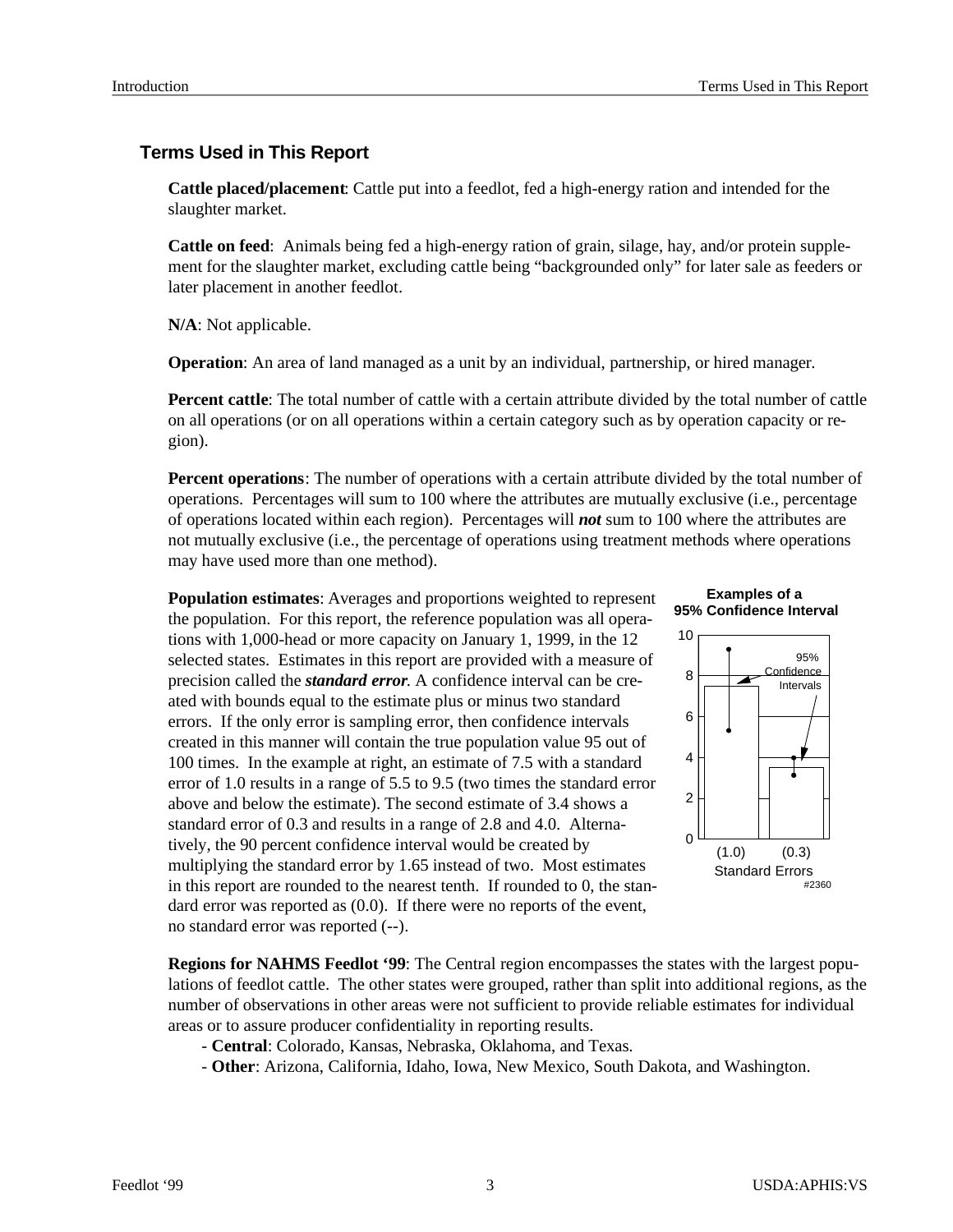Sample profile: Information that describes characteristics of the operations from which Feedlot '99 data were collected.

**Operation capacity**: Size groupings based on feedlot capacity on January 1, 1999. The capacity is the total number of head of cattle that could be accommodated in the feedlot at one time.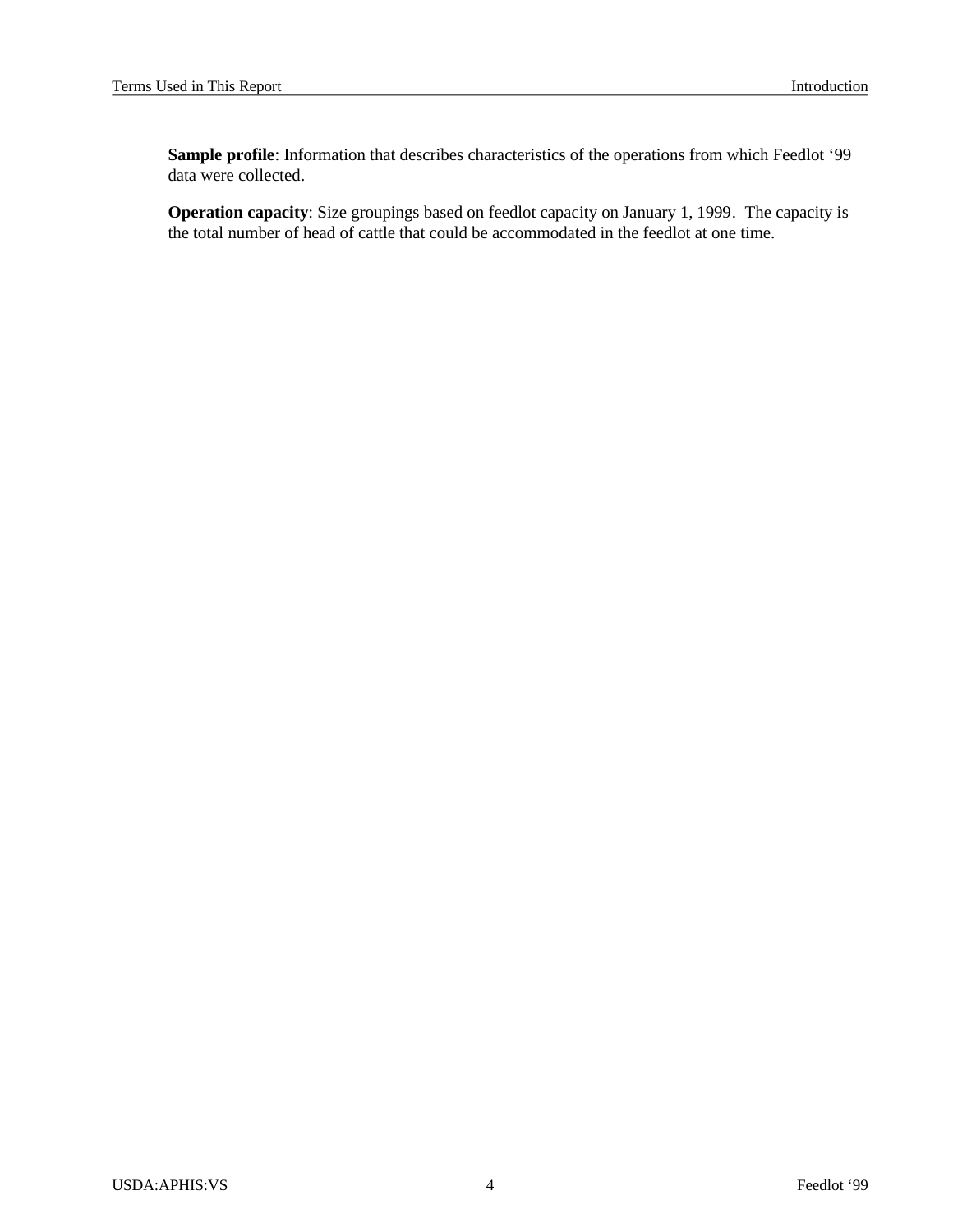# **Section I: Population Estimates**

## **A. Placement Profile**

## 1. Type of cattle, gender, and disposition

Higher percentages of operations with an 8,000-head or greater capacity placed cattle of dairy breeds than operations with less than an 8,000-head capacity. Further, greater percentages of large operations placed some of each of the classes of beef animals.

a. Percent of operations that placed any of the following types of cattle<sup>1</sup> for the U.S. slaughter market by operation capacity:

|                            | <b>Percent Operations</b>               |                          |         |                   |         |                   |  |  |  |
|----------------------------|-----------------------------------------|--------------------------|---------|-------------------|---------|-------------------|--|--|--|
|                            | <b>Operation Capacity (Number Head)</b> |                          |         |                   |         |                   |  |  |  |
|                            | $1,000 - 7,999$                         | <b>All Operations</b>    |         |                   |         |                   |  |  |  |
| <b>Type of Cattle</b>      | Percent                                 | Standard<br>Error        | Percent | Standard<br>Error | Percent | Standard<br>Error |  |  |  |
|                            | Steers Less than 700 lbs.               |                          |         |                   |         |                   |  |  |  |
| Beef or beef crossbreeds   | 69.7                                    | (2.6)                    | 90.5    | (1.5)             | 75.5    | (1.9)             |  |  |  |
| Dairy breeds               | 5.3                                     | (0.9)                    | 24.3    | (1.9)             | 10.5    | (0.9)             |  |  |  |
| Heifers Less than 700 lbs. |                                         |                          |         |                   |         |                   |  |  |  |
| Beef or beef crossbreeds   | 57.9                                    | (2.9)                    | 88.3    | (1.5)             | 66.3    | (2.1)             |  |  |  |
| Dairy breeds               | 1.2                                     | (0.4)                    | 8.8     | (1.3)             | 3.3     | (0.5)             |  |  |  |
| Steers 700 lbs, or More    |                                         |                          |         |                   |         |                   |  |  |  |
| Beef or beef crossbreeds   | 71.3                                    | (2.6)                    | 93.0    | (1.1)             | 77.3    | (1.9)             |  |  |  |
| Dairy breeds               | 7.1                                     | (1.3)                    | 24.5    | (2.0)             | 11.9    | (1.1)             |  |  |  |
|                            |                                         | Heifers 700 lbs, or More |         |                   |         |                   |  |  |  |
| Beef or beef crossbreeds   | 46.0                                    | (2.7)                    | 89.5    | (1.3)             | 58.1    | (2.0)             |  |  |  |
| Dairy breeds               | 2.1                                     | (0.9)                    | 9.4     | (1.3)             | 4.1     | (0.7)             |  |  |  |
|                            |                                         | Cows                     |         |                   |         |                   |  |  |  |
| Beef or beef crossbreeds   | 5.5                                     | (1.1)                    | 12.4    | (1.6)             | 7.4     | (0.9)             |  |  |  |
| Dairy breeds               | 0.0                                     | $(--)$                   | 1.0     | (0.5)             | 0.3     | (0.1)             |  |  |  |
|                            |                                         | <b>Bulls</b>             |         |                   |         |                   |  |  |  |
| Beef or beef crossbreeds   | 20.0                                    | (2.1)                    | 38.7    | (2.2)             | 25.2    | (1.7)             |  |  |  |
| Dairy breeds               | 0.6                                     | (0.4)                    | 0.8     | (0.4)             | 0.7     | (0.3)             |  |  |  |

1 During the period July 1, 1998, through June 30, 1999.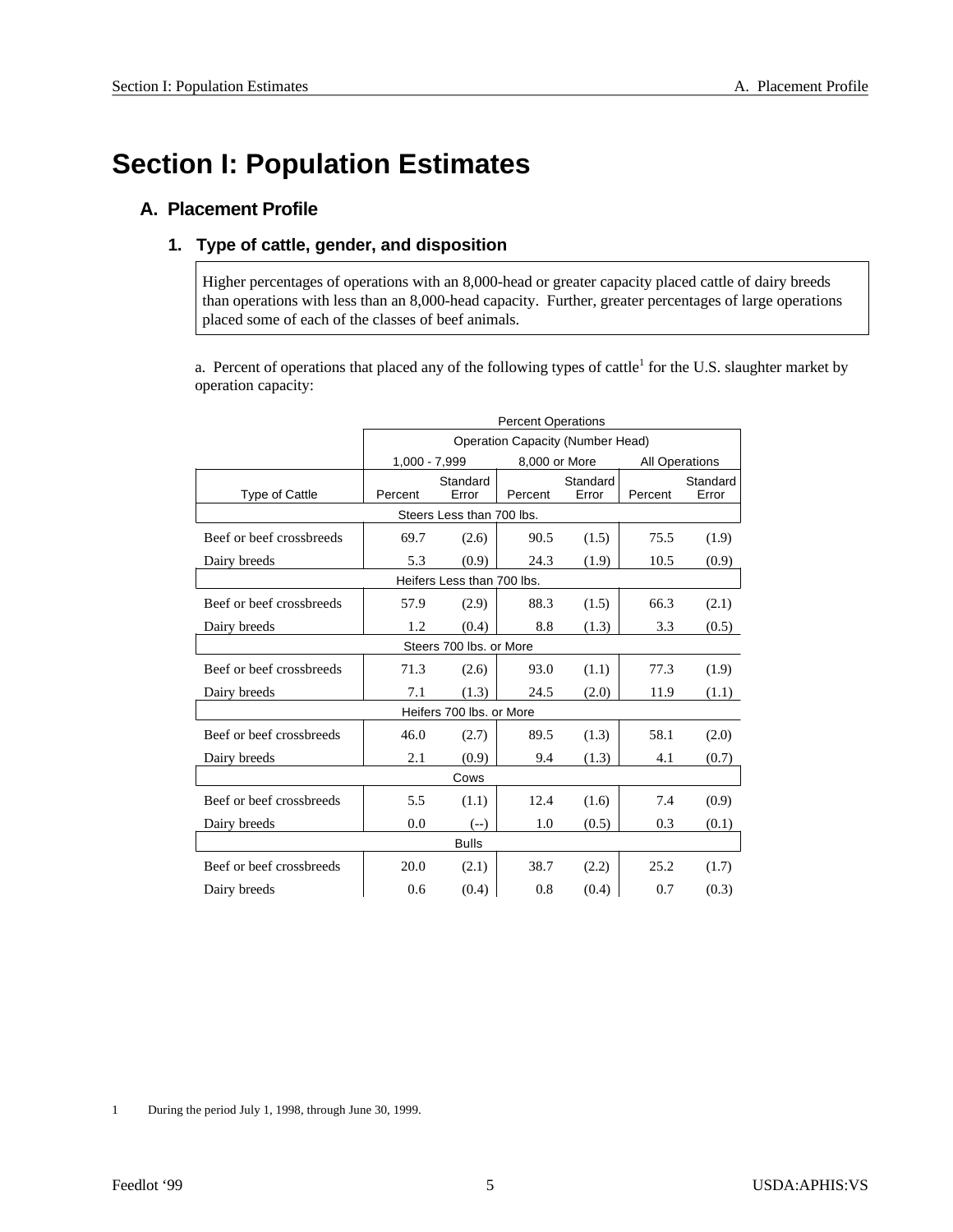|                          | <b>Percent Operations</b> |                                                         |         |                   |      |       |  |  |  |  |  |
|--------------------------|---------------------------|---------------------------------------------------------|---------|-------------------|------|-------|--|--|--|--|--|
|                          |                           | Operation Capacity (Number Head)                        |         |                   |      |       |  |  |  |  |  |
|                          |                           | 1,000 - 7,999<br>8,000 or More<br><b>All Operations</b> |         |                   |      |       |  |  |  |  |  |
| Type of Cattle           | Percent                   | Standard<br>Error                                       | Percent | Standard<br>Error |      |       |  |  |  |  |  |
|                          |                           | Steers and Heifers Less Than 700 lbs.                   |         |                   |      |       |  |  |  |  |  |
| Beef or beef crossbreeds | 76.9                      | (2.4)                                                   | 94.3    | (1.1)             | 81.8 | (1.8) |  |  |  |  |  |
| Dairy                    | 5.4                       | (0.9)                                                   | 24.2    | (1.9)             | 10.6 | (0.9) |  |  |  |  |  |
| Any steer or heifer      | 78.1                      | (2.4)                                                   | 94.3    | (1.1)             | 82.6 | (1.8) |  |  |  |  |  |
|                          |                           | Steers and Heifers 700 lbs, or More                     |         |                   |      |       |  |  |  |  |  |
| Beef or beef crossbreeds | 74.3                      | (2.5)                                                   | 95.2    | (0.8)             | 80.0 | (1.8) |  |  |  |  |  |
| Dairy                    | 7.9                       | 12.9                                                    | (1.2)   |                   |      |       |  |  |  |  |  |
| Any steer or heifer      | 75.4                      | (2.5)                                                   | 95.6    | (0.8)             | 81.0 | (1.8) |  |  |  |  |  |

b. Percent of operations that placed steers or heifers for the U.S. slaughter market by animal type, by animal weight at placement, and by operation capacity: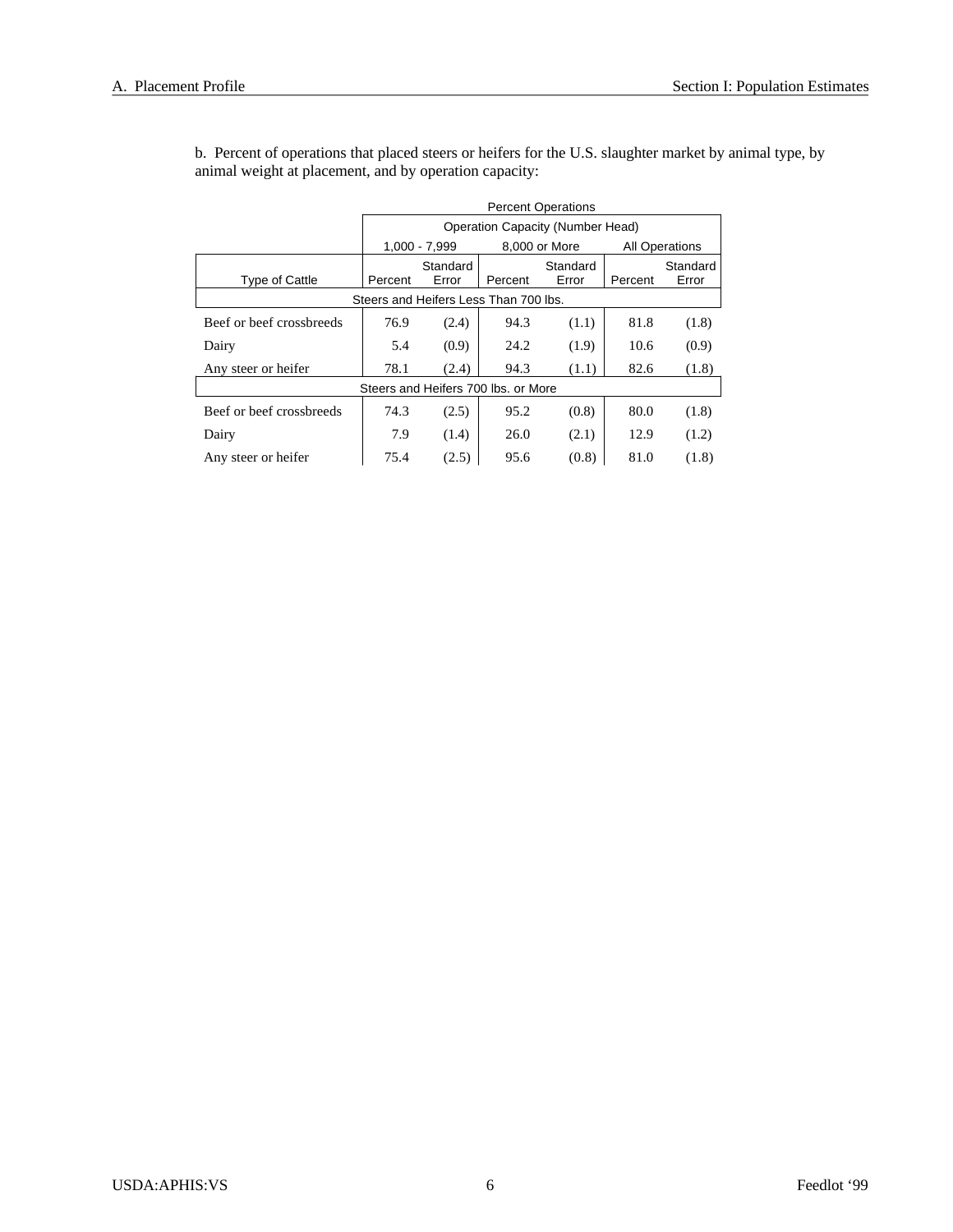Beef animals and beef crossbreeds were by far the main class of animal placed in feedlots regardless of operation capacity. Approximately one-half of the placements in small (53.1 percent) and large (53.8 percent) operations were steers and heifers greater than 700 lbs.

c. Percent of cattle placed for the U.S. slaughter market by type of cattle and by operation capacity:

|                          | <b>Percent Cattle</b>                                   |                            |         |                   |         |                   |  |  |  |
|--------------------------|---------------------------------------------------------|----------------------------|---------|-------------------|---------|-------------------|--|--|--|
|                          | <b>Operation Capacity (Number Head)</b>                 |                            |         |                   |         |                   |  |  |  |
|                          | 1,000 - 7,999<br>8,000 or More<br><b>All Operations</b> |                            |         |                   |         |                   |  |  |  |
| <b>Type of Cattle</b>    | Standard<br>Percent<br>Error                            |                            | Percent | Standard<br>Error | Percent | Standard<br>Error |  |  |  |
|                          |                                                         | Steers Less than 700 lbs.  |         |                   |         |                   |  |  |  |
| Beef or beef crossbreeds | 25.5                                                    | (1.5)                      | 21.7    | (0.8)             | 22.3    | (0.7)             |  |  |  |
| Dairy breeds             | 0.9                                                     | (0.3)                      | 1.4     | (0.3)             | 1.4     | (0.2)             |  |  |  |
|                          |                                                         | Heifers Less than 700 lbs. |         |                   |         |                   |  |  |  |
| Beef or beef crossbreeds | 17.2                                                    | (1.1)                      | 20.4    | (0.9)             | 19.9    | (0.8)             |  |  |  |
| Dairy breeds             | 0.0                                                     | (0.0)                      | 0.1     | (0.0)             | 0.1     | (0.0)             |  |  |  |
|                          |                                                         | Steers 700 lbs, or More    |         |                   |         |                   |  |  |  |
| Beef or beef crossbreeds | 34.9                                                    | (1.7)                      | 33.0    | (1.1)             | 33.3    | (0.9)             |  |  |  |
| Dairy breeds             | 1.0                                                     | (0.3)                      | 1.0     | (0.2)             | 1.0     | (0.2)             |  |  |  |
|                          |                                                         | Heifers 700 lbs. or More   |         |                   |         |                   |  |  |  |
| Beef or beef crossbreeds | 18.2                                                    | (1.3)                      | 20.8    | (0.8)             | 20.4    | (0.7)             |  |  |  |
| Dairy breeds             | 0.4                                                     | (0.2)                      | 0.2     | (0.1)             | 0.2     | (0.1)             |  |  |  |
|                          |                                                         | Cows                       |         |                   |         |                   |  |  |  |
| Beef or beef crossbreeds | 0.8                                                     | (0.3)                      | 0.3     | (0.1)             | 0.3     | (0.1)             |  |  |  |
| Dairy breeds             | 0.0                                                     | $(--)$                     | 0.0     | (0.0)             | 0.0     | (0.0)             |  |  |  |
|                          |                                                         | <b>Bulls</b>               |         |                   |         |                   |  |  |  |
| Beef or beef crossbreeds | 1.1                                                     | (0.2)                      | 1.1     | (0.2)             | 1.1     | (0.1)             |  |  |  |
| Dairy breeds             | 0.0                                                     | (0.0)                      | 0.0     | (0.0)             | 0.0     | (0.0)             |  |  |  |
| Total                    | 100.0                                                   |                            | 100.0   |                   | 100.0   |                   |  |  |  |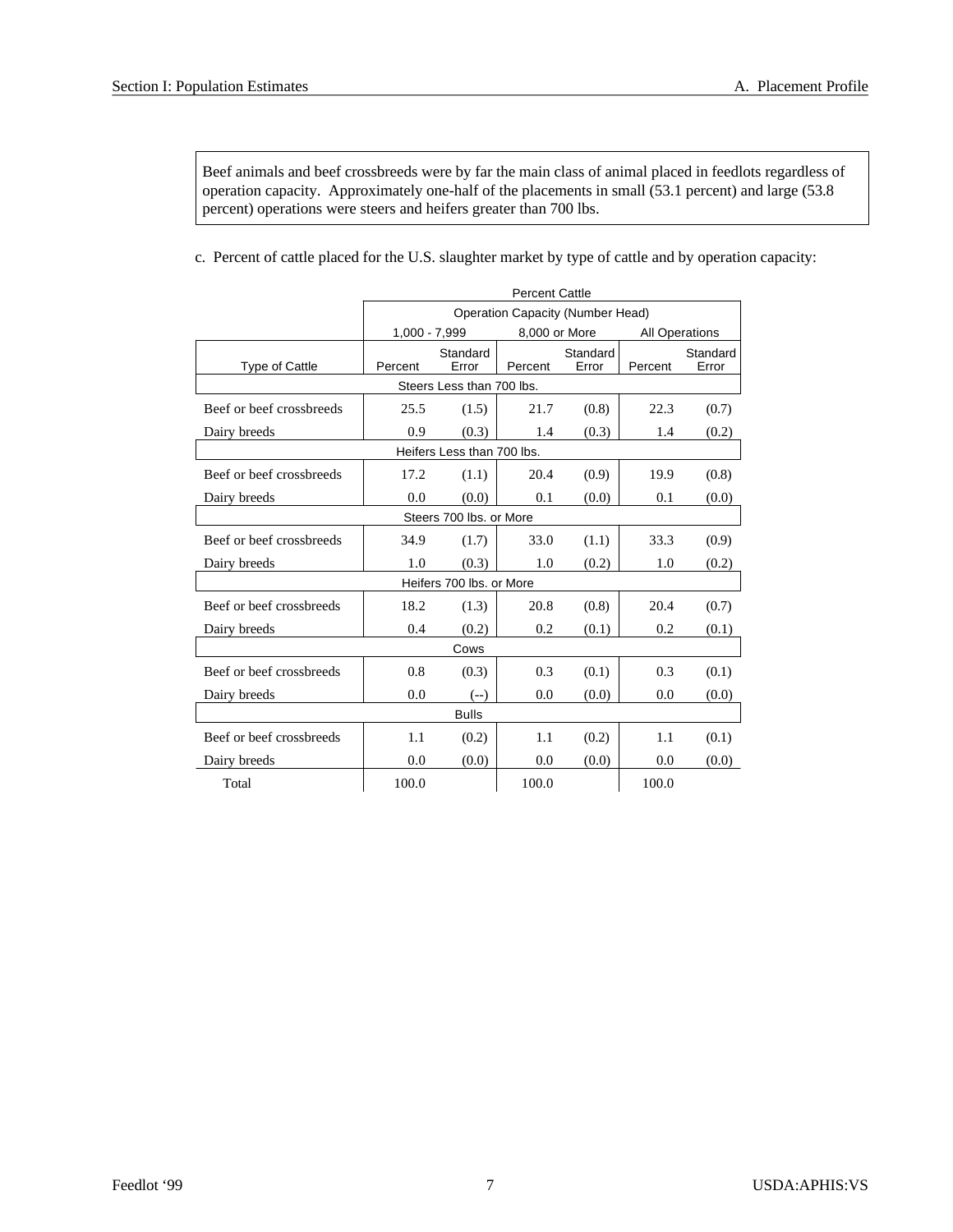Cows and bulls constituted only a small percentage of placements in feedlots. The majority of animals placed in both small (61.9 percent) and large operations (56.2 percent) were steers. Large operations placed a slightly greater percentage of heifers than small operations (42.4 compared to 36.2 percent, respectively). The majority of dairy animals placed in feedlots were steers (88.7 percent).

d. Percent of beef cattle (and percent of dairy cattle) placed for the U.S. slaughter market by gender of cattle and by operation capacity:

|                         | <b>Percent Cattle</b>                                     |                                                              |       |       |       |                   |  |  |  |  |  |
|-------------------------|-----------------------------------------------------------|--------------------------------------------------------------|-------|-------|-------|-------------------|--|--|--|--|--|
|                         | <b>Operation Capacity (Number Head)</b>                   |                                                              |       |       |       |                   |  |  |  |  |  |
|                         | $1,000 - 7,999$<br>8,000 or More<br><b>All Operations</b> |                                                              |       |       |       |                   |  |  |  |  |  |
| <b>Gender of Cattle</b> | Percent                                                   | Standard<br>Standard<br>Error<br>Error<br>Percent<br>Percent |       |       |       | Standard<br>Error |  |  |  |  |  |
|                         |                                                           | Beef                                                         |       |       |       |                   |  |  |  |  |  |
| <b>Steers</b>           | 61.9                                                      | (1.6)                                                        | 56.2  | (1.1) | 57.1  | (1.0)             |  |  |  |  |  |
| Heifers                 | 36.2                                                      | (1.6)                                                        | 42.4  | (1.1) | 41.4  | (1.0)             |  |  |  |  |  |
| Cows                    | 0.8                                                       | (0.3)                                                        | 0.3   | (0.1) | 0.4   | (0.1)             |  |  |  |  |  |
| Bulls                   | 1.1                                                       | (0.2)                                                        | 1.1   | (0.2) | 1.1   | (0.2)             |  |  |  |  |  |
| Total                   | 100.0                                                     |                                                              | 100.0 |       | 100.0 |                   |  |  |  |  |  |
|                         |                                                           | Dairy                                                        |       |       |       |                   |  |  |  |  |  |
| <b>Steers</b>           | 80.3                                                      | (6.5)                                                        | 90.0  | (2.5) | 88.7  | (2.5)             |  |  |  |  |  |
| Heifers                 | 19.6                                                      | (6.5)                                                        | 9.7   | (2.5) | 11.0  | (2.5)             |  |  |  |  |  |
| Cows                    | 0.0                                                       | $(--)$                                                       | 0.2   | (0.2) | 0.2   | (0.1)             |  |  |  |  |  |
| Bulls                   | 0.1                                                       | (0.1)                                                        | 0.1   | (0.1) | 0.1   | (0.1)             |  |  |  |  |  |
| Total                   | 100.0                                                     |                                                              | 100.0 |       | 100.0 |                   |  |  |  |  |  |

## Percent of Beef (and Dairy) Cattle Placed for the U.S. Slaughter Market by Gender

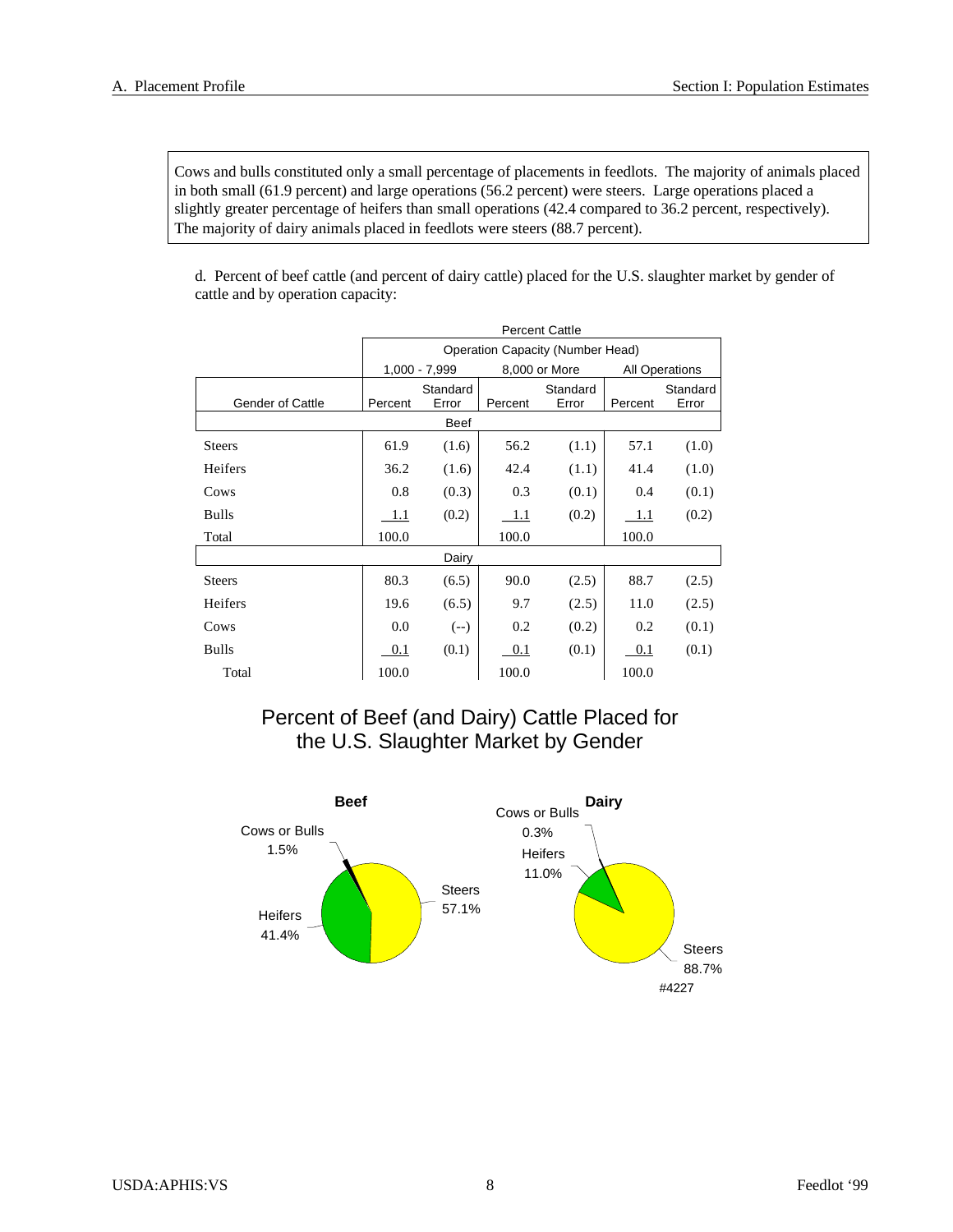Approximately 10 percent of operations placed animals for purposes *other* than for the U.S. slaughter market. However, cattle placements for purposes other than the U.S. slaughter market only represented 1.1 percent of total placements for the year ending June 30, 1999 (see Tables A.1.e-g). Small operations tended to place a greater percentage of 'other' cattle (3.6 percent) than large operations (0.7 percent).

Cattle placed for purposes other than the slaughter market included, but was not limited to, animals to be used for breeding stock. Examples of such groups of animals are bulls undergoing performance testing or heifers being developed for breeding programs.

e. Percent of operations that placed cattle for purposes other than the U.S. slaughter market by placement purpose:

| <b>Placement Purpose</b>                   | Percent<br>Operations | Standard<br>Error |
|--------------------------------------------|-----------------------|-------------------|
| Beef animals to be used as breeding stock  | 6.5                   | (1.0)             |
| Dairy animals to be used as breeding stock | 0.9                   | (0.2)             |
| Other cattle                               | 5.1                   | (0.8)             |
| Any non-slaughter                          | 9.8                   | (1.1)             |

f. Percent of all cattle placed for purposes other than the U.S. slaughter market by placement purpose:

| <b>Placement Purpose</b>                    | Percent<br>Cattle | Standard<br>Error |
|---------------------------------------------|-------------------|-------------------|
| Beef animals to be used for breeding stock  | 0.2               | (0.1)             |
| Dairy animals to be used for breeding stock | 0.1               | (0.0)             |
| Other cattle                                | 0.8               | (0.2)             |
| Any non-slaughter                           | 1.1               | (0.2)             |

g. Percent of all cattle placed for purposes other than the U.S. slaughter market by placement purpose and by operation capacity:

| <b>Percent Cattle</b>                   |                   |         |                          |  |  |  |  |  |  |  |
|-----------------------------------------|-------------------|---------|--------------------------|--|--|--|--|--|--|--|
| <b>Operation Capacity (Number Head)</b> |                   |         |                          |  |  |  |  |  |  |  |
| 1,000 - 7,999<br>8,000 or More          |                   |         |                          |  |  |  |  |  |  |  |
| Percent                                 | Standard<br>Error | Percent | Standard<br><b>Frror</b> |  |  |  |  |  |  |  |
| 3.6                                     | (0.7)             | 07      | (0.2)                    |  |  |  |  |  |  |  |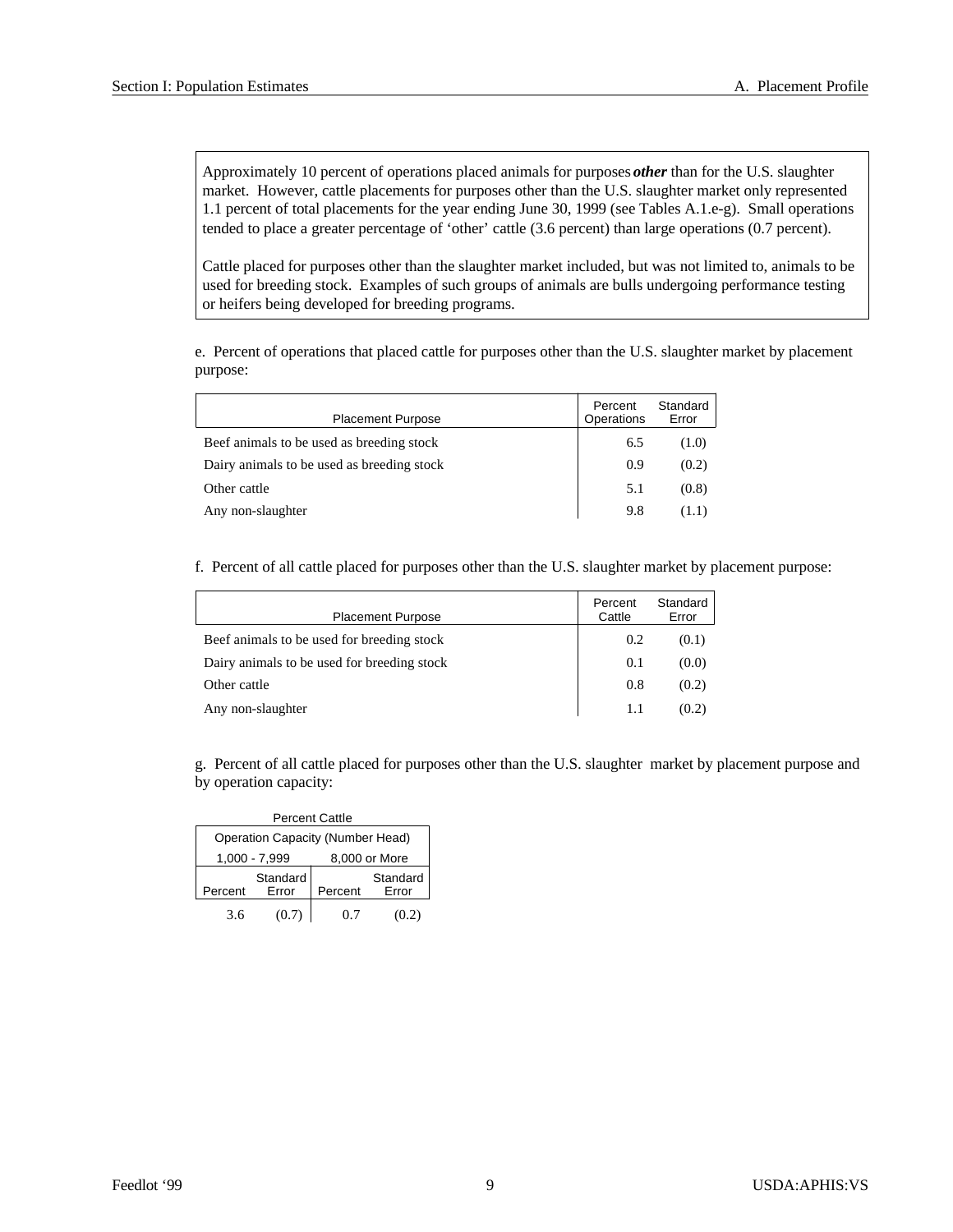The mortality as a percentage of all cattle marketed or left the operation was greater for large operations (1.3 percent) than for small operations (0.9 percent).

Animals sent to market prior to achieving slaughter weight, often referred to as "realizers" or "railers," consist primarily of:

- a. Animals that have failed to respond favorably to repeated treatments and have become "chronics."
- b. Animals that do not adapt well to the feedlot environment and are substantially behind their contemporaries in terms of weight gains.
- c. Animals with other health problems deemed unlikely to respond to available treatment regimens.
- h. Percent of cattle by disposition category<sup>1</sup> and by operation capacity:

|                                          | <b>Percent Cattle</b>                   |                   |               |                   |         |                       |  |  |  |  |
|------------------------------------------|-----------------------------------------|-------------------|---------------|-------------------|---------|-----------------------|--|--|--|--|
|                                          | <b>Operation Capacity (Number Head)</b> |                   |               |                   |         |                       |  |  |  |  |
|                                          | 1.000 - 7.999                           |                   | 8.000 or More |                   |         | <b>All Operations</b> |  |  |  |  |
| Category                                 | Percent                                 | Standard<br>Error | Percent       | Standard<br>Error | Percent | Standard<br>Error     |  |  |  |  |
| Marketed for slaughter                   | 94.8                                    | (0.5)             | 97.1          | (0.2)             | 96.7    | (0.2)                 |  |  |  |  |
| Died                                     | 0.9                                     | (0.0)             | 1.3           | (0.1)             | 1.3     | (0.1)                 |  |  |  |  |
| Sent to market prior to slaughter weight | 0.4                                     | (0.2)             | 0.3           | (0.0)             | 0.3     | (0.0)                 |  |  |  |  |
| Returned to grazing forage.              | 1.8                                     | (0.3)             | 0.9           | (0.1)             | 1.1     | (0.1)                 |  |  |  |  |
| Shipped to another feedlot               | 2.0                                     | (0.4)             | 0.4           | (0.1)             | 0.6     | (0.1)                 |  |  |  |  |
| Stolen                                   | 0.0                                     | (0.0)             | 0.0           | (0.0)             | 0.0     | (0.0)                 |  |  |  |  |
| Lost for other reasons                   | 0.1                                     | (0.0)             | 0.0           | (0.0)             | $0.0\,$ | (0.0)                 |  |  |  |  |
| Total                                    | 100.0                                   |                   | 100.0         |                   | 100.0   |                       |  |  |  |  |

1 Cattle marketed or left the operation during the period from July 1, 1998, through June 30, 1999.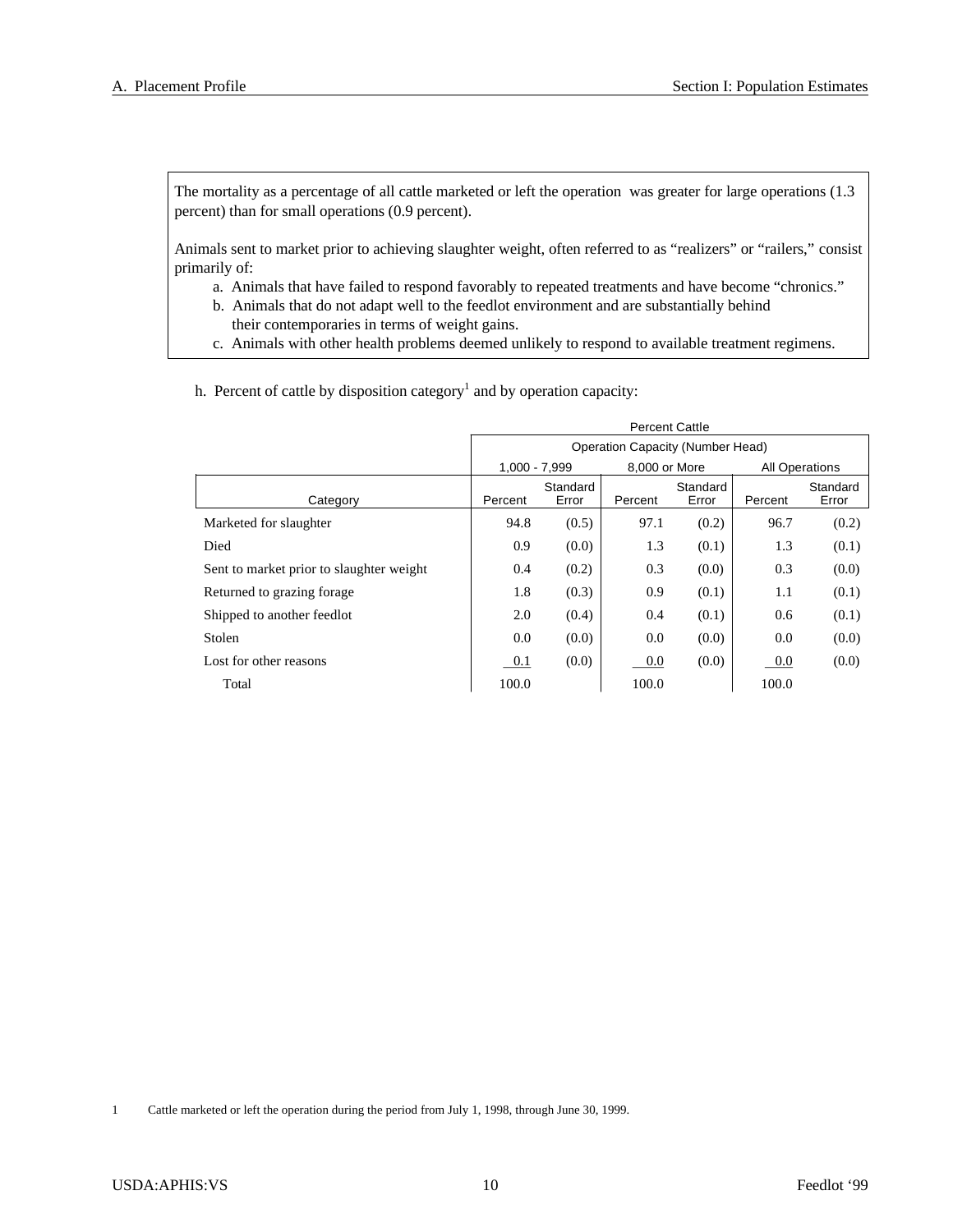## **2. Cat tle source and own er ship of placements**

A greater percentage of placements on small operations were born on the operation or another operation operated solely by the feedlot. It is likely that a greater proportion of small operations than large operations were farmer-feeders. The largest source of cattle for small operations (46.9 percent) was directly from auction markets. The largest source for large operations was cattle provided for custom feeding by someone else/joint ownership with the feedlot (44.1 percent). It is unclear what proportion of the animals provided for custom feeding, regardless of operation capacity, were bought from an auction market. Direct sale as a source of cattle represented almost one-fourth (23.8 percent) of the cattle placed.

a. Percent of cattle placed for the U.S. slaughter market by source of cattle and by operation capacity:

|                                                               | <b>Percent Cattle</b> |                 |         |                                         |         |                       |  |  |
|---------------------------------------------------------------|-----------------------|-----------------|---------|-----------------------------------------|---------|-----------------------|--|--|
|                                                               |                       |                 |         | <b>Operation Capacity (Number Head)</b> |         |                       |  |  |
|                                                               |                       | $1.000 - 7.999$ |         | 8,000 or More                           |         | <b>All Operations</b> |  |  |
|                                                               |                       | Standard        |         | Standard                                |         | Standard              |  |  |
| Source                                                        | Percent               | Error           | Percent | Error                                   | Percent | Error                 |  |  |
| Born on this operation or another operation                   |                       |                 |         |                                         |         |                       |  |  |
| operated solely by this feedlot                               | 3.1                   | (0.6)           | 0.4     | (0.1)                                   | 0.9     | (0.2)                 |  |  |
| Purchased by auction                                          | 46.9                  | (2.1)           | 31.0    | (1.3)                                   | 33.6    | (1.2)                 |  |  |
| Purchased via direct sale (cash, video, or private<br>treaty) | 24.5                  | (1.9)           | 23.6    | (1.6)                                   | 23.8    | (1.4)                 |  |  |
| Provided for custom feeding by someone else or                |                       |                 |         |                                         |         |                       |  |  |
| by joint ownership with the feedlot                           | 24.7                  | (2.1)           | 44.1    | (1.8)                                   | 40.9    | (1.6)                 |  |  |
| Other source                                                  | $0.8\,$               | (0.2)           | 0.9     | (0.3)                                   | $0.8\,$ | (0.3)                 |  |  |
| Total                                                         | 100.0                 |                 | 100.0   |                                         | 100.0   |                       |  |  |

The majority (52.3 percent) of cattle placed in small operations were owned by those small operations, whereas the majority of placements in large operations were owned by others (57.7 percent).

b. Percent of cattle placed for the U.S. slaughter market by type of owner at time of placement and by operation capacity:

|                                                   | <b>Percent Cattle</b> |                                  |         |                   |         |                   |  |  |
|---------------------------------------------------|-----------------------|----------------------------------|---------|-------------------|---------|-------------------|--|--|
|                                                   |                       | Operation Capacity (Number Head) |         |                   |         |                   |  |  |
|                                                   |                       | $1,000 - 7,999$                  |         | 8,000 or More     |         | All Operations    |  |  |
| Owner                                             | Percent               | Standard<br>Error                | Percent | Standard<br>Error | Percent | Standard<br>Error |  |  |
| This feedlot                                      | 52.3                  | (2.5)                            | 34.0    | (2.2)             | 36.9    | (1.8)             |  |  |
| Joint feedlot ownership with others               | 8.9                   | (1.4)                            | 8.3     | (0.8)             | 8.4     | (0.7)             |  |  |
| Others (e.g., cattle being custom fed for others) | 38.8                  | (2.5)                            | 57.7    | (2.2)             | 54.7    | (1.8)             |  |  |
| Total                                             | 100.0                 |                                  | 100.0   |                   | 100.0   |                   |  |  |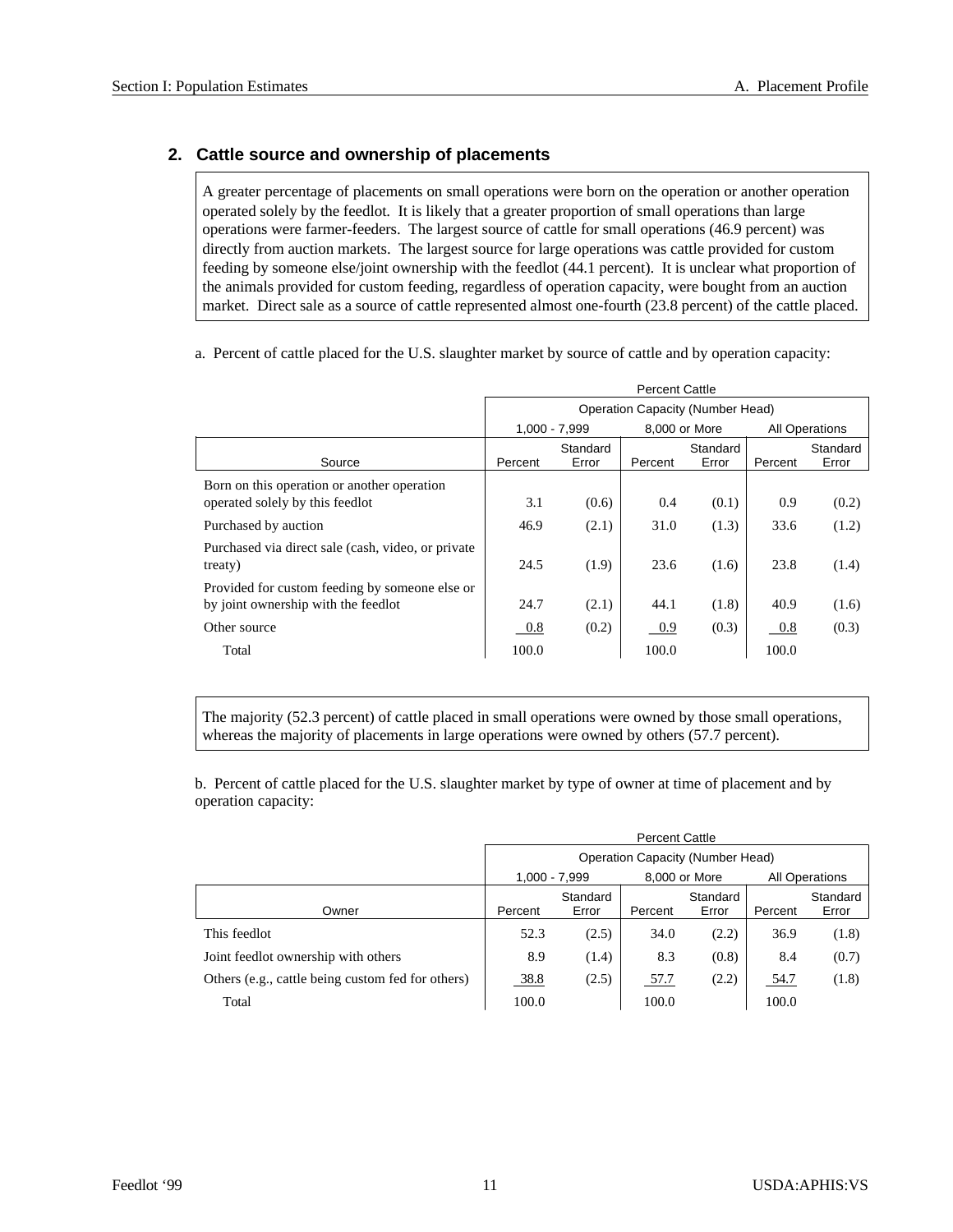## **3. Pre-arrival processing**

Pre-arrival procedures, collectively known as preconditioning, have been shown to be effective in decreasing health problems in feedlot cattle, particularly in those animals weighing less than 700 lbs. at placement.

Most producers (65.8 percent) felt that administering pre-arrival respiratory vaccinations to cattle at least 2 weeks prior to weaning was *extremely* or *very effective* in reducing sickness and death loss. If the vaccine was administered at weaning, fewer producers (51.2 percent) perceived similar levels of effectiveness. Two-thirds (67.2 percent) of producers believed that weaning calves at least 4 weeks prior to shipping was *extremely* or *very effective* in reducing adverse health outcomes. About the same percentages felt that castrating and dehorning calves at least 4 weeks prior to shipping (65.2 percent) and introduction to the feed bunk (64.8 percent) were *extremely* or *very effective* in reducing adverse health outcomes.

a. For operations that placed cattle *less than 700 lbs.*, percent of operations by perceived effectiveness of pre-arrival management practices on cattle *less than 700 lbs.* placed in the year ending June 30, 1999, in reducing sickness and death loss:

|                                                                                        | <b>Percent Operations</b> |                 |                   |                 |                       |                 |                        |                 |                |                 |             |                 |         |
|----------------------------------------------------------------------------------------|---------------------------|-----------------|-------------------|-----------------|-----------------------|-----------------|------------------------|-----------------|----------------|-----------------|-------------|-----------------|---------|
|                                                                                        |                           |                 |                   |                 |                       |                 | Level of Effectiveness |                 |                |                 |             |                 |         |
|                                                                                        | Extremely<br>Effective    |                 | Very<br>Effective |                 | Somewhat<br>Effective |                 | Not<br>Effective       |                 | Does Not Apply |                 | Didn't Know |                 | Total   |
| Management<br>Practice                                                                 | Percent                   | Stand.<br>Error | Percent           | Stand.<br>Error | Percent               | Stand.<br>Error | Percent                | Stand.<br>Error | Percent        | Stand.<br>Error | Percent     | Stand.<br>Error | Percent |
| Introduction to<br>feed bunk                                                           | 22.6                      | (1.7)           | 42.2              | (2.2)           | 17.4                  | (1.8)           | 3.4                    | (0.9)           | 6.1            | (1.4)           | 8.3         | (1.4)           | 100.0   |
| Respiratory<br>vaccinations given<br>to calves at least 2<br>weeks prior to<br>weaning | 27.0                      | (2.0)           | 38.8              | (2.2)           | 11.8                  | (1.6)           | 0.7                    | (0.3)           | 9.5            | (1.5)           | 12.2        | (1.6)           | 100.0   |
| Respiratory<br>vaccinations given<br>to calves at<br>weaning                           | 18.7                      | (1.6)           | 32.5              | (2.1)           | 21.7                  | (1.9)           | 1.6                    | (0.4)           | 10.4           | (1.7)           | 15.1        | (1.7)           | 100.0   |
| Calves weaned at<br>least 4 weeks prior<br>to shipping                                 | 32.4                      | (2.0)           | 34.8              | (2.1)           | 9.9                   | (1.5)           | 1.0                    | (0.3)           | 11.6           | (1.8)           | 10.3        | (1.4)           | 100.0   |
| Calves castrated<br>and dehorned at<br>least 4 weeks prior<br>to shipping              | 31.7                      | (2.1)           | 33.5              | (2.1)           | 9.1                   | (1.2)           | 1.2                    | (0.4)           | 12.9           | (1.7)           | 11.6        | (1.6)           | 100.0   |
| Calves treated for<br>external or internal<br>parasites prior to<br>shipping           | 8.0                       | (1.0)           | 28.6              | (2.1)           | 27.9                  | (1.9)           | 5.4                    | (0.9)           | 10.7           | (1.6)           | 19.4        | (2.0)           | 100.0   |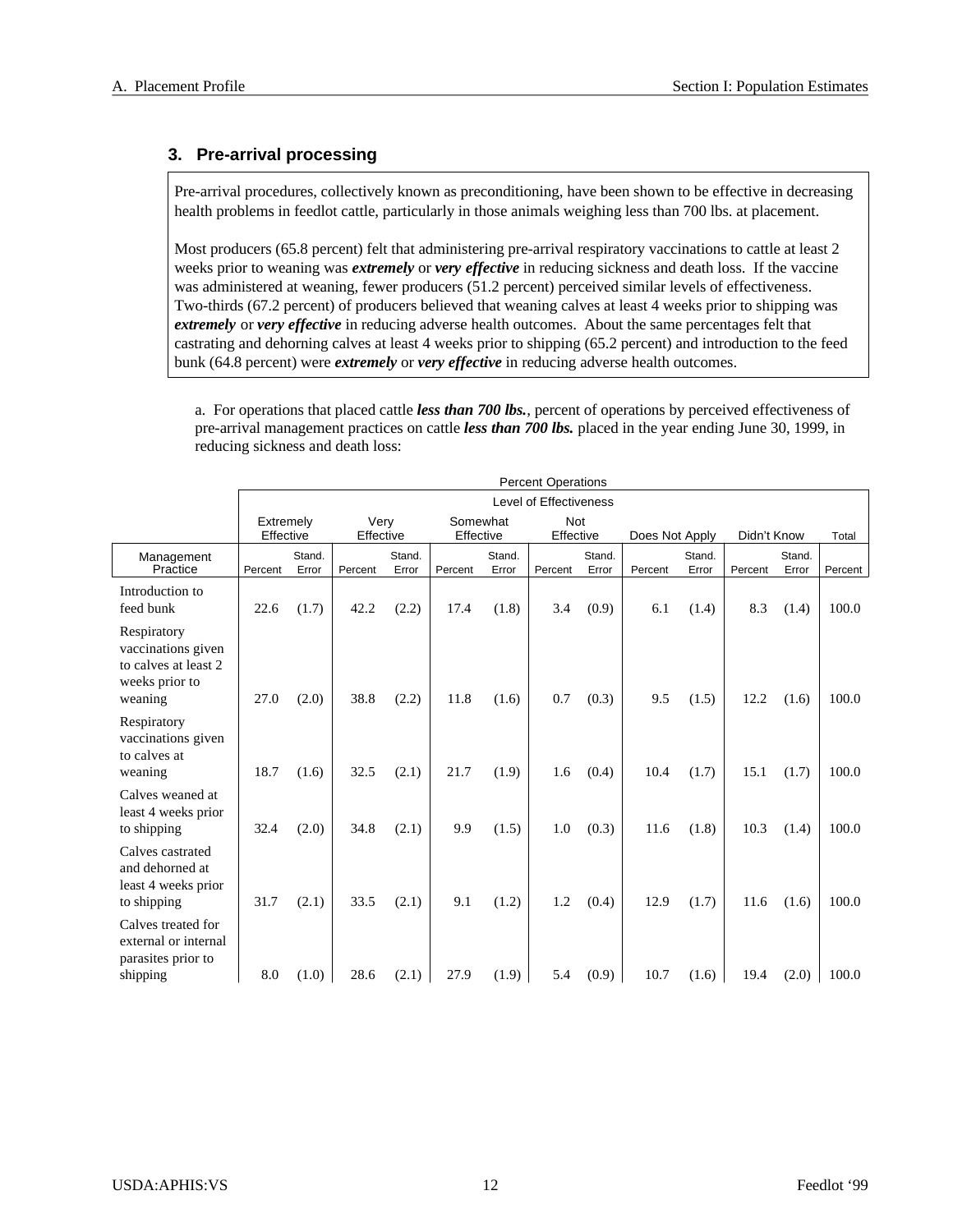## **B. Arrival Management and Group Processing**

## **1. New arrival management**

Approximately 40 percent of operations *always* or *most of the time* provided new arrivals with additional pen space, waterer space, and bunk space compared to cattle that had been on feed for more than 30 days.

a. Percent of operations that provided new arrivals with additional pen space, waterer space, and bunk space (compared to cattle on feed for more than 30 days) by frequency:

|                          |                            | <b>Percent Operations</b> |         |          |           |          |         |          |         |  |
|--------------------------|----------------------------|---------------------------|---------|----------|-----------|----------|---------|----------|---------|--|
|                          |                            | Frequency                 |         |          |           |          |         |          |         |  |
|                          | Always<br>Most of the Time |                           |         |          | Sometimes | Never    |         | Total    |         |  |
|                          |                            | Standard                  |         | Standard |           | Standard |         | Standard |         |  |
| Resource                 | Percent                    | Error                     | Percent | Error    | Percent   | Error    | Percent | Error    | Percent |  |
| Additional pen space     | 19.9                       | (1.7)                     | 20.7    | (1.7)    | 26.4      | (1.8)    | 33.0    | (2.1)    | 100.0   |  |
| Additional waterer space | 19.0                       | (1.7)                     | 18.7    | (1.6)    | 23.4      | (1.8)    | 38.9    | (2.1)    | 100.0   |  |
| Additional bunk space    | 24.5                       | (1.9)                     | 22.9    | (1.8)    | 21.5      | (1.6)    | 31.1    | (2.0)    | 100.0   |  |

Use of the same holding pen for receiving and shipping cattle may be a biosecurity risk, allowing pathogens to be transferred between various groups of animals that traffic through the pen . A slightly greater percentage of small operations (81.1 percent) used the same holding pens for receiving and shipping cattle than large operations (73.3 percent). Overall, 78.9 percent of all operations used this practice.

b. Percent of operations that used the same holding pens for receiving and shipping cattle by operations capacity:

| <b>Percent Operations</b>               |                   |         |                   |         |                       |  |  |  |  |
|-----------------------------------------|-------------------|---------|-------------------|---------|-----------------------|--|--|--|--|
| <b>Operation Capacity (Number Head)</b> |                   |         |                   |         |                       |  |  |  |  |
|                                         | 1,000 - 7,999     |         | 8,000 or More     |         | <b>All Operations</b> |  |  |  |  |
| Percent                                 | Standard<br>Error | Percent | Standard<br>Error | Percent | Standard<br>Error     |  |  |  |  |
| 811                                     | (2.2)             | 73.3    | (1.9)             | 78.9    | (1.7)                 |  |  |  |  |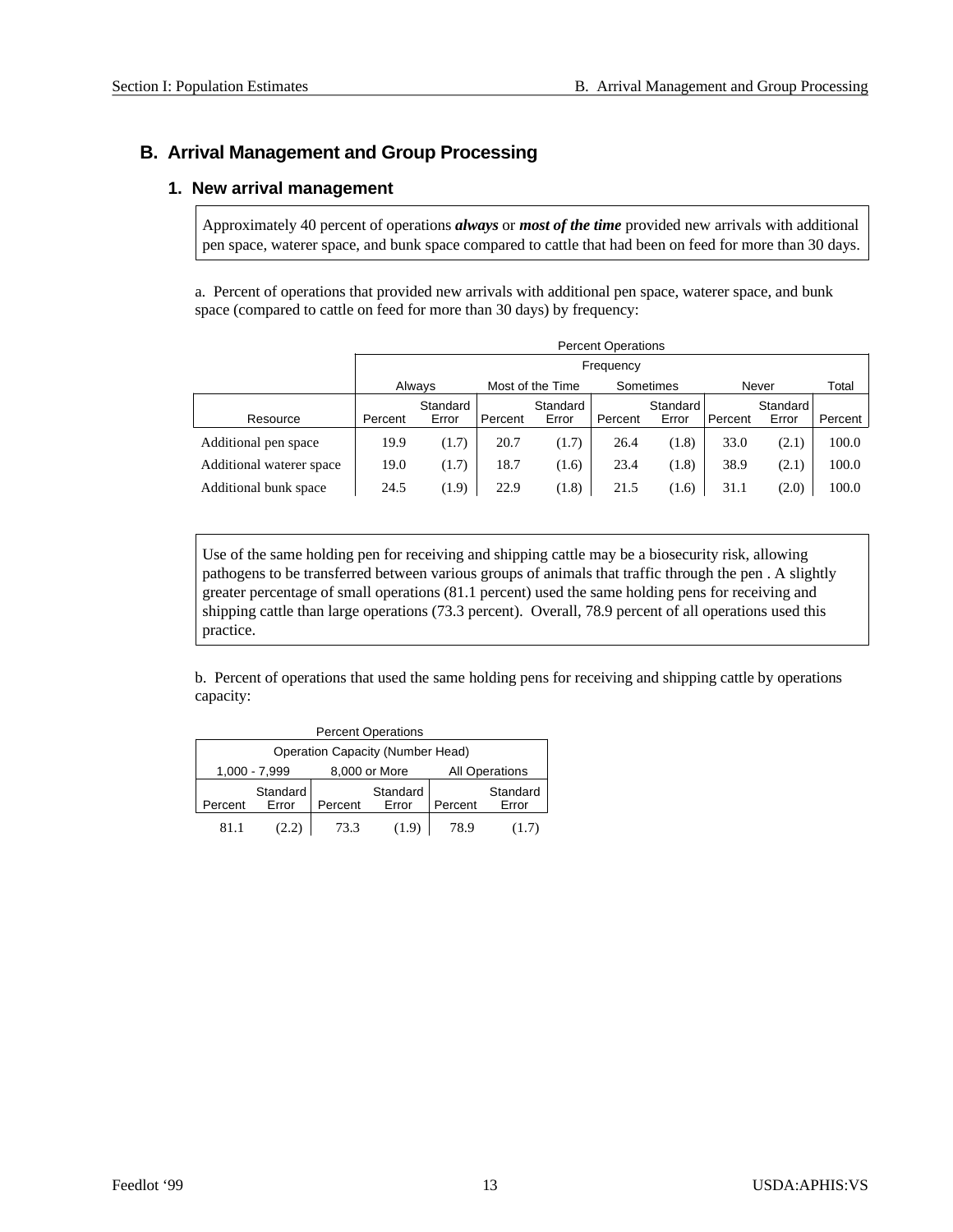Cattle entering feedlots experience multiple stressors including transportation, feed and water deprivation, and commingling. Additionally, cattle may be exposed to pathogens to which they are immunologically naive. This combination of stress and exposure leads to the majority of infectious diseases affecting cattle soon after arrival at the operation. Thus, it is desirable to check recently arrived animals most often.

Cattle that had fewer days on feed were checked more frequently. During the first 2 weeks after arrival, 78.8 percent of operations checked pens more than once a day. Once cattle had been on feed for at least 30 days, almost three-quarters (72.5 percent) of operations checked the pens once a day or less often.

c. Percent of operations using the following pen riding or walking protocols by number of days since animals arrived at the operation:

|                       | <b>Percent Operations</b> |                   |         |                           |         |                   |  |  |  |
|-----------------------|---------------------------|-------------------|---------|---------------------------|---------|-------------------|--|--|--|
|                       |                           |                   |         | Number Days After Arrival |         |                   |  |  |  |
|                       |                           | Less than 15      |         | $15 - 29$                 |         | 30 or More        |  |  |  |
| Protocol              | Percent                   | Standard<br>Error | Percent | Standard<br>Error         | Percent | Standard<br>Error |  |  |  |
| More than twice a day | 19.3                      | (1.8)             | 7.6     | (1.3)                     | 9.1     | (1.2)             |  |  |  |
| Twice a day           | 59.5                      | (2.1)             | 41.2    | (2.1)                     | 16.7    | (1.7)             |  |  |  |
| Once a day            | 19.7                      | (1.5)             | 48.8    | (2.1)                     | 68.2    | (2.1)             |  |  |  |
| Less than once a day  | 0.3                       | (0.2)             | 1.9     | (0.7)                     | 4.3     | (0.8)             |  |  |  |
| No standard procedure | 1.2                       | (0.6)             | 0.5     | (0.3)                     | 1.7     | (0.7)             |  |  |  |
| Total                 | 100.0                     |                   | 100.0   |                           | 100.0   |                   |  |  |  |

## Percent of Operations Using the Following Pen Riding or Walking Protocols by Number of Days Since the Animals Arrived at the Operation

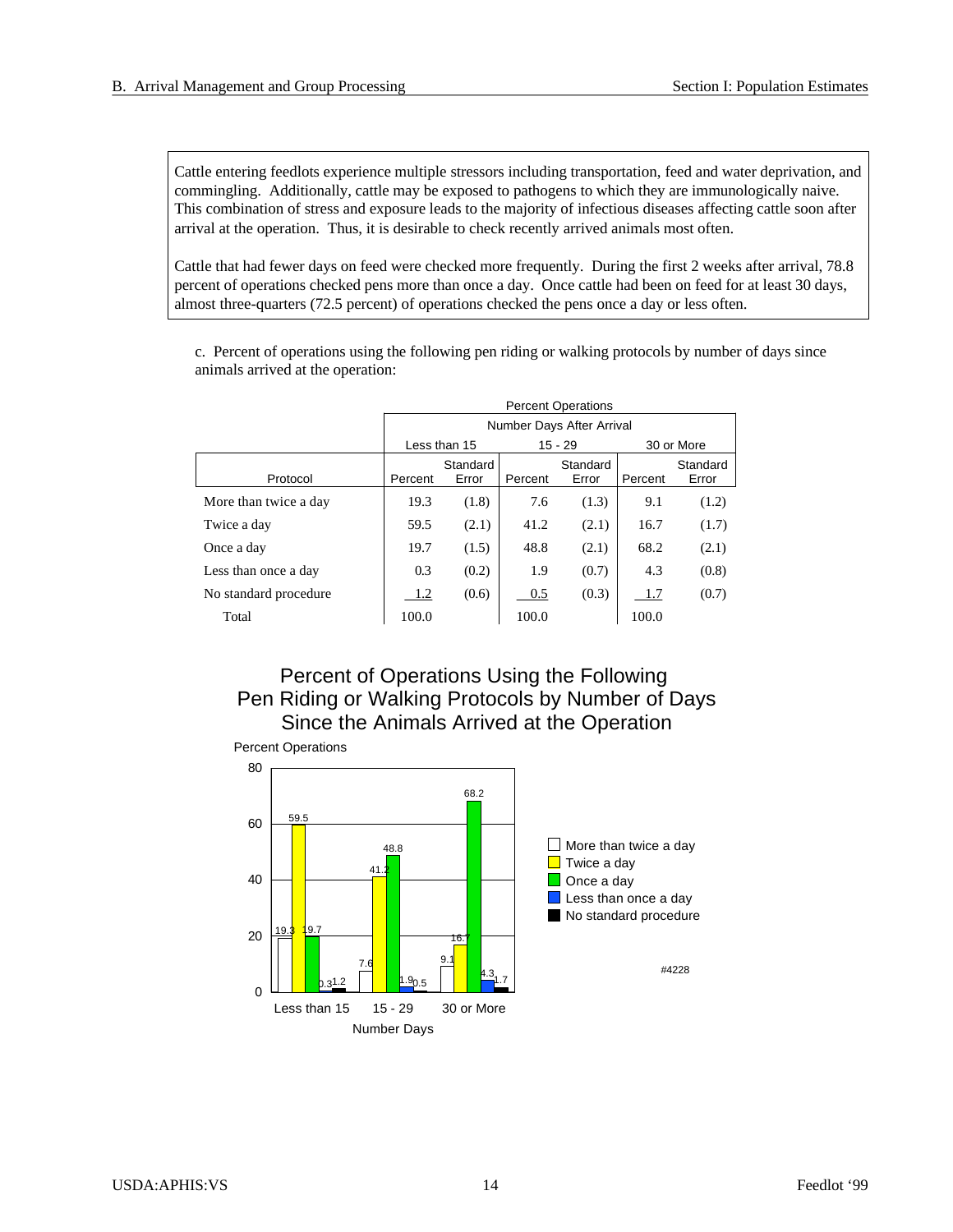## **2. Initial processing timing**

Processing procedures are implemented for performance, management, and animal health reasons. The procedures are designed to economically increase the likelihood that the animal will successfully adapt to the feedlot environment and perform optimally. Procedures typically include: implanting, administrating vaccines/bacterins against respiratory disease and toxoids against clostridial diseases, and treating for internal and/or external parasites.

Large operations were more likely to process groups of cattle within 3 days of arrival than small operations. Operations may have processed some cattle in more than one time period.

a. Percent of *operations* initially processing some cattle as a group during the following time periods after arrival by operation capacity:

|                                           | <b>Percent Operations</b>        |                   |         |                   |                |                   |  |  |
|-------------------------------------------|----------------------------------|-------------------|---------|-------------------|----------------|-------------------|--|--|
|                                           | Operation Capacity (Number Head) |                   |         |                   |                |                   |  |  |
|                                           |                                  | $1,000 - 7,999$   |         | 8,000 or More     | All Operations |                   |  |  |
| <b>Time After Arrival</b>                 | Percent                          | Standard<br>Error | Percent | Standard<br>Error | Percent        | Standard<br>Error |  |  |
| 12 hours or less                          | 39.4                             | (2.7)             | 68.8    | (2.2)             | 47.6           | (2.1)             |  |  |
| $13 - 24$ hours                           | 55.8                             | (2.8)             | 82.7    | (1.7)             | 63.2           | (2.1)             |  |  |
| 25 - 72 hours                             | 45.4                             | (2.8)             | 47.2    | (2.3)             | 45.9           | (2.1)             |  |  |
| More than 72 hours, but less than 30 days | 16.6                             | (2.1)             | 11.4    | (1.5)             | 15.2           | (1.5)             |  |  |
| 30 days or more                           | 1.9                              | (0.8)             | 1.1     | (0.5)             | 1.7            | (0.6)             |  |  |
| Any processing                            | 96.6                             | (1.1)             | 100.0   | (--)              | 97.5           | (0.8)             |  |  |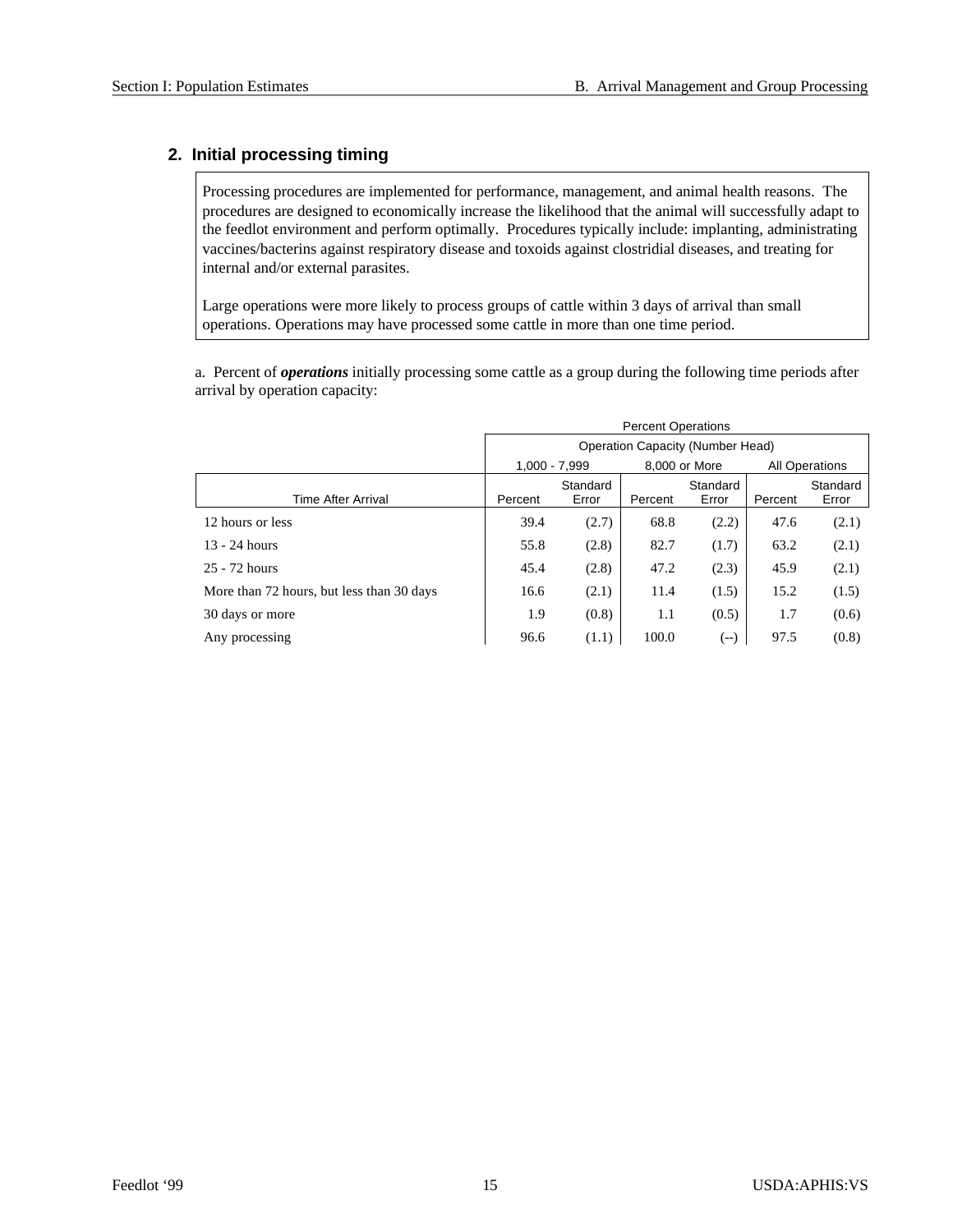The majority of cattle were processed within 3 days of arrival. In large operations, 84.0 percent of cattle placed were processed within 24 hours of arrival, whereas in small operations, 64.5 percent were processed in the same time frame. A greater percentage of placements in small operations were processed after more than 72 hours of arrival but within 30 days (7.9 percent) compared to large operations (1.1 percent).

b. Percent of *cattle* placed that were initially processed as a group during the following time periods after arrival by operation capacity:

|                                           | <b>Percent Cattle</b> |                   |                                  |                   |                       |                   |  |  |  |  |
|-------------------------------------------|-----------------------|-------------------|----------------------------------|-------------------|-----------------------|-------------------|--|--|--|--|
|                                           |                       |                   | Operation Capacity (Number Head) |                   |                       |                   |  |  |  |  |
|                                           |                       | $1.000 - 7.999$   | 8,000 or More                    |                   | <b>All Operations</b> |                   |  |  |  |  |
| <b>Time After Arrival</b>                 | Percent               | Standard<br>Error | Percent                          | Standard<br>Error | Percent               | Standard<br>Error |  |  |  |  |
| 12 hours or less                          | 29.4                  | (2.3)             | 40.0                             | (2.4)             | 38.3                  | (2.0)             |  |  |  |  |
| $13 - 24$ hours                           | 35.1                  | (2.2)             | 44.0                             | (2.1)             | 42.5                  | (1.8)             |  |  |  |  |
| 25 - 72 hours                             | 25.5                  | (2.0)             | 14.8                             | (1.3)             | 16.6                  | (1.1)             |  |  |  |  |
| More than 72 hours, but less than 30 days | 7.9                   | (1.4)             | 1.1                              | (0.3)             | 2.2                   | (0.3)             |  |  |  |  |
| 30 days or more                           | 0.4                   | (0.1)             | 0.1                              | (0.0)             | 0.1                   | (0.0)             |  |  |  |  |
| Not processed                             | 1.7                   | (1.0)             | 0.0                              | (0.0)             | 0.3                   | (0.2)             |  |  |  |  |
| Total                                     | 100.0                 |                   | 100.0                            |                   | 100.0                 |                   |  |  |  |  |

Percent of Cattle Placed that Were Processed as a Group During the Following Time Periods After Arrival by Operation Capacity

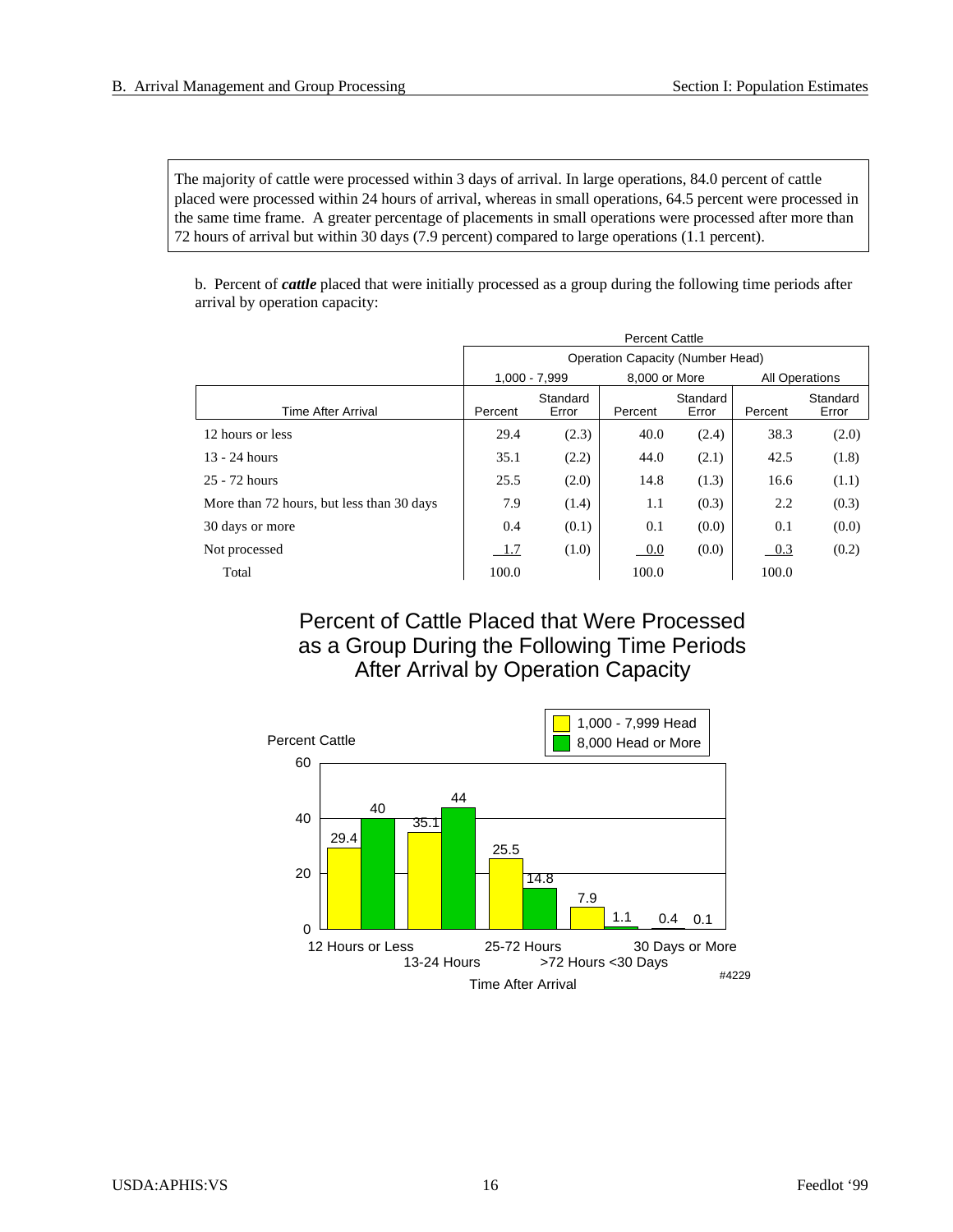## **3. Initial processing procedures**

Respiratory disease is the most important disease condition of feedlot cattle. Almost all operations (97.8) percent) that processed cattle administered vaccines to aid in the prevention of respiratory disease. A similarly high percentage of cattle (98.0 percent) that were processed as a group were vaccinated against respiratory diseases (see Table B.3.b below).

Animals that are at an increased risk of developing respiratory disease are referred to as high-risk cattle. A large portion of the small (46.2 percent) and most large operations (82.1 percent) administered an injectable antimicrobial at processing to some of the cattle placed that were processed as a group.

a. For operations that processed any cattle as a group, percent of *operations* that performed the following procedures during processing by operation capacity:

|                                         | <b>Percent Operations</b>               |                   |         |                   |         |                   |  |  |
|-----------------------------------------|-----------------------------------------|-------------------|---------|-------------------|---------|-------------------|--|--|
|                                         | <b>Operation Capacity (Number Head)</b> |                   |         |                   |         |                   |  |  |
|                                         |                                         | $1.000 - 7.999$   |         | 8,000 or More     |         | All Operations    |  |  |
| Procedure                               | Percent                                 | Standard<br>Error | Percent | Standard<br>Error | Percent | Standard<br>Error |  |  |
| Vaccinated against respiratory diseases | 97.3                                    | (1.1)             | 99.2    | (0.3)             | 97.8    | (0.8)             |  |  |
| Vaccinated against clostridial diseases | 85.1                                    | (2.1)             | 89.3    | (1.5)             | 86.3    | (1.6)             |  |  |
| Given an injectable antibiotic          | 46.2                                    | (2.9)             | 82.1    | (1.7)             | 56.4    | (2.2)             |  |  |
| Implanted                               | 89.5                                    | (1.9)             | 99.6    | (0.2)             | 92.4    | (1.3)             |  |  |
| Treated for parasites                   | 94.9                                    | (1.5)             | 100.0   | (--)              | 96.3    | (1.0)             |  |  |
| Processed with other procedures         | 12.1                                    | (1.9)             | 19.1    | (1.9)             | 14.1    | (1.5)             |  |  |

Nearly 17 percent of processed cattle in small operations and 19.2 percent of processed cattle in large operations received an injectable antimicrobial during processing. A greater percentage of cattle on large operations (97.5 percent) were implanted compared to smaller operations (88.9 percent).

b. Percent of processed *cattle* that received the following procedures during processing by operation capacity:

|                                         | <b>Percent Cattle</b>                   |                   |         |                   |         |                       |  |
|-----------------------------------------|-----------------------------------------|-------------------|---------|-------------------|---------|-----------------------|--|
|                                         | <b>Operation Capacity (Number Head)</b> |                   |         |                   |         |                       |  |
|                                         |                                         | $1.000 - 7.999$   |         | 8,000 or More     |         | <b>All Operations</b> |  |
| Procedure                               | Percent                                 | Standard<br>Error | Percent | Standard<br>Error | Percent | Standard<br>Error     |  |
| Vaccinated against respiratory diseases | 98.1                                    | (0.5)             | 98.0    | (0.6)             | 98.0    | (0.5)                 |  |
| Vaccinated against clostridial diseases | 81.0                                    | (2.6)             | 77.5    | (2.4)             | 78.0    | (2.1)                 |  |
| Given an injectable antibiotic          | 16.6                                    | (1.5)             | 19.2    | (1.3)             | 18.8    | (1.1)                 |  |
| Implanted                               | 88.9                                    | (1.4)             | 97.5    | (0.5)             | 96.1    | (0.5)                 |  |
| Treated for parasites                   | 93.7                                    | (1.2)             | 98.1    | (0.3)             | 97.4    | (0.3)                 |  |
| Processed with other procedures         | 10.3                                    | (1.9)             | 17.0    | (3.5)             | 15.9    | (3.0)                 |  |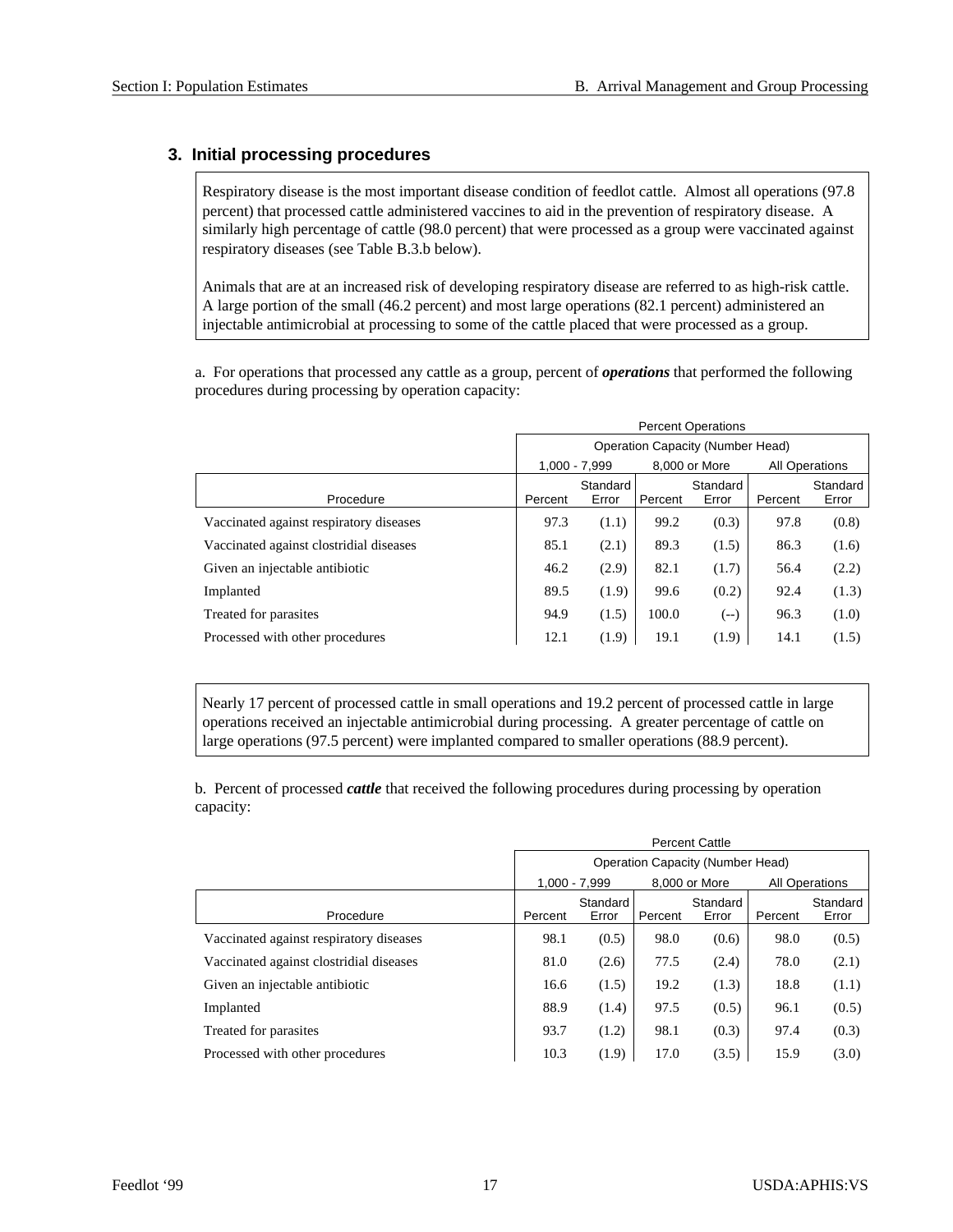#### c. Castration method

Intact bulls may present management and personnel safety problems in feedlots. Potential problems include damage to facilities due to rubbing and aggressiveness as they attain sexual maturity. Bulls demonstrate the propensity to have increased muscle mass and decreased adipose tissue, which can affect beef quality. The two primary methods of castration are:

a. Surgical removal of testes leaving the wound open to drain. However, this method can result in fly strike or wound infections.

b. Banding resulting in avascular necrosis of the testes. This method is associated with increased risk of tetanus.

A majority of the operations that placed any bulls banded at least some of the bulls and vaccinated them against tetanus (56.8 percent), while a small percentage banded and did not vaccinate. The percentage of operations that surgically removed testes and vaccinated at least some of the bulls that they placed (23.0) percent) was similar to the percentage that surgically removed the testes but did not vaccinate.

i. For operations that placed bulls during the year ending June 30, 1999, percent of *operations* by castration method:

| <b>Castration Method</b>                                     | Percent<br>Operations | Standard<br>Error |
|--------------------------------------------------------------|-----------------------|-------------------|
| Banded and vaccinated against tetanus                        | 56.8                  | (3.7)             |
| Banded and not vaccinated against tetanus                    | 8.5                   | (2.3)             |
| Testes surgically removed and vaccinated against tetanus     | 23.0                  | (3.4)             |
| Testes surgically removed and not vaccinated against tetanus | 25.4                  | (2.9)             |
| Other castration method                                      | 1.5                   | (0.5)             |
| Any method                                                   | 97.9                  | (0.8)             |

When banding was used to castrate bulls, a large majority of bulls received tetanus vaccinations (46.9 percent vaccinated versus 1.6 percent unvaccinated). When the testes were surgically removed, it was relatively less common to vaccinate for tetanus (5.0 percent of bulls vaccinated versus 38.3 percent unvaccinated).

ii. For operations that placed bulls during the year ending June 30, 1999, percent of *bulls* placed by castration method:

| <b>Castration Method</b>                                     | Percent<br><b>Bulls</b> | Standard<br>Error |
|--------------------------------------------------------------|-------------------------|-------------------|
| Banded and vaccinated against tetanus                        | 46.9                    | (8.0)             |
| Banded and not vaccinated against tetanus                    | 1.6                     | (0.7)             |
| Testes surgically removed and vaccinated against tetanus     | 5.0                     | (1.7)             |
| Testes surgically removed and not vaccinated against tetanus | 38.3                    | (8.6)             |
| Other castration method                                      | 3.1                     | (1.9)             |
| Not castrated by the feedlot                                 | 5.1                     | (2.0)             |
| Total                                                        | 100.0                   |                   |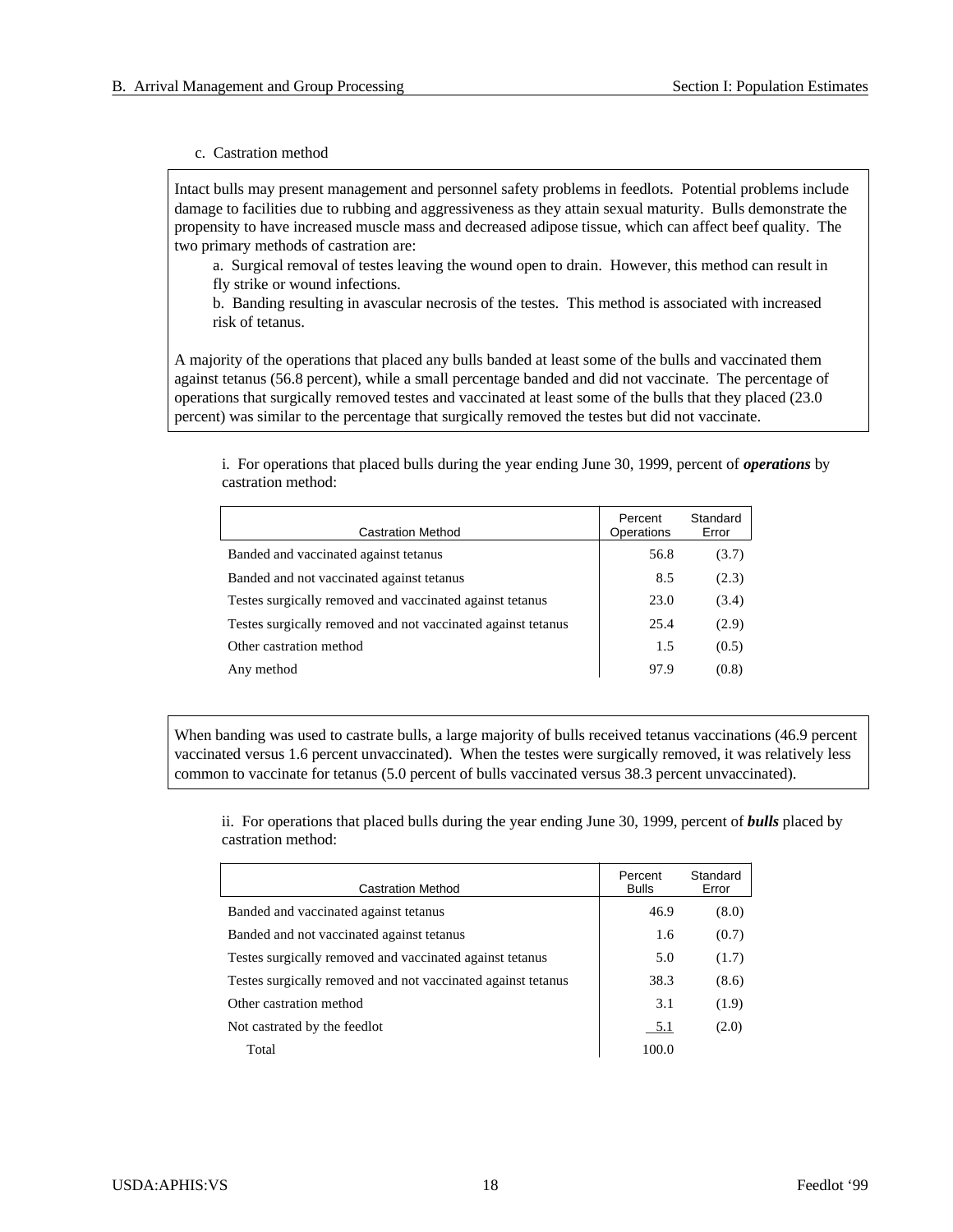Most operations that processed cattle after arrival made some adjustments to processing procedures based on attributes of arriving cattle (68.0 percent). Adjustment was more common in large operations (72.7 percent) than in small operations (66.1 percent). Overall, the most common reasons for processing adjustment were arrival weight (56.5 percent of operations) and source of cattle (49.2 percent of operations).

d. For operations that processed new arrivals, percent of operations that *changed* any processing procedures for new arrivals based on each of the following factors by operation capacity:

|                                               | <b>Percent Operations</b>               |                   |         |                   |         |                       |  |  |
|-----------------------------------------------|-----------------------------------------|-------------------|---------|-------------------|---------|-----------------------|--|--|
|                                               | <b>Operation Capacity (Number Head)</b> |                   |         |                   |         |                       |  |  |
|                                               | 1,000 - 7,999                           |                   |         | 8,000 or More     |         | <b>All Operations</b> |  |  |
| Factor                                        | Percent                                 | Standard<br>Error | Percent | Standard<br>Error | Percent | Standard<br>Error     |  |  |
| Arrival weight                                | 53.7                                    | (2.8)             | 63.5    | (2.2)             | 56.5    | (2.1)                 |  |  |
| Distance transported or<br>percent shrinkage  | 28.3                                    | (2.5)             | 39.1    | (2.2)             | 31.3    | (1.9)                 |  |  |
| Source of cattle                              | 44.3                                    | (2.8)             | 61.6    | (2.3)             | 49.2    | (2.1)                 |  |  |
| Preconditioning                               | 36.6                                    | (2.7)             | 48.3    | (2.3)             | 39.9    | (2.0)                 |  |  |
| <b>Sex</b>                                    | 31.9                                    | (2.6)             | 50.3    | (2.3)             | 37.1    | (2.0)                 |  |  |
| Beef cattle breed (e.g., Charolais vs. Angus) | 9.8                                     | (1.5)             | 17.9    | (1.8)             | 12.1    | (1.2)                 |  |  |
| Dairy cattle breed (compared to beef breeds)  | 1.5                                     | (0.6)             | 8.8     | (1.3)             | 3.5     | (0.6)                 |  |  |
| Any of the above                              | 66.1                                    | (2.7)             | 72.7    | (2.1)             | 68.0    | (2.0)                 |  |  |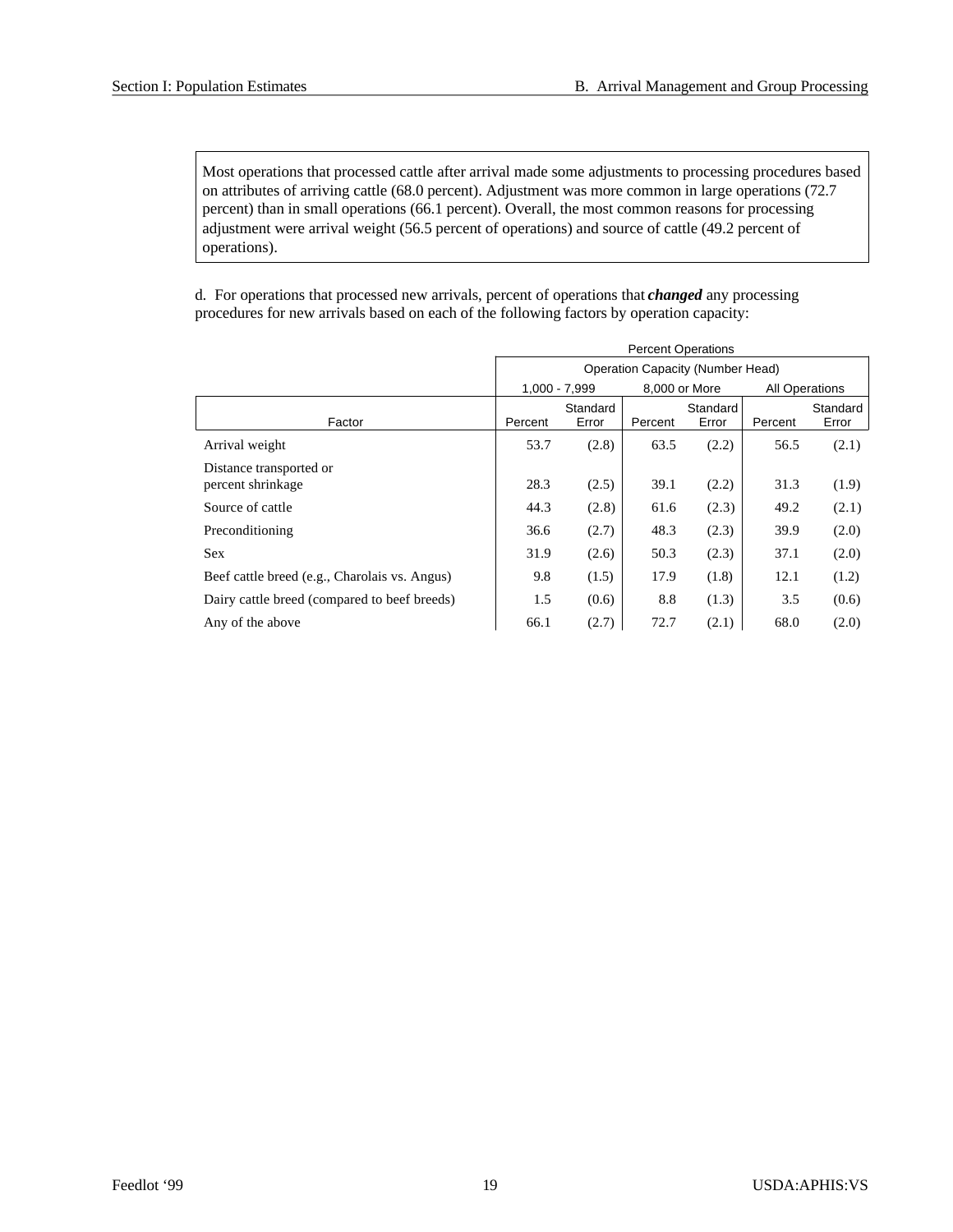Many factors can affect the need for, or type of, processing procedures for new arrivals. For example, lightweight cattle purchased from a distant sale barn that underwent significant shrinkage during transportation are at increased risk to develop respiratory disease. Such cattle are often classified as high-risk cattle. The processing procedures are not mutually exclusive since an operation may implement more than one procedure.

Arrival weight was an important determinant on operations modifying implanting (47.4 percent of operations), antimicrobial administration (27.7 percent), and vaccines administered (33.3 percent). History of preconditioning also influenced changing processing procedures on many operations. Breed of cattle was not a factor in altering processing procedures for many operations; however, source of cattle influenced both administration of antibiotics (35.7 percent of operations) and vaccination (37.1 percent of operations).

e. For operations that processed new arrivals, percent of operations that *modified* the following processing procedures based on the following factors:

|                                                  | <b>Percent Operations</b> |                             |         |                              |         |                               |         |                         |
|--------------------------------------------------|---------------------------|-----------------------------|---------|------------------------------|---------|-------------------------------|---------|-------------------------|
|                                                  |                           | <b>Processing Procedure</b> |         |                              |         |                               |         |                         |
|                                                  |                           | Implanting                  |         | Administering<br>Antibiotics |         | Administering<br>Vaccinations |         | <b>Other Procedures</b> |
| Factor                                           | Percent                   | Standard<br>Error           | Percent | Standard<br>Error            | Percent | Standard<br>Error             | Percent | Standard<br>Error       |
| Arrival weight                                   | 47.4                      | (2.1)                       | 27.7    | (1.9)                        | 33.3    | (2.0)                         | 4.3     | (0.9)                   |
| Distance transported or<br>percent shrinkage     | 7.0                       | (1.0)                       | 25.5    | (1.8)                        | 20.5    | (1.7)                         | 1.3     | (0.4)                   |
| Source of cattle                                 | 18.5                      | (1.7)                       | 35.7    | (2.0)                        | 37.1    | (2.0)                         | 4.4     | (0.9)                   |
| Preconditioning                                  | 26.3                      | (1.8)                       | 24.6    | (1.7)                        | 36.6    | (2.0)                         | 4.7     | (0.8)                   |
| <b>Sex</b>                                       | 35.2                      | (1.9)                       | 4.8     | (0.9)                        | 7.9     | (1.1)                         | 1.7     | (0.3)                   |
| Beef cattle breed (e.g.,<br>Charolais vs. Angus) | 11.3                      | (1.2)                       | 2.5     | (0.5)                        | 3.6     | (0.6)                         | 0.6     | (0.2)                   |
| Dairy cattle breed<br>(compared to beef breeds)  | 2.6                       | (0.5)                       | 0.7     | (0.2)                        | 1.1     | (0.3)                         | 0.5     | (0.2)                   |
| Any of the above                                 | 58.8                      | (2.1)                       | 49.1    | (2.1)                        | 56.5    | (2.1)                         | 8.7     | (1.1)                   |

## Percent of Operations\* that Modified Processing Procedures by Factor



\*For operations that processed new arrivals.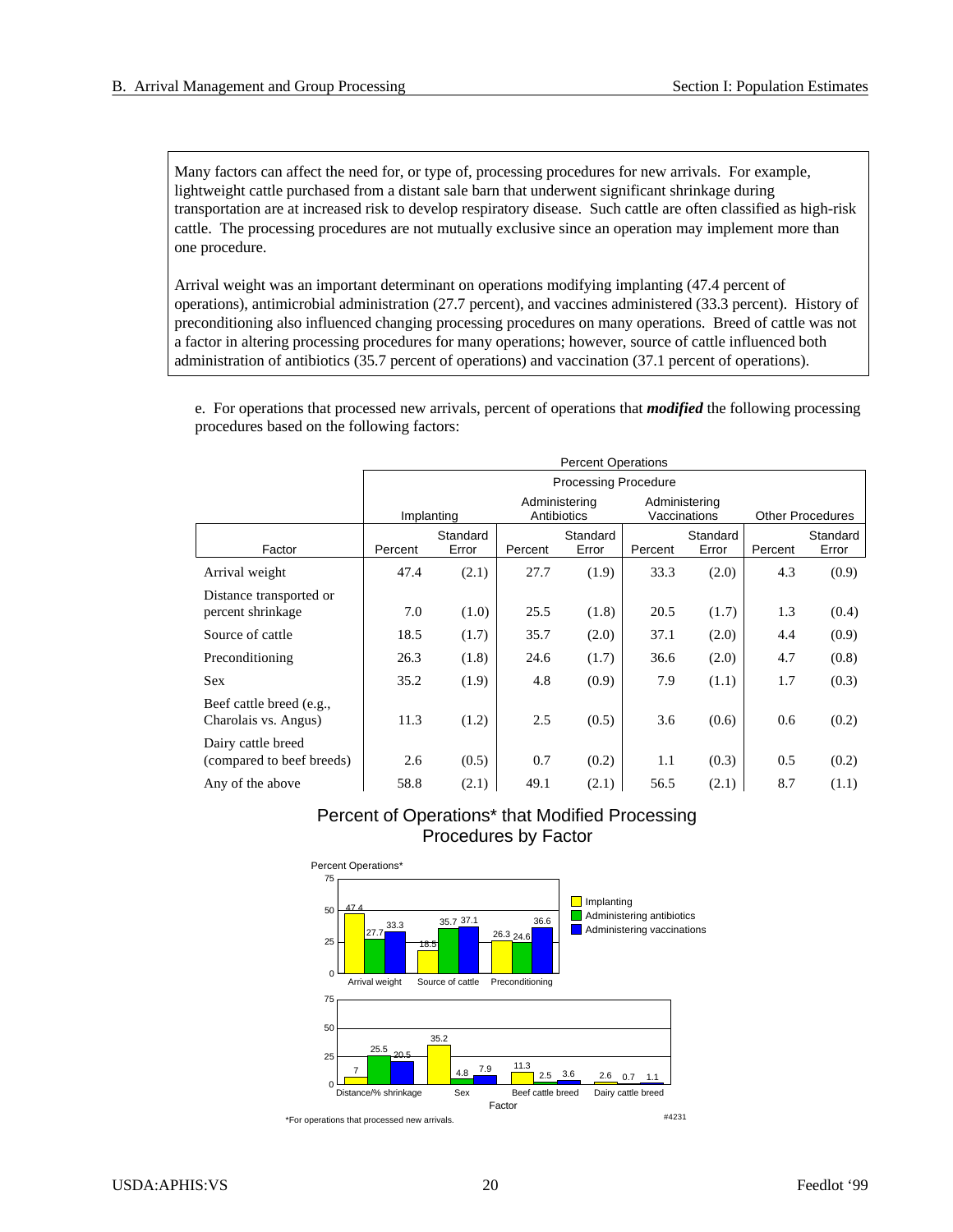Pregnant heifers can pose several problems for feedlots including dystocia, metritis following calving or administration of an abortifacient, and increased skeletal ossification that may result in a B maturity grade assigned to the carcass at slaughter.

The percentage of heifers that were pregnant at placement was not related to region.

f. Percent of all heifers placed that were pregnant at arrival<sup>1</sup> by region:

|         |                   | <b>Percent Heifers</b> |                   |         |                       |  |  |
|---------|-------------------|------------------------|-------------------|---------|-----------------------|--|--|
| Region  |                   |                        |                   |         |                       |  |  |
| Central |                   |                        | Other             |         | <b>All Operations</b> |  |  |
| Percent | Standard<br>Error | Percent                | Standard<br>Error | Percent | Standard<br>Error     |  |  |
| 7.4     | (0.6)             | 6.8                    | (1.3)             | 7.3     | (0.5)                 |  |  |

A greater percentage of heifer placements in large operations (8.0 percent) were estimated to be pregnant compared to small operations (3.5 percent). Some caution should be taken in interpreting these results as producers likely estimated the percentage pregnant since most heifers were likely not individually checked.

g. Percent of all heifers placed that were pregnant at arrival<sup>1</sup> by operation capacity:

| <b>Percent Heifers</b>                  |                   |               |                   |  |  |  |  |
|-----------------------------------------|-------------------|---------------|-------------------|--|--|--|--|
| <b>Operation Capacity (Number Head)</b> |                   |               |                   |  |  |  |  |
|                                         | $1,000 - 7,999$   | 8,000 or More |                   |  |  |  |  |
| Percent                                 | Standard<br>Error | Percent       | Standard<br>Error |  |  |  |  |
|                                         |                   |               |                   |  |  |  |  |
| 3.5                                     | (0.3)             | 8.0           | (0.6)             |  |  |  |  |

1 Based on producer estimate and not necessarily on individual pregnancy diagnosis.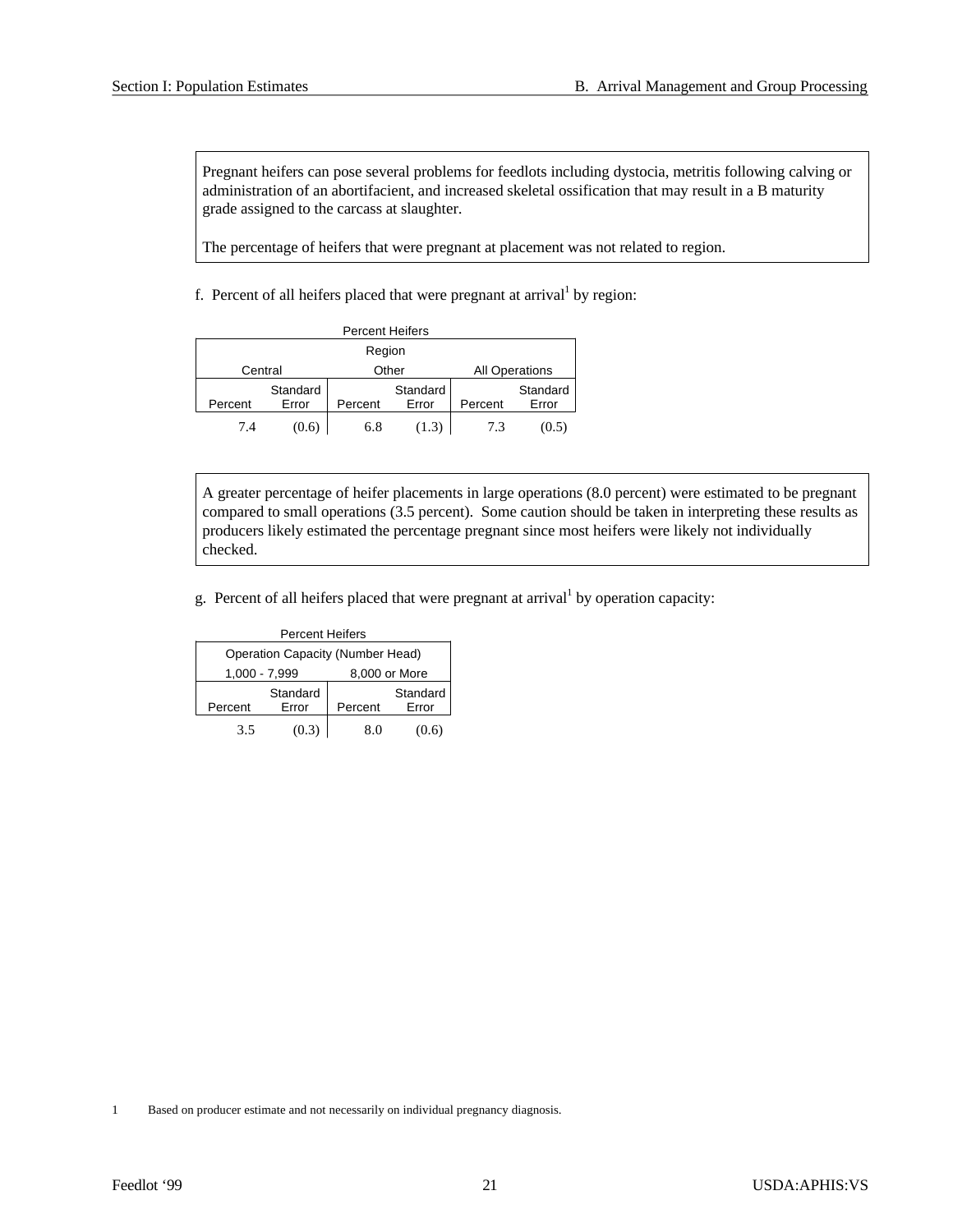Operations in the Central region treated a greater percentage of heifer placements (4.4 percent) to abort them than operations in the Other region (2.7 percent). The percentages of heifers that were treated to abort them were approximately one-half the estimated percentages that were pregnant at arrival (see Table II.2.f).

h. For total heifers placed, percent of all heifers that were treated to abort them by region:

|         |                   |         | <b>Percent Heifers</b> |                       |                   |  |  |
|---------|-------------------|---------|------------------------|-----------------------|-------------------|--|--|
| Region  |                   |         |                        |                       |                   |  |  |
|         | Central           |         | Other                  | <b>All Operations</b> |                   |  |  |
| Percent | Standard<br>Error | Percent | Standard<br>Error      | Percent               | Standard<br>Error |  |  |
| 4.4     | (0.6)             | 2.7     | (0.8)                  | 4.2                   | (0.6)             |  |  |

Large operations treated a greater percentage (4.7 percent) of heifer placements to abort them than small operations (1.7 percent). The percentages of heifers that were treated to abort them were approximately one-half the estimated percentages that were pregnant at arrival when viewed by operation capacity (see Table II.2.g).

i. For total heifers placed, the percent of heifers that were treated to abort them by operation capacity:

| <b>Percent Heifers</b>           |                   |               |                   |  |  |  |  |  |
|----------------------------------|-------------------|---------------|-------------------|--|--|--|--|--|
| Operation Capacity (Number Head) |                   |               |                   |  |  |  |  |  |
| $1,000 - 7,999$                  |                   | 8,000 or More |                   |  |  |  |  |  |
| Percent                          | Standard<br>Error | Percent       | Standard<br>Error |  |  |  |  |  |
| 17                               | (0.2)             | 4.7           | (0.7)             |  |  |  |  |  |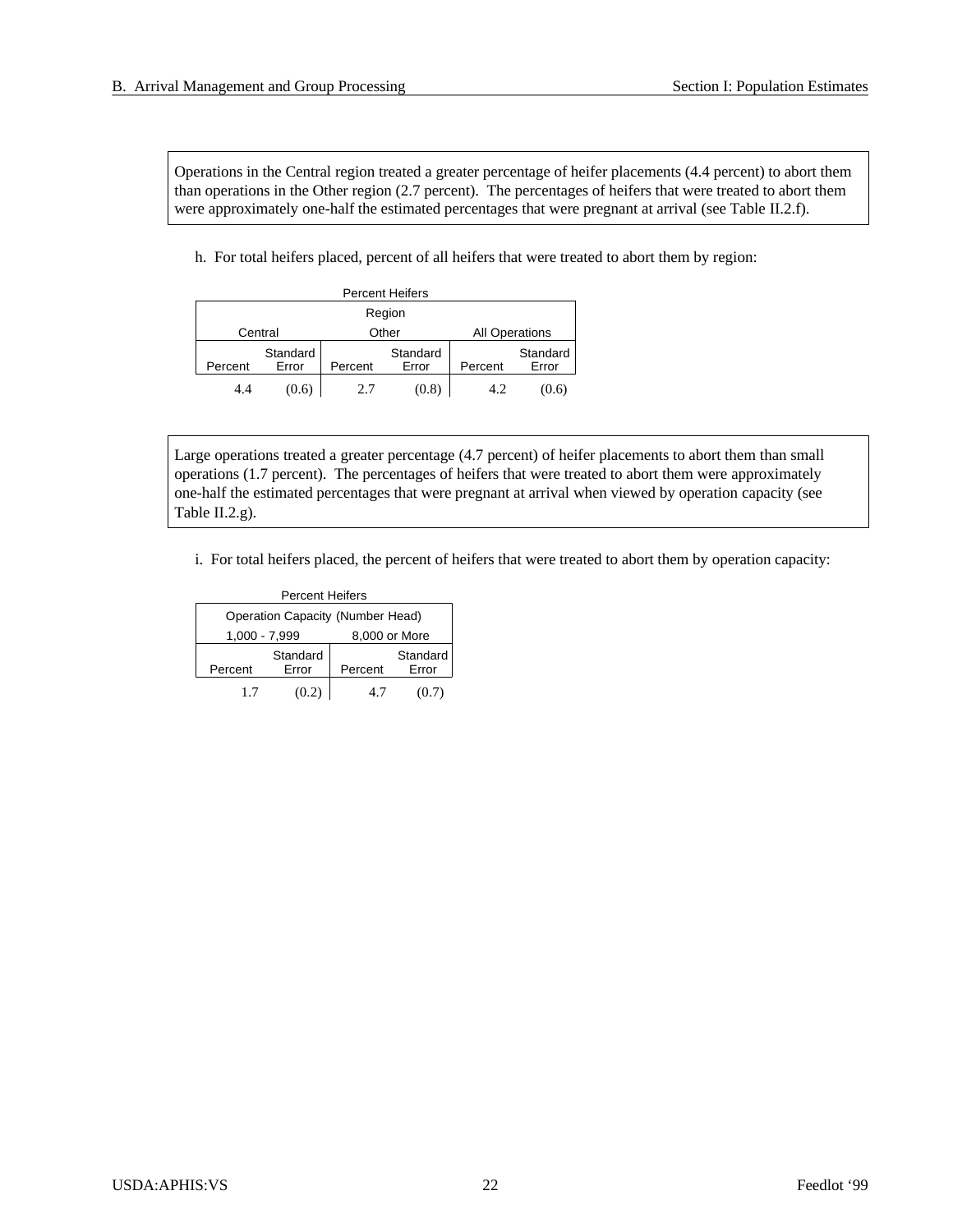j. Cattle with horns

Cattle with horns may cause carcass bruising and hide damage. Additionally, horned cattle can be problematic when moving them through chutes and raise safety concerns for operation personnel.

A greater percentage of operations in the Central region (93.7 percent) placed cattle with horns compared to operations in the Other region (68.3 percent).

i. Percent of *operations* that placed any cattle with horns at arrival<sup>1</sup> by region:

| <b>Percent Operations</b> |                   |         |                   |                       |                   |  |  |  |
|---------------------------|-------------------|---------|-------------------|-----------------------|-------------------|--|--|--|
| Region                    |                   |         |                   |                       |                   |  |  |  |
|                           | Central           |         | Other             | <b>All Operations</b> |                   |  |  |  |
| Percent                   | Standard<br>Error | Percent | Standard<br>Error | Percent               | Standard<br>Error |  |  |  |
| 93.7                      | (1.4)             | 68.3    | (4.0)             | 85.0                  | (1.7)             |  |  |  |





Similarly, the percentage of placements with horns in Central region operations (17.8 percent) was greater than operations in the Other region (14.1 percent).

ii. Percent of *cattle* placed that had horns at arrival by region<sup>1</sup>:

|         |                   |                                | <b>Percent Cattle</b> |         |                   |  |  |
|---------|-------------------|--------------------------------|-----------------------|---------|-------------------|--|--|
| Region  |                   |                                |                       |         |                   |  |  |
|         | Central           | Other<br><b>All Operations</b> |                       |         |                   |  |  |
| Percent | Standard<br>Error | Percent                        | Standard<br>Error     | Percent | Standard<br>Error |  |  |
| 17.8    | (0.9)             | 14.1                           | (1.7)                 | 17.4    | (0.8)             |  |  |

<sup>1</sup> Based on producer estimates.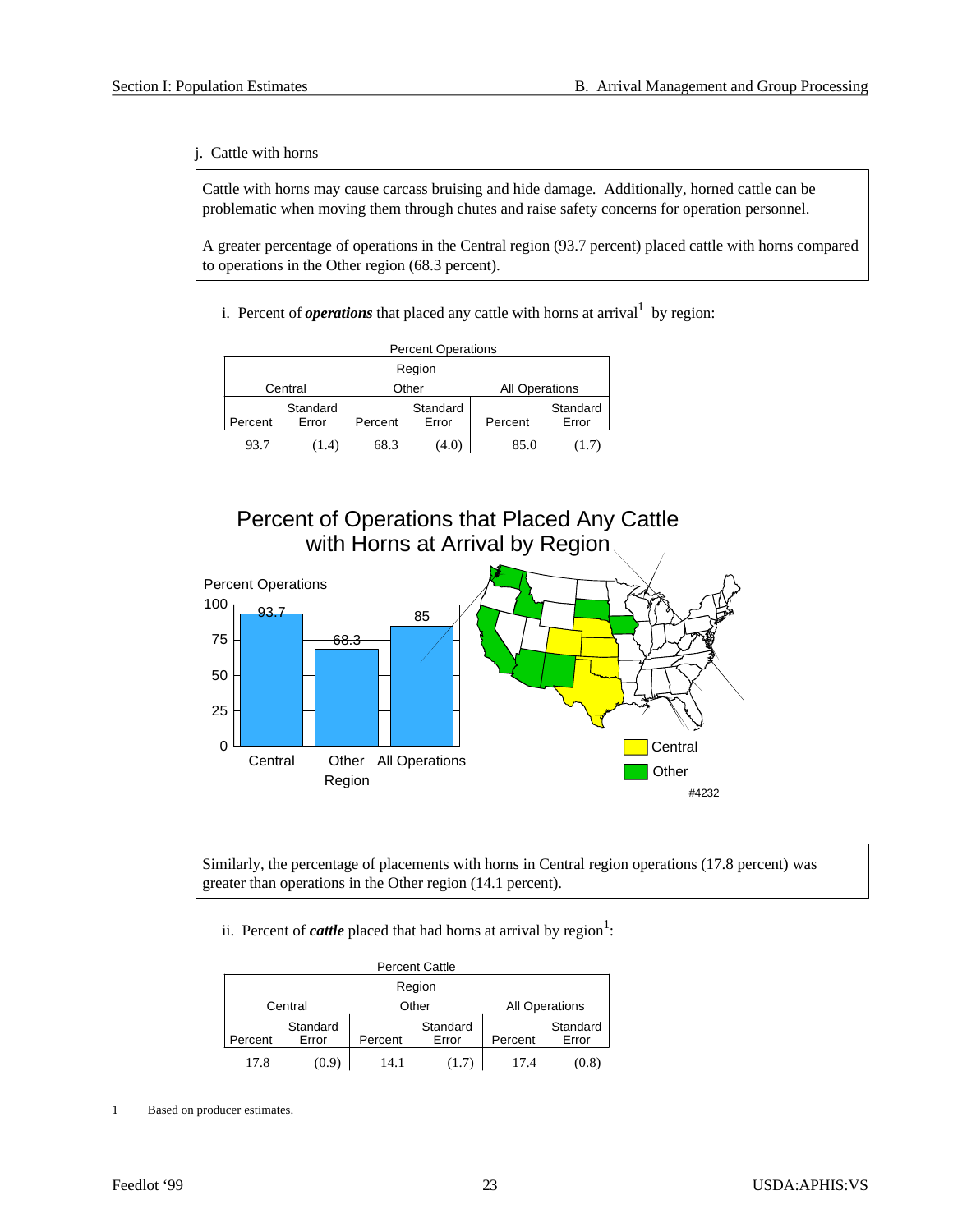#### k. Tipping/dehorning

Two methods are commonly employed to reduce problems associated with horned cattle:

a. Removing the horn at its base (dehorning). This procedure removes the entire horn but also can result in opening the frontal sinus, a route for infection and hemorrhage. b. Removing the tip of the horn (tipping). This procedure does not open the frontal sinus but

leaves the animal with most of its horn.

The percentages of operations that tipped any horned cattle were greater than those dehorning in both the Central and Other regions. A greater percentage of operations in the Other region (27.7 percent) dehorned than in the Central region (17.4 percent).

i. For operations that placed any cattle with horns, percent of *operations* that tipped and/or dehorned any horned cattle by region:

|               |         | <b>Percent of Operations</b> |         |                   |         |                       |  |  |  |  |
|---------------|---------|------------------------------|---------|-------------------|---------|-----------------------|--|--|--|--|
|               |         | Region                       |         |                   |         |                       |  |  |  |  |
|               | Central |                              | Other   |                   |         | <b>All Operations</b> |  |  |  |  |
| Procedure     | Percent | Standard<br>Error            | Percent | Standard<br>Error | Percent | Standard<br>Error     |  |  |  |  |
| Tipped        | 60.3    | (2.4)                        | 50.9    | (4.5)             | 57.7    | (2.1)                 |  |  |  |  |
| Dehorned      | 17.4    | (2.2)                        | 27.7    | (3.7)             | 20.2    | (1.9)                 |  |  |  |  |
| Any procedure | 71.8    | (2.5)                        | 63.9    | (4.4)             | 69.6    | (2.2)                 |  |  |  |  |

About three-quarters (77.3 percent) of the cattle with horns in the Central region and one-half (48.8 percent) of cattle with horns in the Other region were tipped.

ii. For cattle with horns when placed, percent of *horned cattle* that were tipped or dehorned by region:

|           | Percent of Horned Cattle |                   |         |                   |         |                       |  |  |  |
|-----------|--------------------------|-------------------|---------|-------------------|---------|-----------------------|--|--|--|
|           |                          | Region            |         |                   |         |                       |  |  |  |
|           | Central                  |                   |         | Other             |         | <b>All Operations</b> |  |  |  |
| Procedure | Percent                  | Standard<br>Error | Percent | Standard<br>Error | Percent | Standard<br>Error     |  |  |  |
| Tipped    | 77.3                     | (2.4)             | 48.8    | (7.7)             | 74.4    | (2.4)                 |  |  |  |
| Dehorned  | 1.2                      | (0.3)             | 11.6    | (3.6)             | 2.3     | (0.4)                 |  |  |  |
| Either    | 78.5                     | (2.4)             | 60.4    | (7.7)             | 76.7    | (2.4)                 |  |  |  |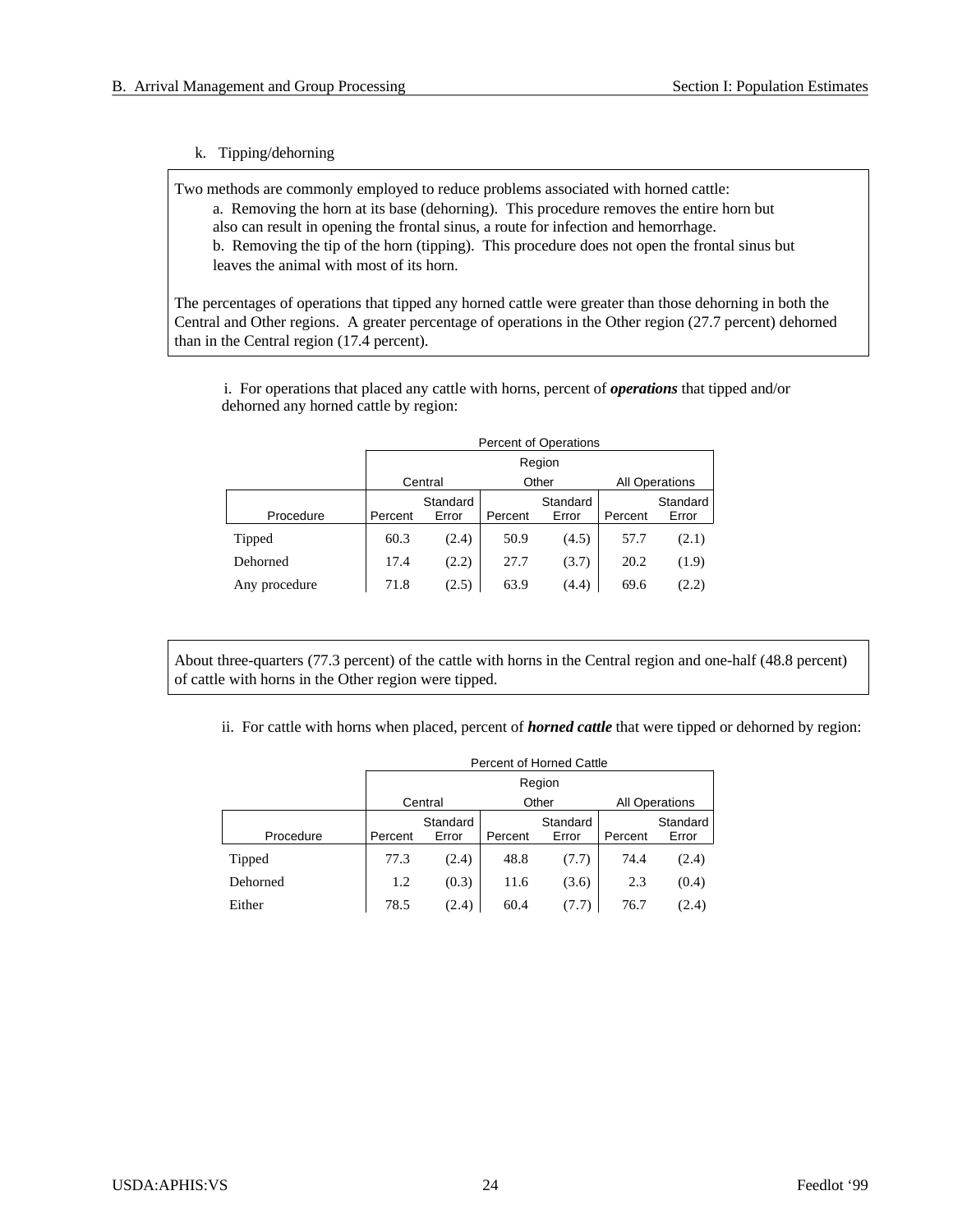## **4. Branding and identification**

Over one-half of all operations (54.2 percent) provided cattle with a group or owner identifier, and 39.8 percent tagged cattle with a unique identification. The identification methods below are not mutually exclusive as more than one method could have been used on individual cattle. Almost one-fourth of the operations placed some cattle that were not identified.

a. Percent of *operations* that placed any cattle identified by the operation using the following methods by region:

| <b>Identification Method</b>                                                                                                                         | Percent<br>Operations | Standard<br>Error |
|------------------------------------------------------------------------------------------------------------------------------------------------------|-----------------------|-------------------|
| Tagged with a unique number such that each animal was individually identifiable<br>(excluding tagging of sick animals)                               | 39.8                  | (2.1)             |
| Individually identified using a method other than tagging such that each animal was<br>individually identifiable (excluding tagging of sick animals) | 3.6                   | (0.7)             |
| Identified with a group or owner identifier (pen tag, brand, hot tag, ear notch, etc.)                                                               | 54.2                  | (2.1)             |
| Not identified                                                                                                                                       | 23.1                  | (2.0)             |

## Percent of Operations (and Percent of Cattle) by Identification Method\*



Identification Method

\* Operations may have used more than one identification method.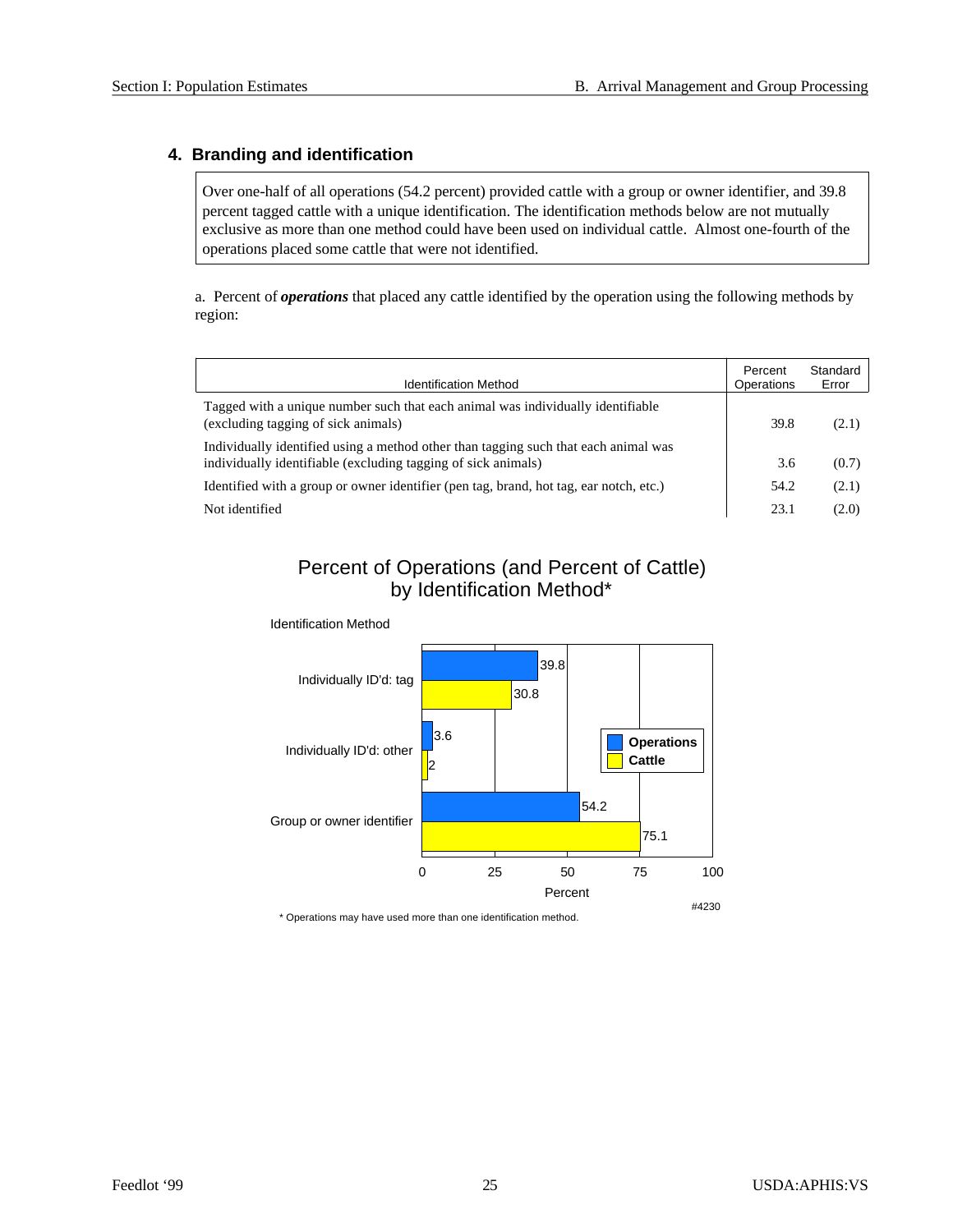Three-quarters (75.1 percent) of the cattle on operations that used animal identification received a group identifier and 30.8 percent received unique identification. The percentages of cattle placed that were identified either individually or as a group were similar by region. However, the percentage of cattle not identified was greater in operations in the Other region (13.7 percent) compared to Central region operations (3.5 percent). The identification methods below are not mutually exclusive as more than one method could have been used on individual cattle.

b. Percent of cattle placed that were identified by the operation using the following methods by region:

|                                                                                                                                                         | <b>Percent Cattle</b> |                   |         |                   |         |                       |  |
|---------------------------------------------------------------------------------------------------------------------------------------------------------|-----------------------|-------------------|---------|-------------------|---------|-----------------------|--|
|                                                                                                                                                         | Region                |                   |         |                   |         |                       |  |
|                                                                                                                                                         | Central               |                   |         | Other             |         | <b>All Operations</b> |  |
| <b>Identification Method</b>                                                                                                                            | Percent               | Standard<br>Error | Percent | Standard<br>Error | Percent | Standard<br>Error     |  |
| Tagged with a unique number such that each<br>animal was individually identifiable (excluding<br>tagging of sick animals)                               | 30.7                  | (2.5)             | 31.5    | (5.8)             | 30.8    | (2.3)                 |  |
| Individually identified using a method other than<br>tagging such that each animal was individually<br>identifiable (excluding tagging of sick animals) | 2.3                   | (0.7)             | 0.3     | (0.2)             | 2.0     | (0.6)                 |  |
| Identified with a group or owner identifier (pen<br>tag, brand, hot tag, ear notch, etc.)                                                               | 75.7                  | (2.2)             | 71.5    | (3.7)             | 75.1    | (2.0)                 |  |
| Not identified                                                                                                                                          | 3.5                   | (0.7)             | 13.7    | (2.2)             | 4.9     | (0.7)                 |  |

A greater percentage of cattle placed in large operations (80.0 percent) was provided with a group identifier than on small operations (49.7 percent). Note that 21.9 percent of cattle placed in small operations were not identified compared to only 1.6 percent not identified in large operations. Failure to identify cattle can result in several problems, such as inability to source verify cattle or sort groups of cattle that are inadvertently mixed. The methods below are not mutually exclusive as more than one method of identification could have been used on individual cattle.

c. Percent of cattle placed that were identified by the operation using the following methods by operation capacity:

|                                                                                                                                                      | <b>Percent Cattle</b>                   |                   |         |                   |
|------------------------------------------------------------------------------------------------------------------------------------------------------|-----------------------------------------|-------------------|---------|-------------------|
|                                                                                                                                                      | <b>Operation Capacity (Number Head)</b> |                   |         |                   |
|                                                                                                                                                      |                                         | $1.000 - 7.999$   |         | 8.000 or More     |
| <b>Identification Method</b>                                                                                                                         | Percent                                 | Standard<br>Error | Percent | Standard<br>Error |
| Tagged with a unique number such that each animal was individually<br>identifiable (excluding tagging of sick animals)                               | 29.6                                    | (2.7)             | 31.1    | (2.7)             |
| Individually identified using a method other than tagging such that each<br>animal was individually identifiable (excluding tagging of sick animals) | 1.6                                     | (0.5)             | 2.1     | (0.7)             |
| Identified with a group or owner identifier (pen tag, brand, hot tag, ear<br>notch, etc.)                                                            | 49.7                                    | (3.1)             | 80.0    | (2.2)             |
| Not identified                                                                                                                                       | 21.9                                    | (2.6)             | 1.6     | (0.5)             |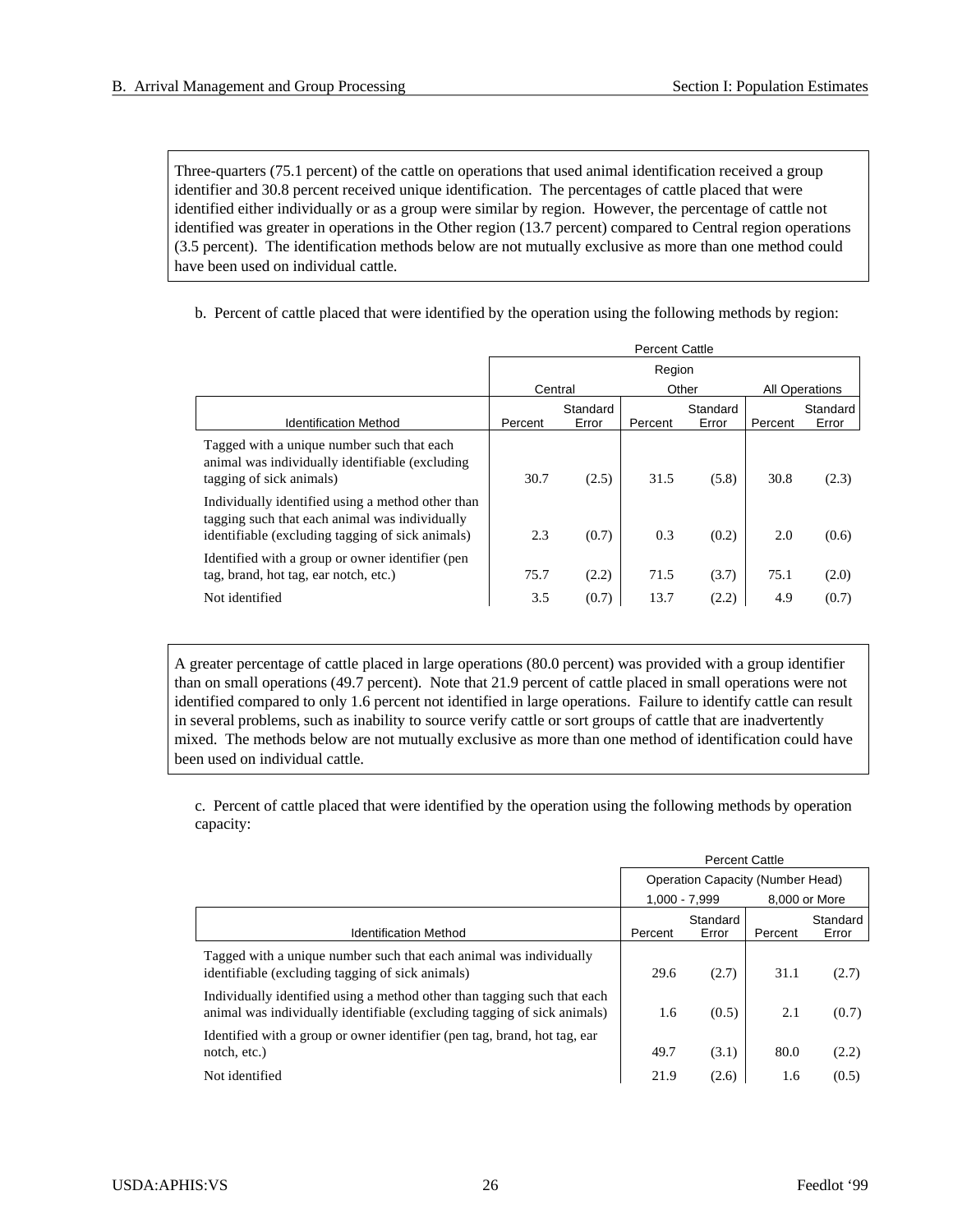The majority of operations reported placing cattle that were hide branded prior to arrival. A greater percentage of operations in the Central region (80.3 percent) compared to the Other region (64.1 percent) placed cattle that were hide branded prior to arrival.

d. Percent of operations that placed any cattle that were hide branded (freeze or hot) *prior to* arrival and percent of all cattle placed that were hide branded (freeze or hot) *prior to* arrival by region:

|            | Percent          |                   |         |                   |         |                       |  |  |  |
|------------|------------------|-------------------|---------|-------------------|---------|-----------------------|--|--|--|
|            |                  | Region            |         |                   |         |                       |  |  |  |
|            | Other<br>Central |                   |         |                   |         | <b>All Operations</b> |  |  |  |
| Measure    | Percent          | Standard<br>Error | Percent | Standard<br>Error | Percent | Standard<br>Error     |  |  |  |
| Operations | 80.3             | (2.1)             | 64.1    | (4.0)             | 74.8    | (2.0)                 |  |  |  |
| Cattle     | 58.8             | (2.6)             | 51.6    | (5.4)             | 57.9    | (2.3)                 |  |  |  |

A larger percentage of cattle in large operations (59.6 percent) were hide branded prior to arrival compared to small operations (48.9 percent).

e. Percent of operations that placed any cattle that were hide branded (freeze or hot) *prior to* arrival and percent of all cattle placed that were hide branded (freeze or hot) *prior to* arrival by operation capacity:

|            | Percent                          |                              |      |                   |  |  |  |  |
|------------|----------------------------------|------------------------------|------|-------------------|--|--|--|--|
|            | Operation Capacity (Number Head) |                              |      |                   |  |  |  |  |
|            | 8,000 or More<br>1,000 - 7,999   |                              |      |                   |  |  |  |  |
| Measure    | Percent                          | Standard<br>Error<br>Percent |      | Standard<br>Error |  |  |  |  |
| Operations | 71.3                             | (2.6)                        | 83.9 | (2.0)             |  |  |  |  |
| Cattle     | 48.9                             |                              | 59.6 | (2.8)             |  |  |  |  |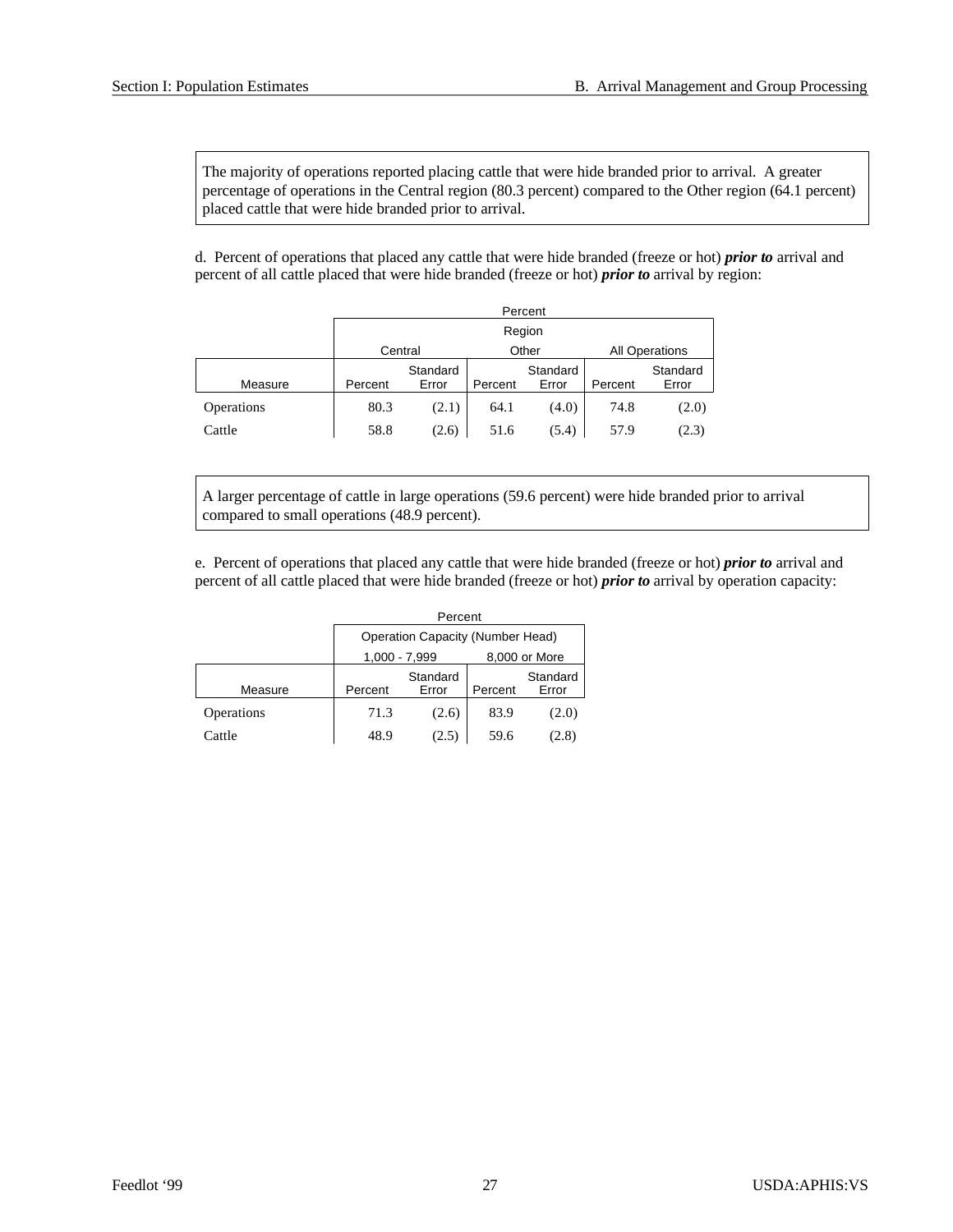Whereas operations in the Central region were more likely to hide brand some cattle, a greater percentage of cattle placed in the Other region were hide branded by the operations. Overall, 29.1 percent of all cattle placements were hide branded after arrival at the feedlot.

f. Percent of operations that placed any cattle that were hide branded (freeze or hot) *after* arrival and percent of all cattle placed that were hide branded (freeze or hot) *after* arrival by region:

|                   | Percent |                   |         |                   |         |                   |                       |  |  |
|-------------------|---------|-------------------|---------|-------------------|---------|-------------------|-----------------------|--|--|
|                   |         | Region            |         |                   |         |                   |                       |  |  |
|                   |         | Other<br>Central  |         |                   |         |                   | <b>All Operations</b> |  |  |
| Measure           | Percent | Standard<br>Error | Percent | Standard<br>Error | Percent | Standard<br>Error |                       |  |  |
| <b>Operations</b> | 45.9    | (2.4)             | 24.4    | (2.3)             | 38.5    | (1.8)             |                       |  |  |
| Cattle            | 26.7    | (2.3)             | 44.5    | (6.5)             | 29.1    | (2.2)             |                       |  |  |

Operation capacity did not affect the likelihood of operations hide branding any cattle after arrival. However, a greater percentage of cattle placed in small operations (36.4 percent) were hide branded by the operation compared to large operations (27.7 percent).

g. Percent of operations that placed any cattle that were hide branded (freeze or hot) *after* arrival and percent of all cattle placed that were hide branded (freeze or hot) *after* arrival by operation capacity:

|            | Percent                                 |                                |         |                   |  |  |  |  |
|------------|-----------------------------------------|--------------------------------|---------|-------------------|--|--|--|--|
|            | <b>Operation Capacity (Number Head)</b> |                                |         |                   |  |  |  |  |
|            |                                         | 8,000 or More<br>1,000 - 7,999 |         |                   |  |  |  |  |
| Measure    | Percent                                 | Standard<br>Error              | Percent | Standard<br>Error |  |  |  |  |
| Operations | 39.1                                    | (2.4)                          | 37.1    | (2.1)             |  |  |  |  |
| Cattle     | 36.4                                    | (2.6)                          | 27.7    |                   |  |  |  |  |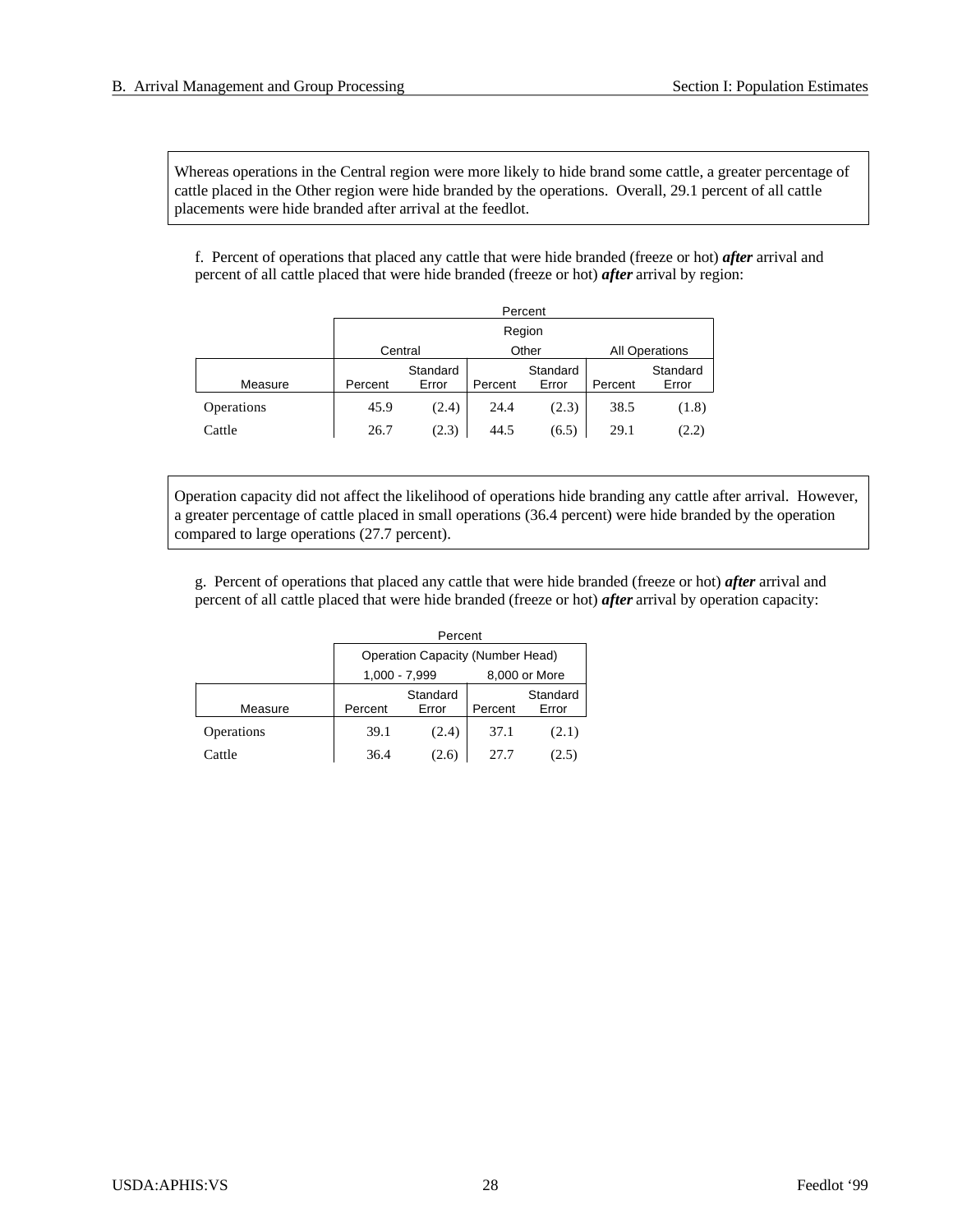Brands on the side or rib result in considerable damage and decreased value of the hide. Overall, 8.0 percent of all operations branded at this location. More operations (34.5 percent) used the lower rear leg, upper rear leg, or hip than any other location. The branding sites listed below are not mutually exclusive as operations may have branded in more than one location.

h. Percent of all *operations* that hide branded (freeze or hot) cattle at one or more of the following sites *after* arrival by region:

|                                        | <b>Percent Operations</b> |                   |         |                       |         |                   |  |  |
|----------------------------------------|---------------------------|-------------------|---------|-----------------------|---------|-------------------|--|--|
|                                        | Region                    |                   |         |                       |         |                   |  |  |
|                                        | Other<br>Central          |                   |         | <b>All Operations</b> |         |                   |  |  |
| Site                                   | Percent                   | Standard<br>Error | Percent | Standard<br>Error     | Percent | Standard<br>Error |  |  |
| Head, neck, or shoulder                | 5.9                       | (0.8)             | 6.9     | (1.2)                 | 6.3     | (0.7)             |  |  |
| Side or rib                            | 7.0                       | (1.3)             | 9.7     | (1.7)                 | 8.0     | (1.0)             |  |  |
| Lower rear leg, upper rear leg, or hip | 43.1                      | (2.4)             | 18.3    | (2.1)                 | 34.5    | (1.8)             |  |  |





i. Percent of all *operations* that hide branded (freeze or hot) cattle at one or more of the following sites after arrival by operation capacity:

|                                        | <b>Percent Operations</b>               |                   |         |                   |  |  |  |
|----------------------------------------|-----------------------------------------|-------------------|---------|-------------------|--|--|--|
|                                        | <b>Operation Capacity (Number Head)</b> |                   |         |                   |  |  |  |
|                                        | 1,000 - 7,999<br>8,000 or More          |                   |         |                   |  |  |  |
| Site                                   | Percent                                 | Standard<br>Error | Percent | Standard<br>Error |  |  |  |
| Head, neck, or shoulder                | 5.1                                     | (0.8)             | 9.2     | (1.3)             |  |  |  |
| Side or rib                            | 7.6                                     | (1.3)             | 9.0     | (1.2)             |  |  |  |
| Lower rear leg, upper rear leg, or hip | 34.7                                    | (2.3)             | 34.2    | (2.1)             |  |  |  |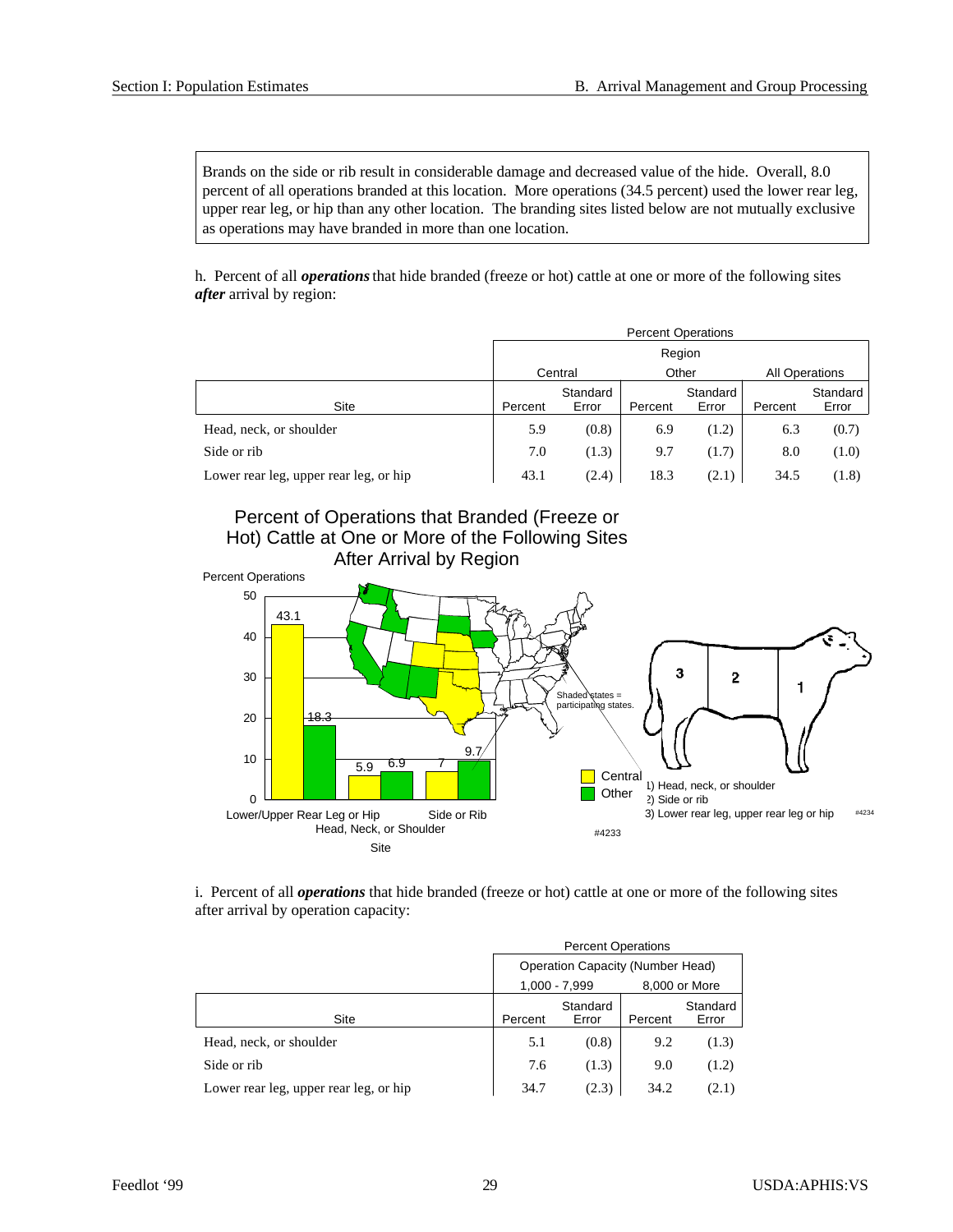The Central region had a greater percentage (73.3 percent) of cattle placed that were not hide branded after arrival compared to operations in the Other region (55.5 percent). For operations in the Other region, 6.6 percent of cattle placed were hide branded after arrival on the side or rib compared with only 0.8 percent in Central region. The branding sites listed below are not mutually exclusive since cattle may have been branded at more than one site.

j. Percent of all *cattle* placed that were hide branded (freeze or hot) at one or more of the following sites after arrival by region:

|                                        | <b>Percent Cattle</b> |                   |         |                   |                |                   |  |  |
|----------------------------------------|-----------------------|-------------------|---------|-------------------|----------------|-------------------|--|--|
|                                        | Region                |                   |         |                   |                |                   |  |  |
|                                        |                       | Central           |         | Other             | All Operations |                   |  |  |
| Site                                   | Percent               | Standard<br>Error | Percent | Standard<br>Error | Percent        | Standard<br>Error |  |  |
| Head, neck, or shoulder                | 1.7                   | (0.4)             | 6.1     | (1.7)             | 2.3            | (0.4)             |  |  |
| Side or rib                            | 0.8                   | (0.2)             | 6.6     | (1.7)             | 1.6            | (0.3)             |  |  |
| Lower rear leg, upper rear leg, or hip | 24.3                  | (2.2)             | 33.7    | (6.0)             | 25.5           | (2.1)             |  |  |
| Not hide branded                       | 73.3                  | (2.3)             | 55.5    | (6.5)             | 70.9           | (2.2)             |  |  |

Percent of Cattle that Were Branded (Freeze or Hot) at One or More of the Following Sites After Arrival by Region

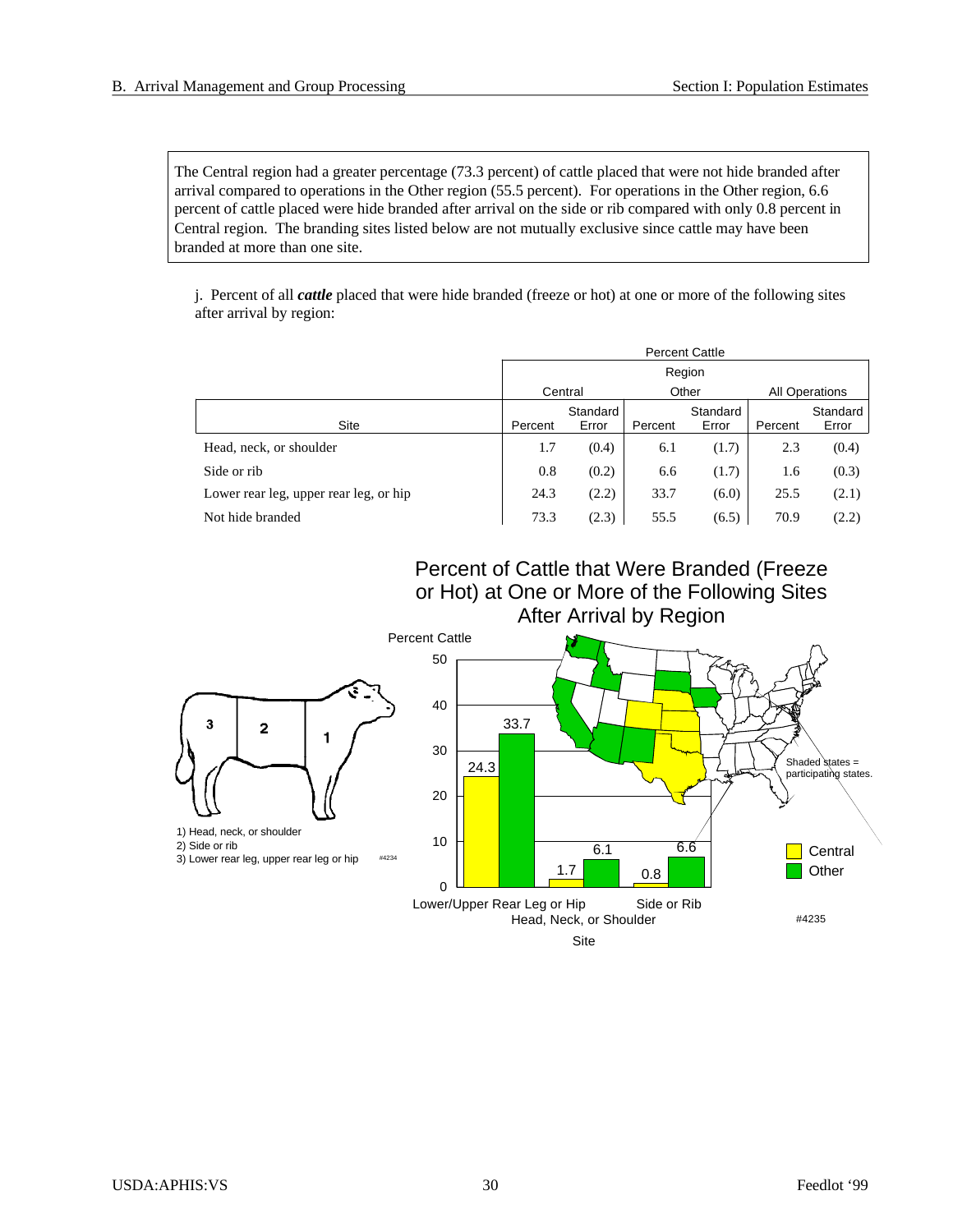A greater percentage of cattle placed in small operations (4.6 percent) were hide branded after arrival on their side or rib than in large operations (1.0 percent). A larger percentage of cattle placed in large operations (72.3 percent) were *not* hide branded after arrival compared to small operations (63.6 percent).

k. Percent of all *cattle* placed that were hide branded (freeze or hot) at one or more of the following sites after arrival by operation capacity:

|                                        | <b>Percent Cattle</b>                   |                   |         |                   |  |  |  |
|----------------------------------------|-----------------------------------------|-------------------|---------|-------------------|--|--|--|
|                                        | <b>Operation Capacity (Number Head)</b> |                   |         |                   |  |  |  |
|                                        |                                         | 1,000 - 7,999     |         | 8,000 or More     |  |  |  |
| Site                                   | Percent                                 | Standard<br>Error | Percent | Standard<br>Error |  |  |  |
| Head, neck, or shoulder                | 3.9                                     | (1.0)             | 1.9     | (0.5)             |  |  |  |
| Side or rib                            | 4.6                                     | (1.1)             | 1.0     | (0.2)             |  |  |  |
| Lower rear leg, upper rear leg, or hip | 28.2                                    | (2.3)             | 25.0    | (2.4)             |  |  |  |
| Not hide branded                       | 63.6                                    | (2.6)             | 72.3    | (2.5)             |  |  |  |



1) Head, neck, or shoulder 2) Side or rib 3) Lower rear leg, upper rear leg or hip  $#4234$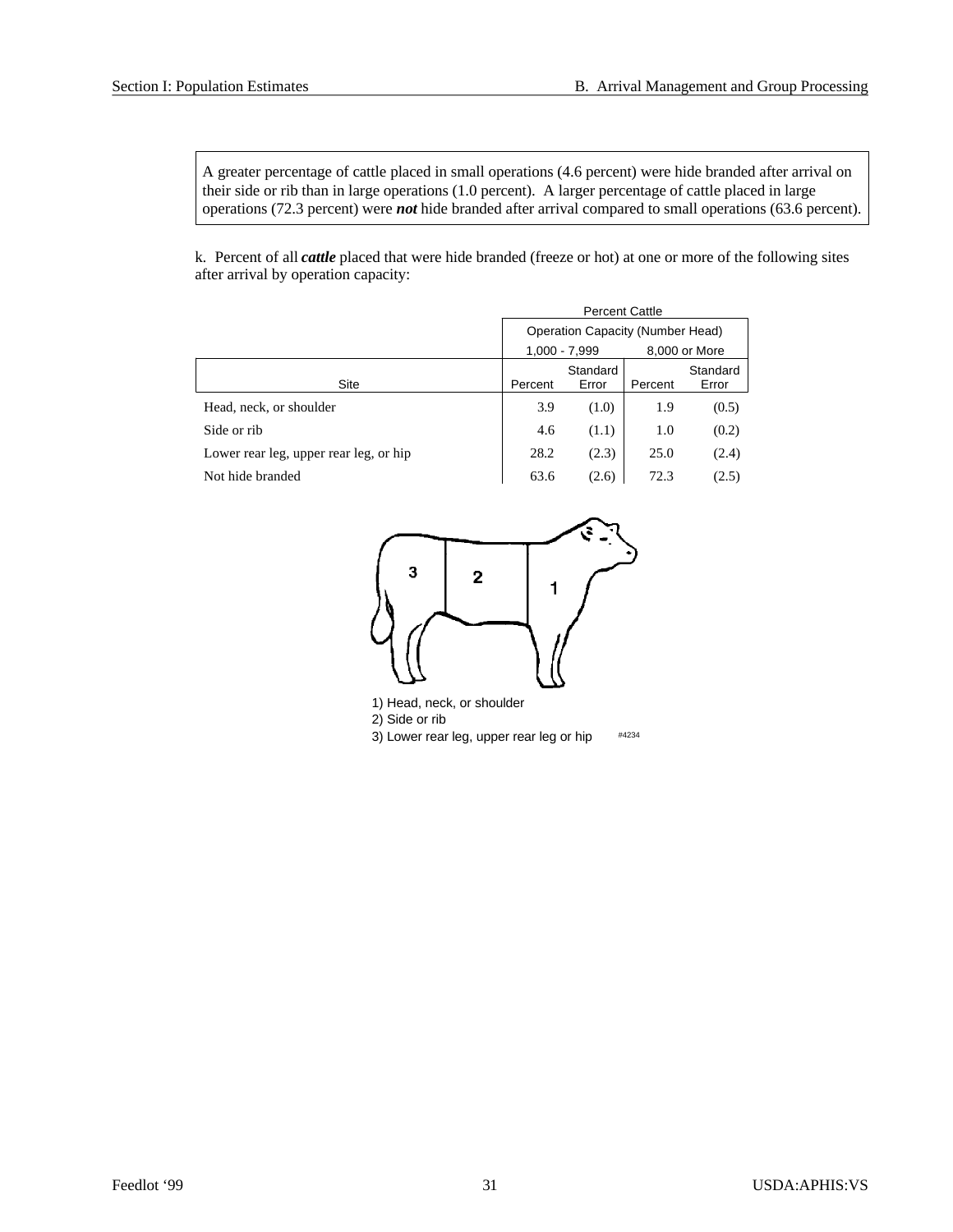Overall, the most common reasons for hide branding were brand laws (44.7 percent of operations) and to deter theft (40.9 percent).

Reasons for hide branding did not significantly differ between regions except that operations in the Central region were more likely than those in the Other region to brand because cattle were on pasture temporarily and for nonspecified reasons in the 'other' category. Operations in the Other region were more likely to brand for feedlot management reasons than those in the Central region. Feedlot management reasons may have included identification of a group of cattle.

Reasons for hide branding listed below are not mutually exclusive as cattle may have been branded for more than one reason.

l. For operations that hide branded cattle after arrival, percent of *operations* that hide branded (freeze or hot) for the following reasons by region:

|                                             | <b>Percent Operations</b> |                   |         |                   |         |                       |  |  |
|---------------------------------------------|---------------------------|-------------------|---------|-------------------|---------|-----------------------|--|--|
|                                             | Region                    |                   |         |                   |         |                       |  |  |
|                                             |                           | Central           |         | Other             |         | <b>All Operations</b> |  |  |
| Reason                                      | Percent                   | Standard<br>Error | Percent | Standard<br>Error | Percent | Standard<br>Error     |  |  |
| Customer request                            | 23.3                      | (2.8)             | 23.6    | (4.0)             | 23.4    | (2.4)                 |  |  |
| <b>Brand laws</b>                           | 44.5                      | (3.6)             | 45.0    | (5.2)             | 44.7    | (3.1)                 |  |  |
| Bank requirements                           | 9.0                       | (1.4)             | 14.3    | (3.5)             | 10.1    | (1.3)                 |  |  |
| Theft deterrent                             | 41.9                      | (3.6)             | 37.5    | (5.1)             | 40.9    | (3.0)                 |  |  |
| On pasture temporarily then back to feedlot | 36.8                      | (3.3)             | 18.7    | (4.2)             | 32.9    | (2.8)                 |  |  |
| Feedlot management                          | 21.9                      | (3.0)             | 32.1    | (4.9)             | 24.1    | (2.6)                 |  |  |
| Other                                       | 8.1                       | (1.5)             | 3.7     | (1.9)             | 7.2     | (1.2)                 |  |  |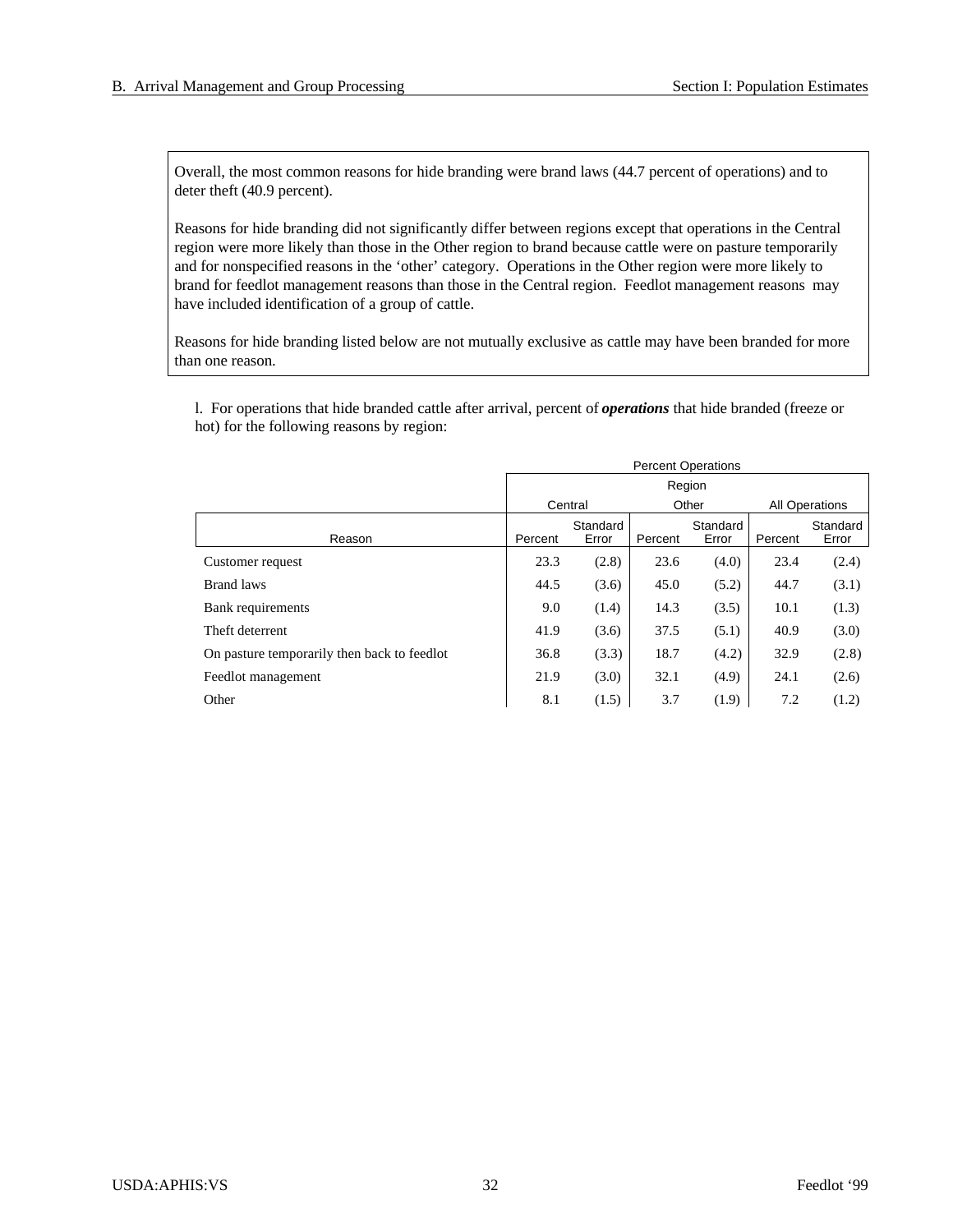Percentages of small and large operations that hide branded after arrival for feedlot management reasons and reasons in the 'other' category were similar. Large operations were more likely to brand cattle that were on pasture temporarily (46.4 percent of operations) and because of bank requirements (17.7 percent) and customer requests (34.9 percent). Large operations were *less* likely to brand because of brand laws or to deter theft than small operations. Reasons for hide branding listed below are not mutually exclusive.

m. For operations that hide branded after arrival, percent of *operations* that hide branded (freeze or hot) for the following reasons by operation capacity:

|                                             | <b>Percent Operations</b>        |                   |         |                   |  |  |  |
|---------------------------------------------|----------------------------------|-------------------|---------|-------------------|--|--|--|
|                                             | Operation Capacity (Number Head) |                   |         |                   |  |  |  |
|                                             |                                  | $1.000 - 7.999$   |         | 8.000 or More     |  |  |  |
| Reason                                      | Percent                          | Standard<br>Error | Percent | Standard<br>Error |  |  |  |
| Customer request                            | 19.2                             | (3.0)             | 34.9    | (3.5)             |  |  |  |
| <b>Brand laws</b>                           | 48.0                             | (3.9)             | 35.4    | (3.4)             |  |  |  |
| Bank requirements                           | 7.4                              | (1.4)             | 17.7    | (2.9)             |  |  |  |
| Theft deterrent                             | 44.8                             | (4.0)             | 30.3    | (3.4)             |  |  |  |
| On pasture temporarily then back to feedlot | 28.1                             | (3.5)             | 46.4    | (3.6)             |  |  |  |
| Feedlot management                          | 23.1                             | (3.3)             | 26.9    | (3.2)             |  |  |  |
| Other                                       | 7.4                              | (1.5)             | 6.6     | (2.0)             |  |  |  |

## Percent of Operations that Hide Branded (Freeze or Hot) After Arrival by Reason for Hide Branding and by Operation Capacity



\*For operations that hide branded.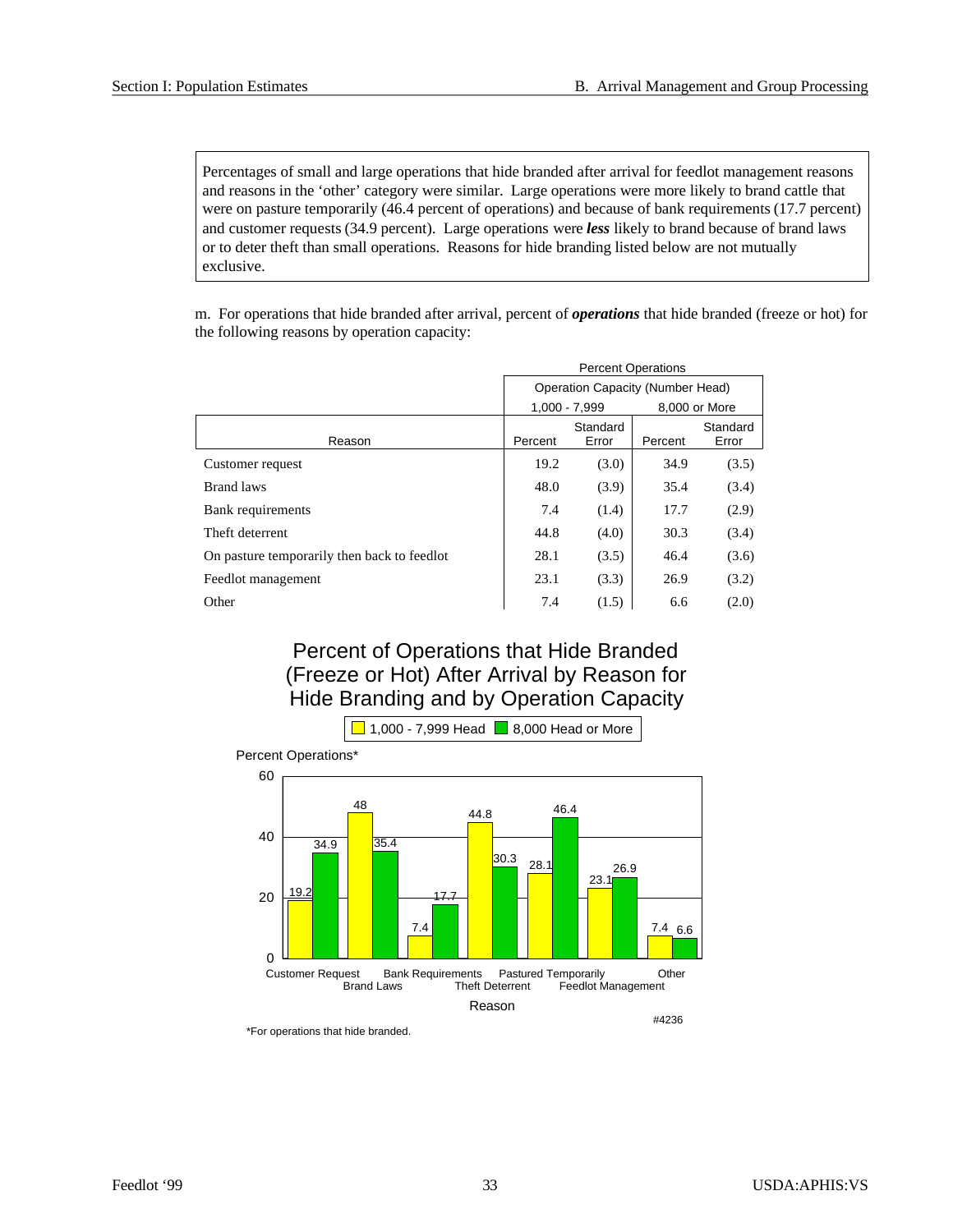Nearly 30 percent of cattle branded on operations in the Central region and 64.5 percent of cattle branded on operations in the Other region were hide branded because of brand laws. Nearly one-half (47.3 percent) of cattle branded on Central region operations were hide branded because they were on pasture temporarily then returned to the operation. Cattle may have been branded for more than one reason.

n. For operations that hide branded after arrival, percent of *cattle* hide branded (freeze or hot) by the operation for the following reasons by region:

|                                             | <b>Percent Cattle Branded</b> |                   |         |                   |                       |                   |  |  |
|---------------------------------------------|-------------------------------|-------------------|---------|-------------------|-----------------------|-------------------|--|--|
|                                             | Region                        |                   |         |                   |                       |                   |  |  |
|                                             |                               | Central           |         | Other             | <b>All Operations</b> |                   |  |  |
| Reason                                      | Percent                       | Standard<br>Error | Percent | Standard<br>Error | Percent               | Standard<br>Error |  |  |
| Customer request                            | 19.5                          | (4.4)             | 28.2    | (6.9)             | 21.2                  | (3.7)             |  |  |
| <b>Brand laws</b>                           | 28.9                          | (4.7)             | 64.5    | (8.2)             | 36.1                  | (4.5)             |  |  |
| Bank requirements                           | 12.0                          | (3.7)             | 7.9     | (3.1)             | 11.2                  | (3.0)             |  |  |
| Theft deterrent                             | 29.3                          | (5.2)             | 13.0    | (4.3)             | 26.0                  | (4.3)             |  |  |
| On pasture temporarily then back to feedlot | 47.3                          | (5.9)             | 6.5     | (2.7)             | 39.4                  | (5.0)             |  |  |
| Feedlot management                          | 26.8                          | (5.4)             | 15.0    | (4.9)             | 24.4                  | (4.5)             |  |  |
| Other                                       | 9.9                           | (4.8)             | 0.7     | (0.4)             | 8.0                   | (3.9)             |  |  |

## Percent of Cattle Hide Branded (Freeze or Hot)\* After Arrival by Reason for Hide Branding and by Region



\*For operations that hide branded.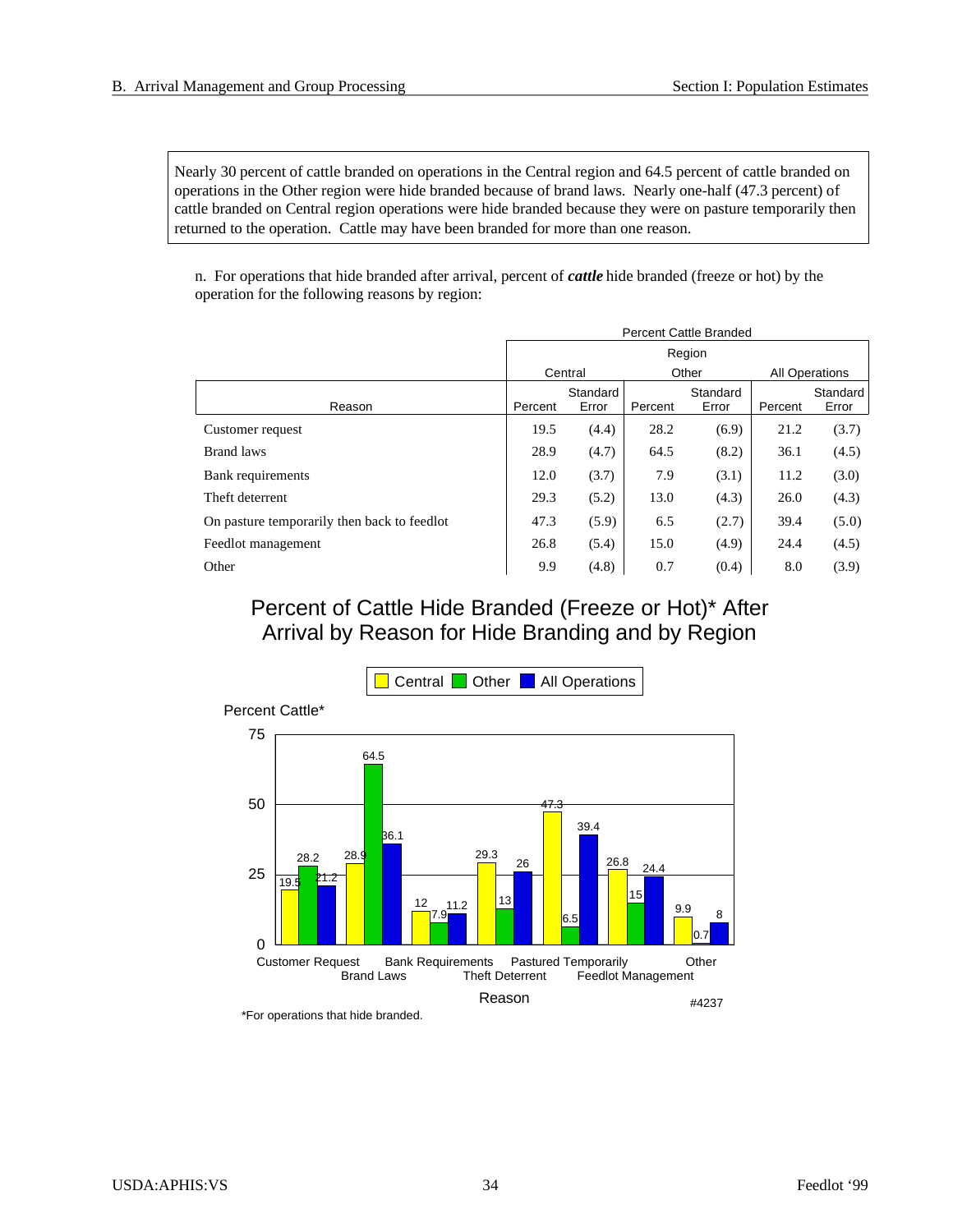The percentages of *operations* that hide branded cattle (see Table B.4.l) and the percentages for *cattle* branded on those operations (shown below) are similar by operation capacity for many of the reasons listed. Reasons for hide branding listed below are not mutually exclusive.

There was no predominant reason that accounted for most of the cattle being branded in either small or large operations. Thus, to attempt to decrease the number of cattle that are branded by operations would require efforts targeted at multiple reasons.

o. For operations that hide branded after arrival, percent of *cattle* hide branded (freeze or hot) by the operation for the following reasons by operation capacity:

|                                             | Percent Cattle Branded           |         |                   |       |  |  |  |
|---------------------------------------------|----------------------------------|---------|-------------------|-------|--|--|--|
|                                             | Operation Capacity (Number Head) |         |                   |       |  |  |  |
|                                             | $1.000 - 7.999$<br>8.000 or More |         |                   |       |  |  |  |
| Reason                                      | Percent                          | Percent | Standard<br>Error |       |  |  |  |
| Customer request                            | 18.0                             | (3.7)   | 22.1              | (4.6) |  |  |  |
| <b>Brand laws</b>                           | 49.4                             | (4.6)   | 32.7              | (5.6) |  |  |  |
| Bank requirements                           | 8.6                              | (2.7)   | 11.8              | (3.7) |  |  |  |
| Theft deterrent                             | 40.3                             | (4.7)   | 22.4              | (5.2) |  |  |  |
| On pasture temporarily then back to feedlot | 25.5                             | (4.0)   | 42.9              | (6.2) |  |  |  |
| Feedlot management                          | 23.0                             | (3.9)   | 24.8              | (5.6) |  |  |  |
| Other                                       | 5.6                              | (1.3)   | 8.6               | (4.9) |  |  |  |

## Percent of Cattle Hide Branded (Freeze or Hot)\* After Arrival by Reason for Hide Branding and by Operation Capacity



\*For operations that hide branded.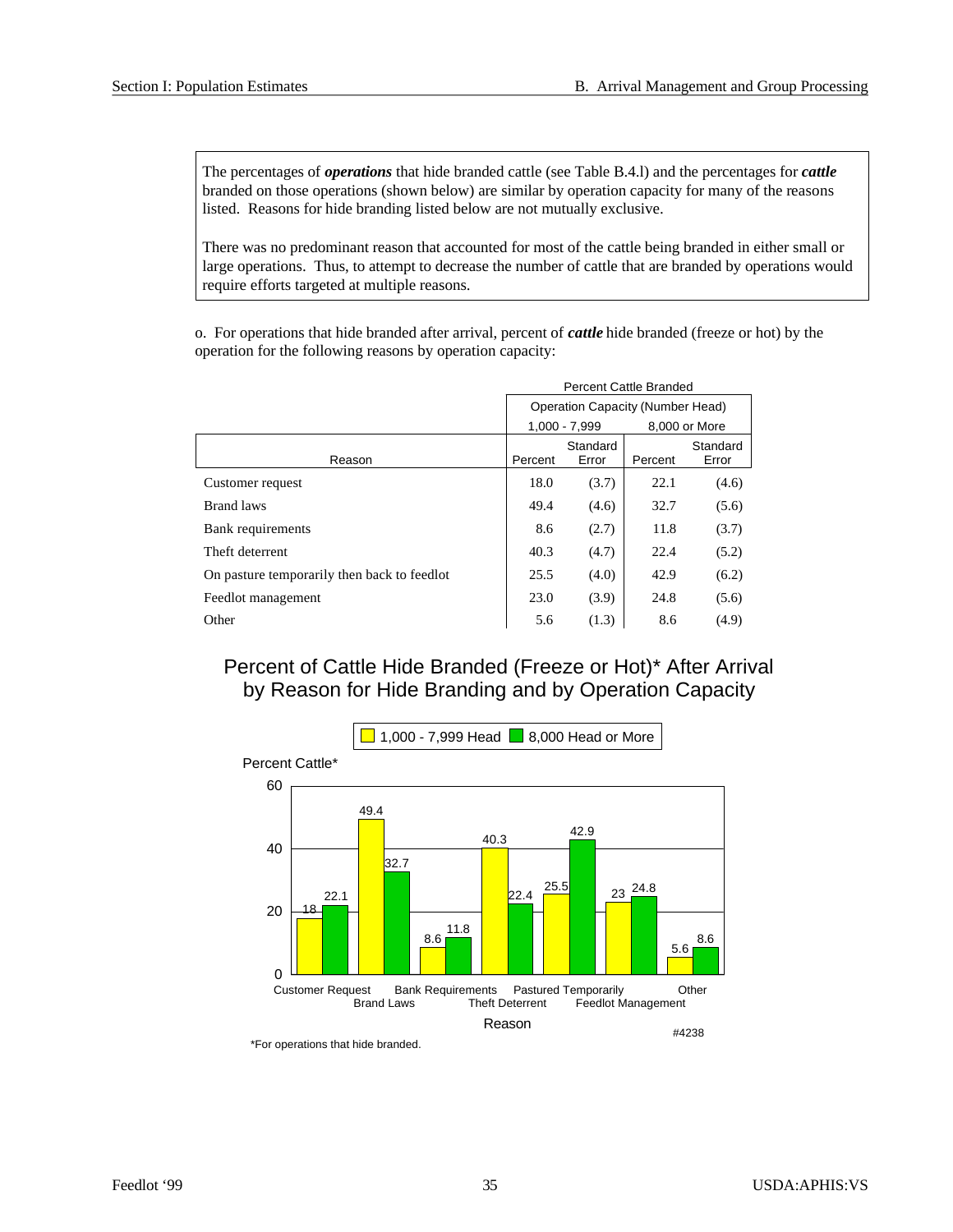## **5. Processing a second time within 30 days of arrival**

Most large operations (82.8 percent) processed some cattle a second time within 30 days of arrival. A smaller percentage of small operations (56.3 percent) processed some cattle a second time. A greater percentage of cattle in small operations (29.6 percent) was reprocessed compared to large operations (23.6 percent).

a. For operations that initially processed cattle as a group within 30 days of arrival, percent of operations processing cattle (and percent cattle processed) a second time within 30 days after arrival by operation capacity:

|            |                                                         | Percent                          |         |                   |         |                   |  |  |  |  |  |
|------------|---------------------------------------------------------|----------------------------------|---------|-------------------|---------|-------------------|--|--|--|--|--|
|            |                                                         | Operation Capacity (Number Head) |         |                   |         |                   |  |  |  |  |  |
|            | <b>All Operations</b><br>1,000 - 7,999<br>8,000 or More |                                  |         |                   |         |                   |  |  |  |  |  |
| Measure    | Percent                                                 | Standard<br>Error                | Percent | Standard<br>Error | Percent | Standard<br>Error |  |  |  |  |  |
| Operations | 56.3                                                    | (2.7)                            | 82.8    | (1.6)             | 63.8    | (2.0)             |  |  |  |  |  |
| Cattle     | 29.6                                                    | (1.9)                            | 23.6    | (1.5)             | 24.6    | (1.3)             |  |  |  |  |  |

Percent of Operations Processing Cattle (and Percent Cattle Processed)\* a Second Time within 30 Days After Arrival by Operation Capacity



\*For operations that initially processed cattle as a group within 30 days of arrival at the operation.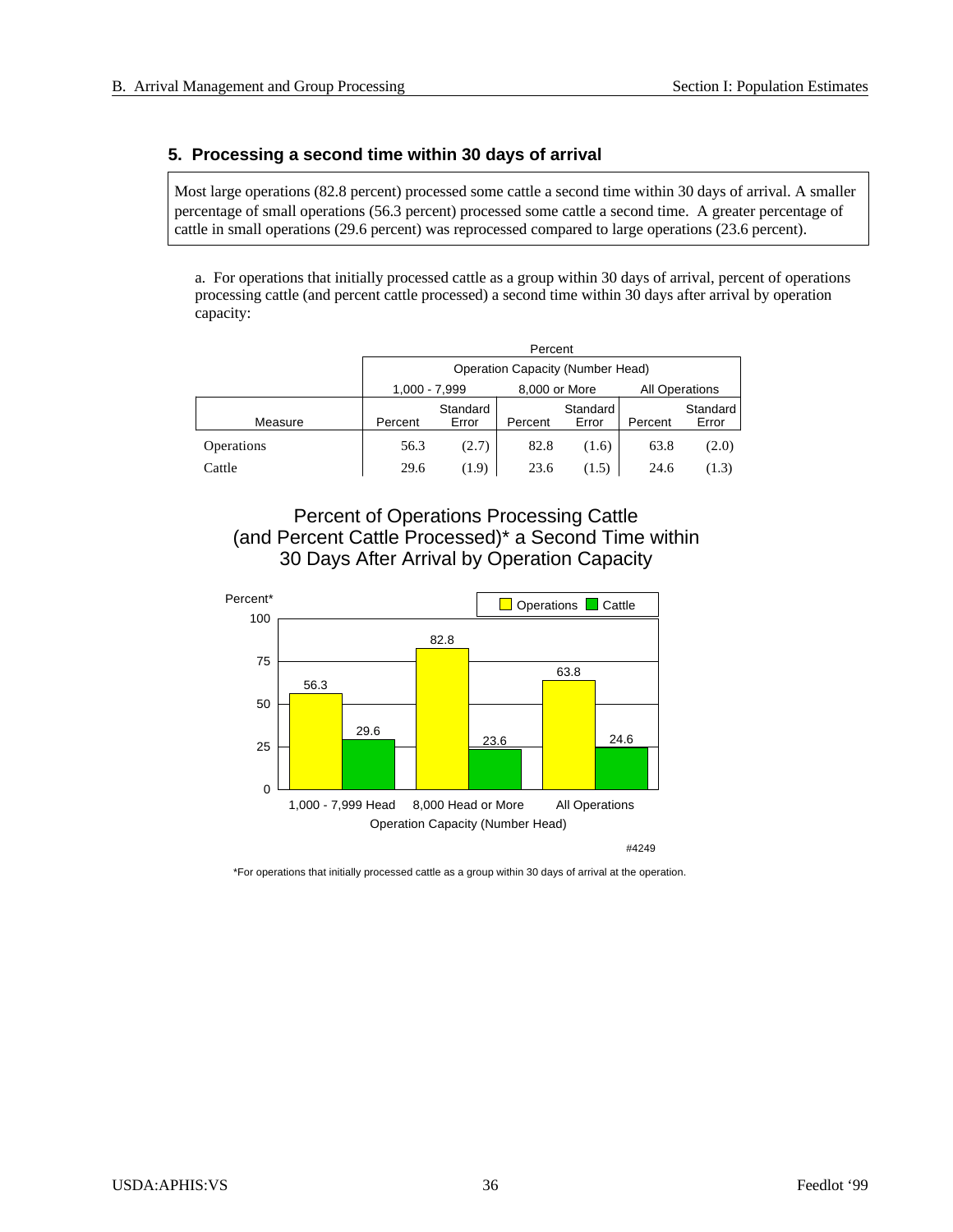The following table represents those operations that processed any cattle a second time within 30 days of arrival. Reprocessing may be performed to administer vaccine boosters, metaphylactic antimicrobial therapy in response to a disease outbreak, or other reasons. Multiple procedures may be performed during reprocessing.

By far, the most common reason for reprocessing was to revaccinate cattle against respiratory diseases (87.5 percent of all operations that reprocessed cattle within 30 days of arrival). The next most common reasons were to reimplant (32.3 percent), revaccinate against clostridial diseases (30.6 percent), and provide an initial implant (28.4 percent).

A higher percentage of small operations than large operations processed cattle a second time for initial vaccinations against respiratory diseases or to revaccinate against clostridial diseases. A higher percentage of large operations than small operations processed cattle a second time to reimplant or to retreat with an injectable antibiotic.

b. For operations that processed any cattle a second time within 30 days of arrival at the operation, percent of operations by procedure and by operation capacity:

|                                                  | <b>Percent Operations</b> |                   |         |                                         |         |                       |  |
|--------------------------------------------------|---------------------------|-------------------|---------|-----------------------------------------|---------|-----------------------|--|
|                                                  |                           |                   |         | <b>Operation Capacity (Number Head)</b> |         |                       |  |
|                                                  |                           | $1,000 - 7,999$   |         | 8,000 or More                           |         | <b>All Operations</b> |  |
| Procedure                                        | Percent                   | Standard<br>Error | Percent | Standard<br>Error                       | Percent | Standard<br>Error     |  |
| Initial vaccination against respiratory diseases | 26.7                      | (3.4)             | 15.1    | (2.1)                                   | 22.4    | (2.3)                 |  |
| Revaccinated against respiratory diseases        | 86.4                      | (2.7)             | 89.3    | (1.5)                                   | 87.5    | (1.8)                 |  |
| Initial vaccination against clostridial diseases | 17.5                      | (2.5)             | 13.5    | (2.0)                                   | 16.0    | (1.7)                 |  |
| Revaccinated against clostridial diseases        | 35.1                      | (3.6)             | 23.0    | (2.2)                                   | 30.6    | (2.4)                 |  |
| Initial treatment with an injectable antibiotic  | 12.8                      | (2.4)             | 30.5    | (2.5)                                   | 19.3    | (1.8)                 |  |
| Retreatment with an injectable antibiotic        | 13.9                      | (2.1)             | 21.5    | (2.2)                                   | 16.7    | (1.6)                 |  |
| Initial implant                                  | 32.7                      | (3.4)             | 21.1    | (2.3)                                   | 28.4    | (2.3)                 |  |
| Reimplant                                        | 25.2                      | (3.0)             | 44.5    | (2.6)                                   | 32.3    | (2.1)                 |  |
| Treated for parasites                            | 19.6                      | (2.8)             | 19.8    | (2.2)                                   | 19.7    | (1.9)                 |  |
| Reprocessed for other reasons                    | 2.6                       | (0.8)             | 3.3     | (1.0)                                   | 2.9     | (0.6)                 |  |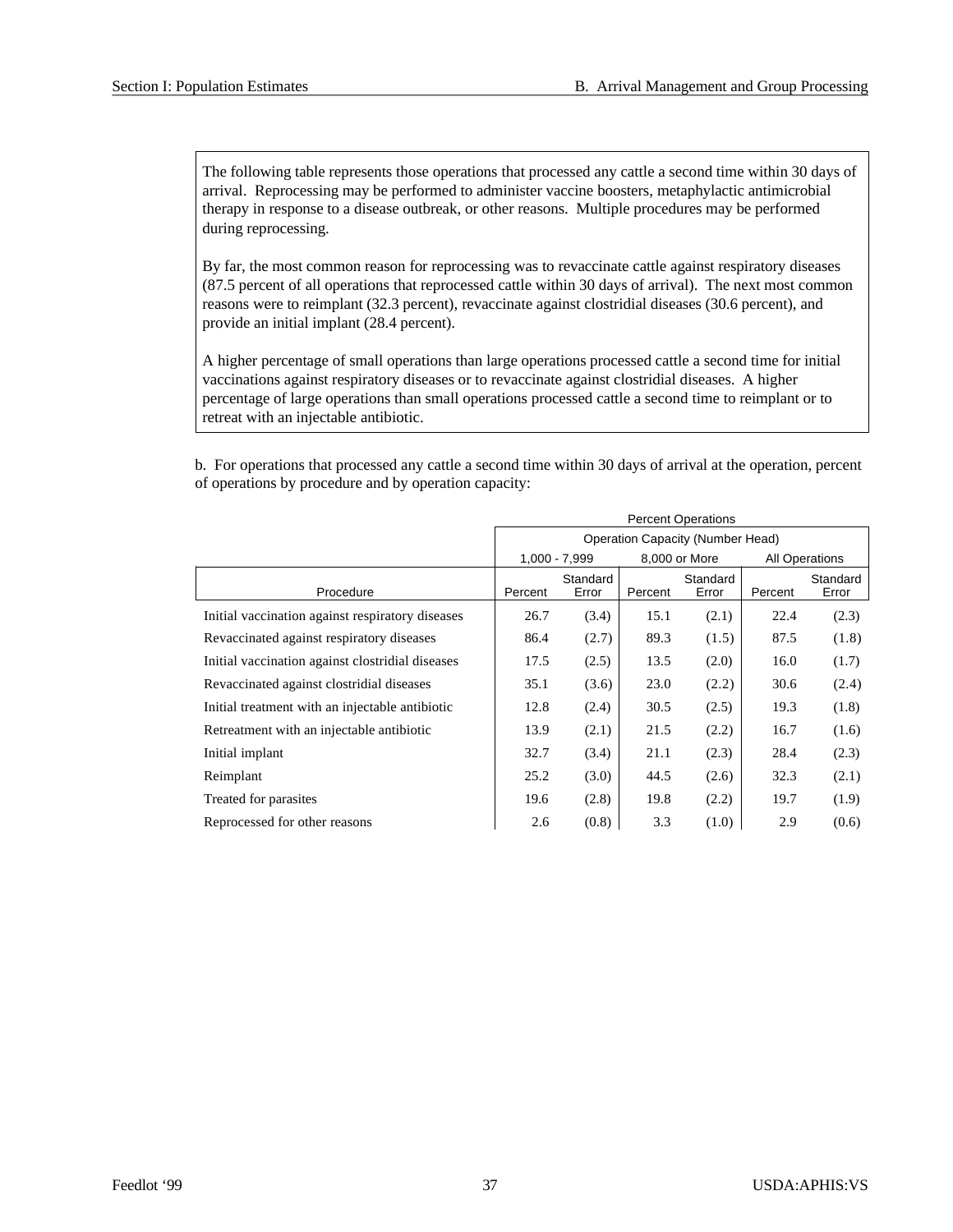## **6. Im plants**

Implants are a cost-effective method of increasing cattle performance, feed efficiency, and lean muscle mass. However, some implants, particularly the implants containing the androgenic compound trenbalone acetate (TBA), have been associated with increased numbers of bullers and decreased marbling. Implanting strategies have been developed to decrease the negative impact of implants while maintaining the economic benefits. Regardless of weight of steers and heifers at the time of placement (less than 700 lbs. versus 700 lbs. or more), greater percentages of small operations did not implant compared to large operations. A higher percentage of large operations than small operations implanted cattle less than 700 lbs. at arrival two or more times.

#### a. Number of implants

i. For operations that placed cattle in the specified weight group, percent of *operations* that implanted any steers and heifers the following number of times (and percent of steers and heifers that were implanted by the operation) from the time of placement until marketing by operation capacity and by weight at placement:

|                 | <b>Percent Operations</b> |               |                                                          |          |         |                       |  |  |
|-----------------|---------------------------|---------------|----------------------------------------------------------|----------|---------|-----------------------|--|--|
|                 |                           |               | Operation Capacity (Number Head) and Weight at Placement |          |         |                       |  |  |
|                 |                           | 1,000 - 7,999 | 8,000 or More                                            |          |         | <b>All Operations</b> |  |  |
| Number of Times |                           | Standard      |                                                          | Standard |         | Standard              |  |  |
| Implanted       | Percent                   | Error         | Percent                                                  | Error    | Percent | Error                 |  |  |
|                 |                           |               | Steers and Heifers Less than 700 lbs.                    |          |         |                       |  |  |
| 0               | 17.4                      | (2.3)         | 7.7                                                      | (1.4)    | 14.3    | (1.6)                 |  |  |
|                 | 39.0                      | (3.1)         | 38.0                                                     | (2.2)    | 38.7    | (2.2)                 |  |  |
| $\overline{2}$  | 73.9                      | (2.8)         | 90.7                                                     | (1.4)    | 79.2    | (2.0)                 |  |  |
| 3 or more       | 7.4                       | (1.7)         | 17.3                                                     | (1.7)    | 10.5    | (1.3)                 |  |  |
|                 |                           |               | Steers and Heifers 700 lbs, or More                      |          |         |                       |  |  |
| 0               | 12.0                      | (1.9)         | 8.3                                                      | (1.4)    | 10.8    | (1.4)                 |  |  |
|                 | 76.7                      | (2.8)         | 93.1                                                     | (1.3)    | 82.0    | (2.0)                 |  |  |
| $\mathfrak{D}$  | 43.3                      | (3.2)         | 53.7                                                     | (2.3)    | 46.7    | (2.3)                 |  |  |
| 3 or more       | 0.0                       | $(--)$        | 1.5                                                      | (0.5)    | 0.5     | (0.2)                 |  |  |

Percent of Operations that Implanted Any Steers and Heifers the Following Number of Times by Operation Capacity and by Weight at Placement

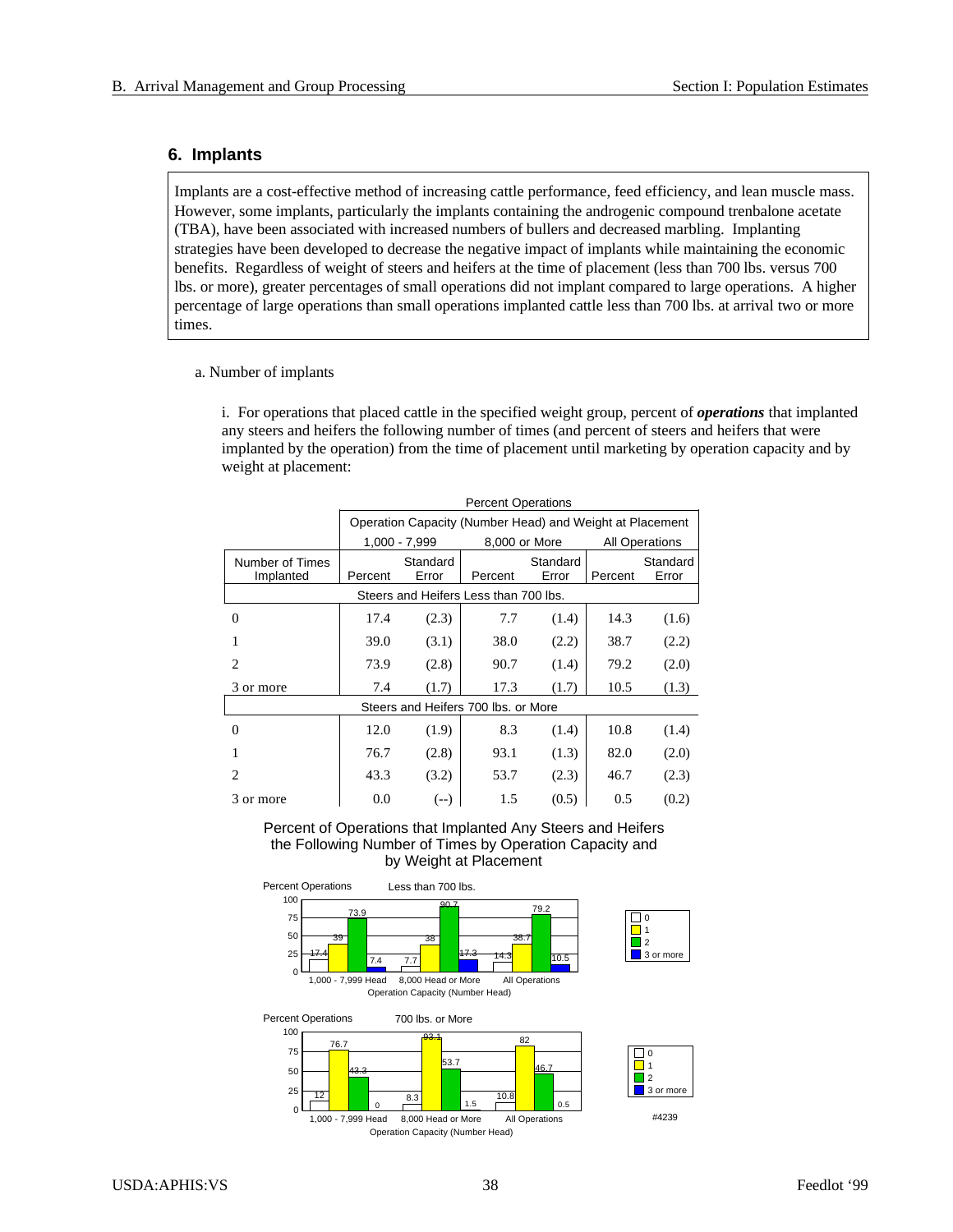A greater percentage (80.0 percent) of steers and heifers weighing less than 700 lbs. at the time of placement received more than one implant compared to those weighing 700 lbs. or more (30.4 percent). A likely reason for the greater percentage was that lighter cattle were on feed for a greater number of days than heavier cattle.

Overall, 74.0 percent of cattle less than 700 lbs. received two implants, whereas 66.8 percent of cattle 700 lbs. or more received only a single implant. Within each weight category, large operations tended to implant a greater percentage of cattle than small operations.

ii. Percent of *steers and heifers* by number times implanted (by the operation) and by operation capacity and weight group:

|                 | <b>Percent Steers and Heifers</b> |               |                                                   |          |         |                       |  |  |  |
|-----------------|-----------------------------------|---------------|---------------------------------------------------|----------|---------|-----------------------|--|--|--|
|                 |                                   |               | Operation Capacity (Number Head) and Weight Group |          |         |                       |  |  |  |
|                 |                                   | 1,000 - 7,999 | 8,000 or More                                     |          |         | <b>All Operations</b> |  |  |  |
| Number of Times |                                   | Standard      |                                                   | Standard |         | Standard              |  |  |  |
| Implanted       | Percent                           | Error         | Percent                                           | Error    | Percent | Error                 |  |  |  |
|                 |                                   |               | Steers and Heifers Less than 700 lbs. When Placed |          |         |                       |  |  |  |
| $\theta$        | 5.7                               | (1.3)         | 1.2                                               | (0.4)    | 1.9     | (0.4)                 |  |  |  |
| 1               | 24.1                              | (2.8)         | 17.0                                              | (1.7)    | 18.1    | (1.5)                 |  |  |  |
| 2               | 66.8                              | (3.0)         | 75.3                                              | (1.9)    | 74.0    | (1.7)                 |  |  |  |
| 3 or more       | 3.4                               | (1.1)         | 6.5                                               | (1.0)    | 6.0     | (0.9)                 |  |  |  |
| Total           | 100.0                             |               | 100.0                                             |          | 100.0   |                       |  |  |  |
|                 |                                   |               | Steers and Heifers 700 lbs, or More When Placed   |          |         |                       |  |  |  |
| $\theta$        | 8.4                               | (1.9)         | 1.7                                               | (0.7)    | 2.8     | (0.7)                 |  |  |  |
|                 | 66.0                              | (2.9)         | 67.0                                              | (2.6)    | 66.8    | (2.2)                 |  |  |  |
| $\overline{c}$  | 25.6                              | (2.6)         | 30.8                                              | (2.5)    | 30.0    | (2.1)                 |  |  |  |
| 3 or more       | 0.0                               | $(--)$        | 0.5                                               | (0.2)    | 0.4     | (0.2)                 |  |  |  |
| Total           | 100.0                             |               | 100.0                                             |          | 100.0   |                       |  |  |  |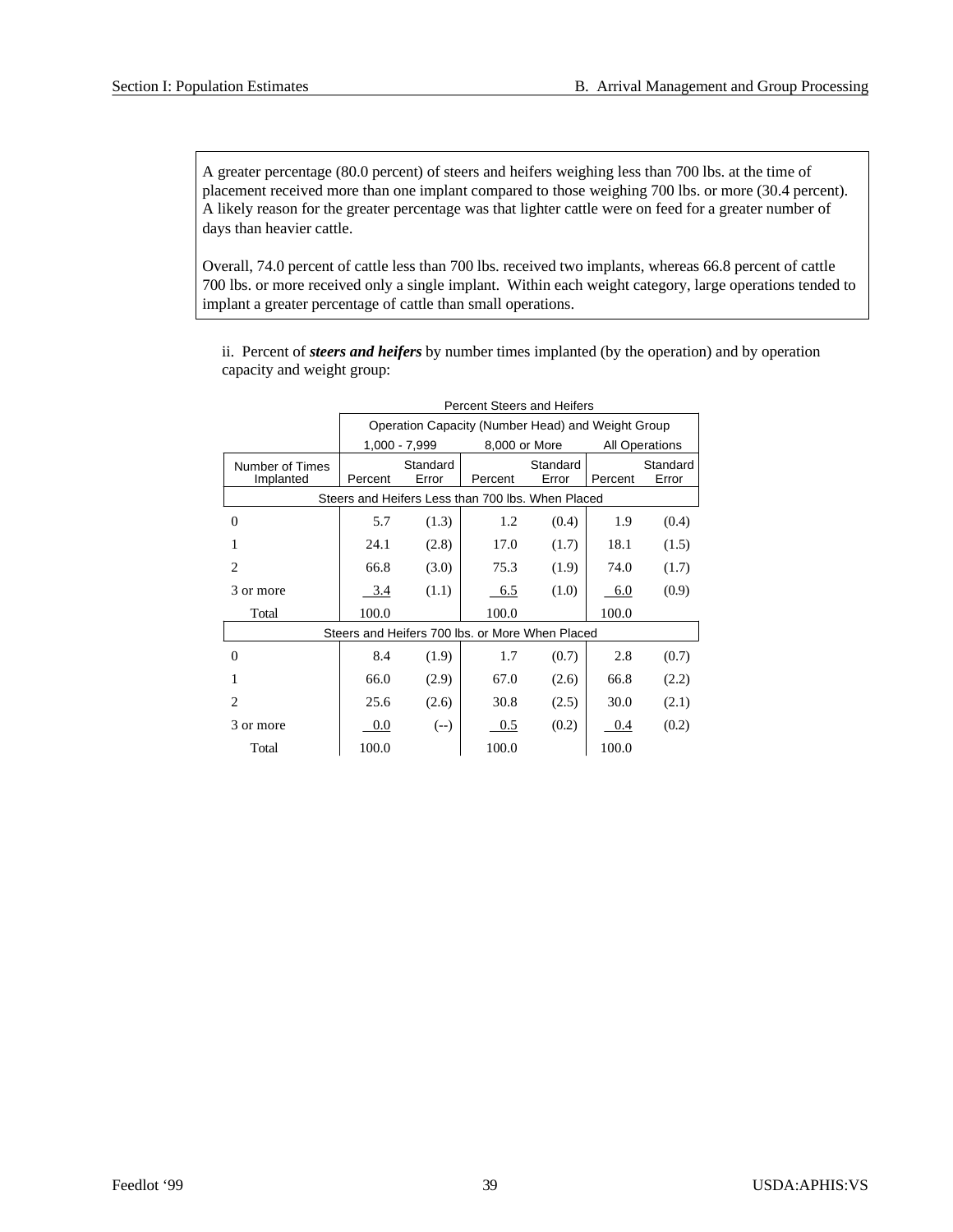The following table is for operations on which any steers or heifers received only one implant. The list of growth promotants is not mutually exclusive.

Large operations were more likely to give cattle weighing less than 700 lbs. an androgenic implant than small operations and less likely to give an estrogenic implant. Implanting strategies by operations for cattle 700 lbs. or more at placement were similar to those for cattle less than 700 lbs.

b. Growth promotant type - single implant

i. For operations that implanted any steers or heifers of the specified weight group with only one growth promotant, percent of *operations* that implanted the following growth promotants by operation capacity and by weight group:

|                                                                                                                                        |         | <b>Percent Operations</b>                         |         |                   |                       |                   |  |  |
|----------------------------------------------------------------------------------------------------------------------------------------|---------|---------------------------------------------------|---------|-------------------|-----------------------|-------------------|--|--|
|                                                                                                                                        |         | Operation Capacity (Number Head) and Weight Group |         |                   |                       |                   |  |  |
|                                                                                                                                        |         | 1,000 - 7,999                                     |         | 8,000 or More     | <b>All Operations</b> |                   |  |  |
| <b>Growth Promotant</b>                                                                                                                | Percent | Standard<br>Error                                 | Percent | Standard<br>Error | Percent               | Standard<br>Error |  |  |
| Steers and Heifers Less than 700 lbs. When Placed                                                                                      |         |                                                   |         |                   |                       |                   |  |  |
| An androgenic implant (trenbalone acetate)<br>containing product) alone or in combination with<br>other growth promotants              | 49.0    | (4.9)                                             | 62.3    | (3.5)             | 53.2                  | (3.6)             |  |  |
| An estrogenic implant containing estrogen,<br>estrogen-like progesterone, testosterone, or a<br>combination of these growth promotants | 77.3    | (3.9)                                             | 63.4    | (3.6)             | 73.0                  | (2.9)             |  |  |
| Steers and Heifers 700 lbs, or More When Placed                                                                                        |         |                                                   |         |                   |                       |                   |  |  |
| An androgenic implant (trenbalone acetate)<br>containing product) alone or in combination with<br>other growth promotants              | 61.7    | (3.5)                                             | 69.4    | (2.1)             | 64.6                  | (2.3)             |  |  |
| An estrogenic implant containing estrogen,<br>estrogen-like progesterone, testosterone, or a<br>combination of these growth promotants | 58.0    | (3.6)                                             | 52.5    | (2.5)             | 56.0                  | (2.4)             |  |  |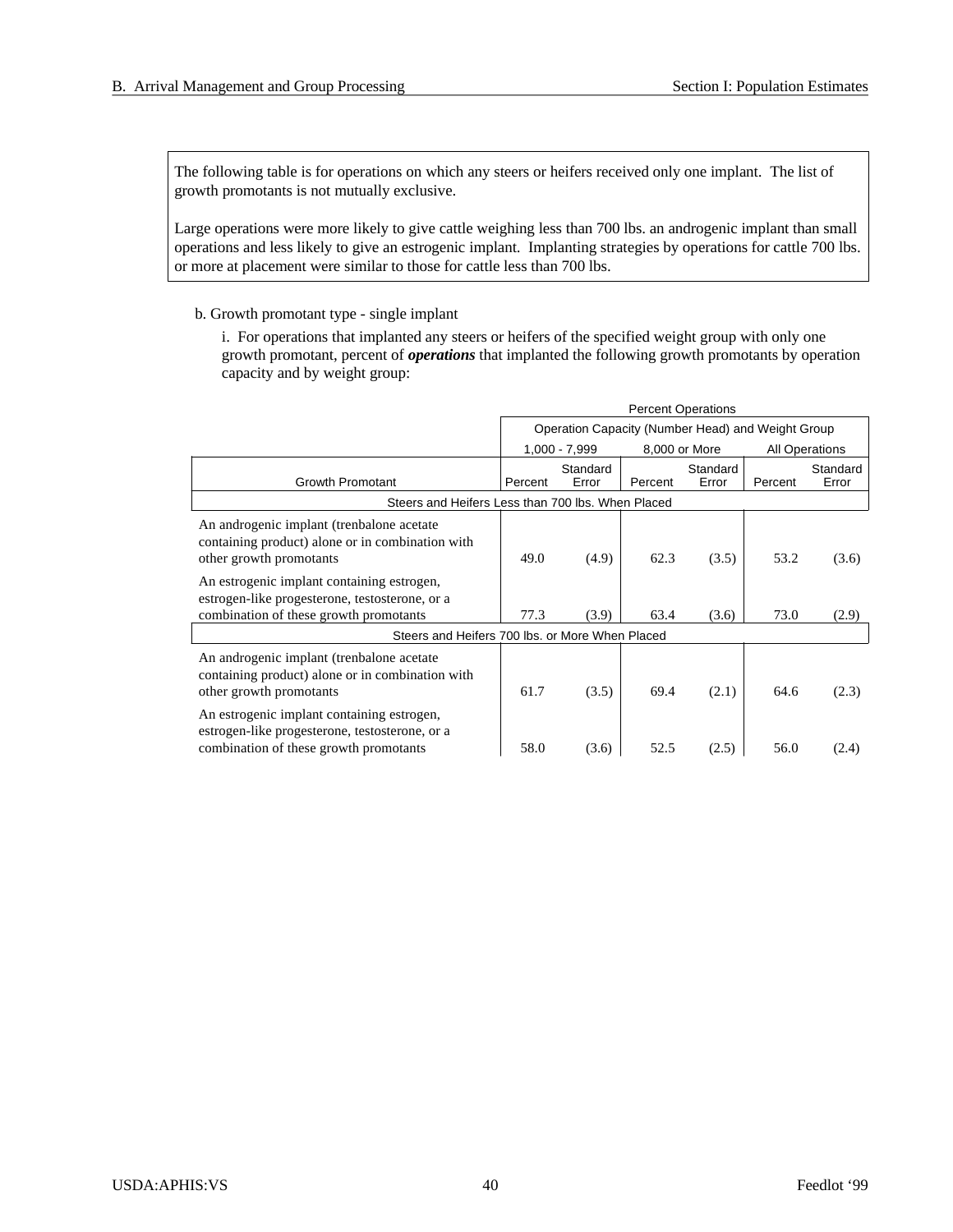Per cent Steers and Heif ers Im planted

The following table is for cattle that only received one implant. The list of growth promotants is not mutually exclusive.

On small operations, cattle less than 700 lbs. when placed were more likely to receive an estrogenic implant than an androgenic implant, whereas there was little difference on large operations.

Implanting strategies for cattle 700 lbs. or more were similar for large and small operations. Overall, a greater percentage of cattle 700 lbs. or more (59.1 percent) received an implant containing trenbalone acetate (TBA) than those that received an estrogenic implant (40.9 percent).

ii. For steers and heifers of the specified weight group implanted with only one growth promotant by the operation, percent of *steers and heifers* implanted with the following growth promotants by operation capacity and by weight group:

|                                                                                                                                        | Percent Steers and Hellers implanted |       |         |                                                   |                |       |
|----------------------------------------------------------------------------------------------------------------------------------------|--------------------------------------|-------|---------|---------------------------------------------------|----------------|-------|
|                                                                                                                                        |                                      |       |         | Operation Capacity (Number Head) and Weight Group |                |       |
|                                                                                                                                        | $1,000 - 7,999$                      |       |         | 8,000 or More                                     | All Operations |       |
|                                                                                                                                        | Standard<br>Standard                 |       |         |                                                   | Standard       |       |
| <b>Growth Promotant</b>                                                                                                                | Percent                              | Error | Percent | Error                                             | Percent        | Error |
| Steers and Heifers Less than 700 lbs. When Placed                                                                                      |                                      |       |         |                                                   |                |       |
| An androgenic implant (trenbalone acetate<br>containing product) alone or in combination with<br>other growth promotants               | 29.6                                 | (5.4) | 45.8    | (6.6)                                             | 42.3           | (5.3) |
| An estrogenic implant containing estrogen,<br>estrogen-like progesterone, testosterone, or a<br>combination of these growth promotants | 70.4                                 | (5.4) | 54.2    | (6.6)                                             | 57.7           | (5.3) |
| Total                                                                                                                                  | 100.0                                |       | 100.0   |                                                   | 100.0          |       |
| Steers and Heifers 700 lbs. or More When Placed                                                                                        |                                      |       |         |                                                   |                |       |
| An androgenic implant (trenbalone acetate)<br>containing product) alone or in combination with<br>other growth promotants              | 59.7                                 | (4.1) | 59.0    | (3.8)                                             | 59.1           | (3.2) |
| An estrogenic implant containing estrogen,<br>estrogen-like progesterone, testosterone, or a<br>combination of these growth promotants | 40.3                                 | (4.1) | 41.0    | (3.8)                                             | 40.9           | (3.2) |
| Total                                                                                                                                  | 100.0                                |       | 100.0   |                                                   | 100.0          |       |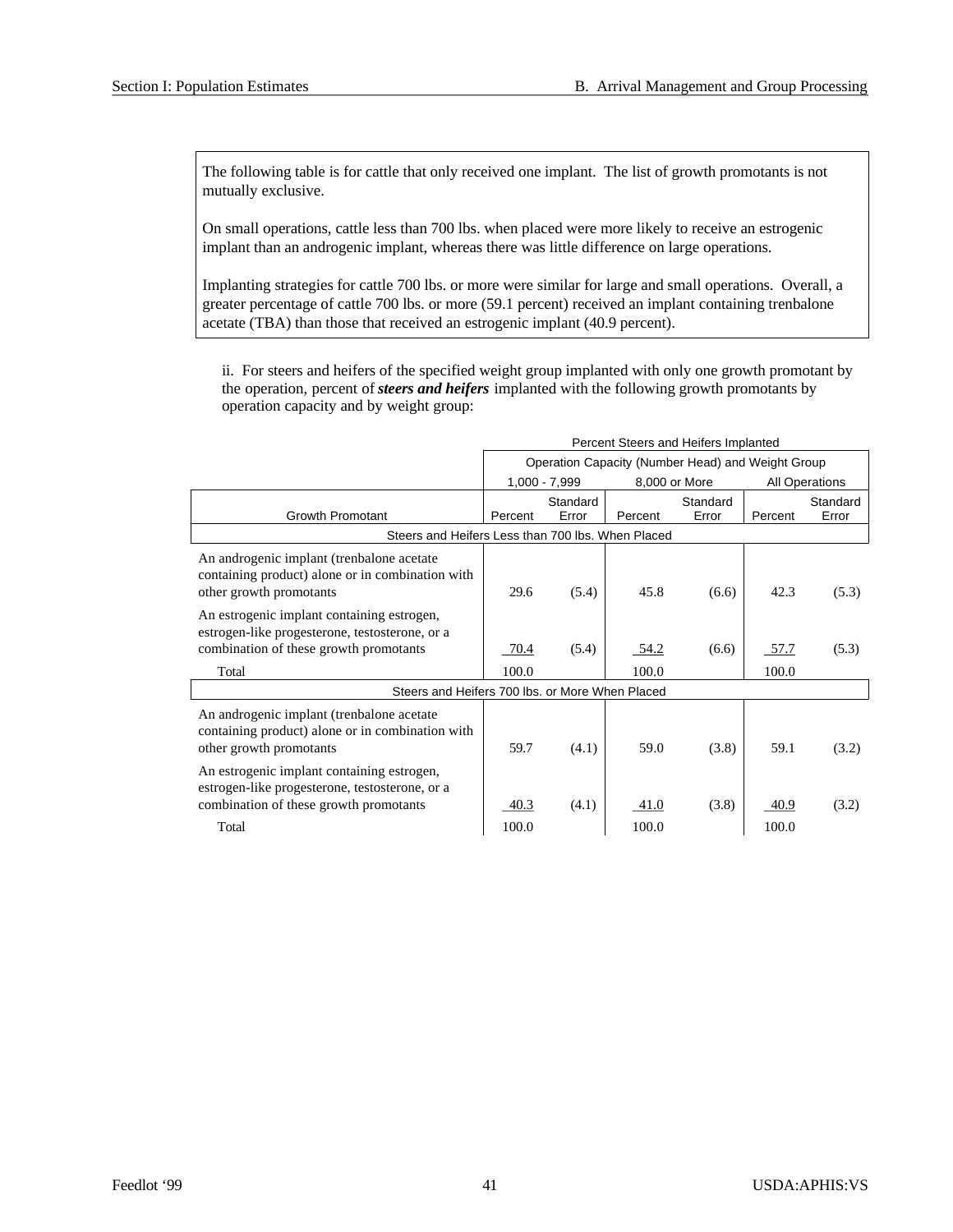The following table is for operations that administered two or more implants to some cattle and refers to the final implant the animals received. The list of growth promotants is not mutually exclusive.

Greater percentages of large operations gave some cattle in both weight classes an androgenic implant compared to an estrogenic implant as a final implant. Both small and large operations were more likely to give cattle weighing 700 lbs. or more at placement an androgenic implant than an estrogenic implant as a final implant.

c. Growth promotant type - final implant when two or more given

i. For operations that implanted any steers and heifers of the specified weight group two or more times with a growth promotant, percent of *operations* that implanted steers and heifers with the following growth promotants for the final implant by operation capacity and by weight group:

|                                                                                                                                        | Percent Operations Implanting Steers and Heifers Two or More Times |                   |         |                                                   |         |                       |  |
|----------------------------------------------------------------------------------------------------------------------------------------|--------------------------------------------------------------------|-------------------|---------|---------------------------------------------------|---------|-----------------------|--|
|                                                                                                                                        |                                                                    |                   |         | Operation Capacity (Number Head) and Weight Group |         |                       |  |
|                                                                                                                                        | $1,000 - 7,999$                                                    |                   |         | 8,000 or More                                     |         | <b>All Operations</b> |  |
| <b>Growth Promotant</b>                                                                                                                | Percent                                                            | Standard<br>Error | Percent | Standard<br>Error                                 | Percent | Standard<br>Error     |  |
| Steers and Heifers Less than 700 lbs. When Placed                                                                                      |                                                                    |                   |         |                                                   |         |                       |  |
| An androgenic implant (trenbalone acetate)<br>containing product) alone or in combination<br>with other growth promotants              | 63.1                                                               | (3.5)             | 72.2    | (2.0)                                             | 66.3    | (2.4)                 |  |
| An estrogenic implant containing estrogen,<br>estrogen-like progesterone, testosterone, or a                                           |                                                                    |                   |         |                                                   |         |                       |  |
| combination of these growth promotants                                                                                                 | 60.9                                                               | (3.6)             | 57.3    | (2.5)                                             | 59.6    | (2.5)                 |  |
| Steers and Heifers 700 lbs, or More When Placed                                                                                        |                                                                    |                   |         |                                                   |         |                       |  |
| An androgenic implant (trenbalone acetate)<br>containing product) alone or in combination<br>with other growth promotants              | 71.3                                                               | (4.5)             | 79.7    | (2.5)                                             | 74.5    | (2.9)                 |  |
| An estrogenic implant containing estrogen,<br>estrogen-like progesterone, testosterone, or a<br>combination of these growth promotants | 50.8                                                               | (4.9)             | 42.8    | (3.3)                                             | 47.7    | (3.3)                 |  |

#### Percent Operations\* that Implanted Steers and Heifers with the Following Growth Promotants for the Final Implant by Operation Capacity and by Weight Group

![](_page_45_Figure_8.jpeg)

\*For operations that implanted any steers and heifers of the specified weight group two or more times with a growth promotant. \*\* Trenbalone acetate containing product alone or in combination with other growth promotants. #4240

\*\*\*Containing estrogen, estrogen-like progesterone, testosterone, or a combination of these growth promotants.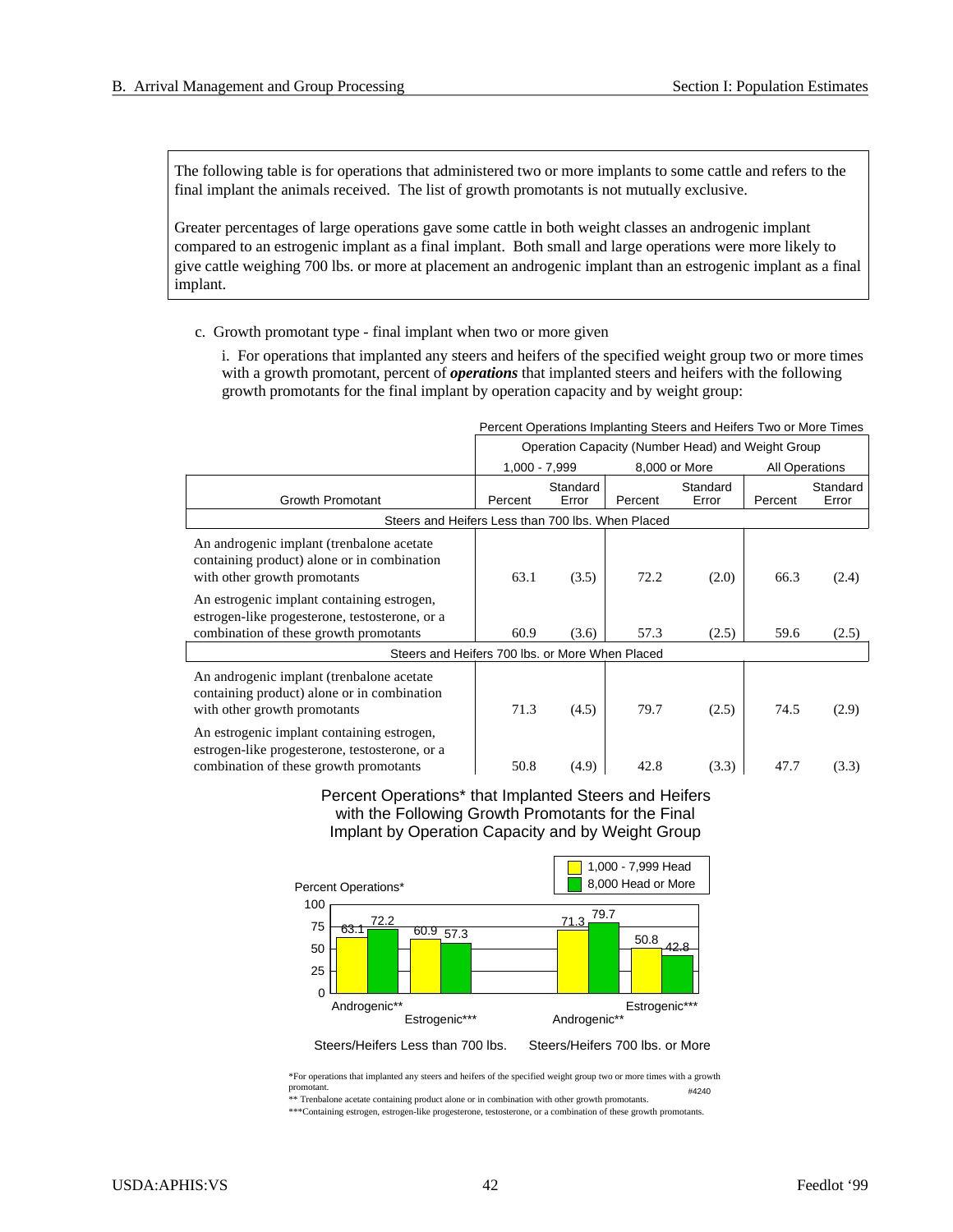The following table is for cattle that received two or more implants and refers to the final implant the animals received.

Operation capacity did not affect the percentage of cattle receiving final implants of androgenic or estrogenic promotants. In both weight categories, the final implant given to cattle was more likely an androgenic implant. The disparity between percentages of cattle receiving each type of implant was greatest for cattle weighing 700 lbs. or more at the time of placement.

ii. For steers and heifers of the specified weight group implanted two or more times with a growth promotant by the operation, percent of *steers and heifers* implanted with the following growth promotants for the final implant by operation capacity and by weight group:

|                                                                                                                                        | Percent Steers and Heifers Implanted |                                                   |               |                   |                       |                   |  |
|----------------------------------------------------------------------------------------------------------------------------------------|--------------------------------------|---------------------------------------------------|---------------|-------------------|-----------------------|-------------------|--|
|                                                                                                                                        |                                      | Operation Capacity (Number Head) and Weight Group |               |                   |                       |                   |  |
|                                                                                                                                        | 1,000 - 7,999                        |                                                   | 8,000 or More |                   | <b>All Operations</b> |                   |  |
| <b>Growth Promotant</b>                                                                                                                | Percent                              | Standard<br>Error                                 | Percent       | Standard<br>Error | Percent               | Standard<br>Error |  |
| Steers and Heifers Less than 700 lbs. When Placed                                                                                      |                                      |                                                   |               |                   |                       |                   |  |
|                                                                                                                                        |                                      |                                                   |               |                   |                       |                   |  |
| An androgenic implant (trenbalone acetate)<br>containing product) alone or in combination with<br>other growth promotants              | 57.2                                 | (3.7)                                             | 60.9          | (3.3)             | 60.4                  | (2.8)             |  |
| An estrogenic implant containing estrogen,<br>estrogen-like progesterone, testosterone, or a<br>combination of these growth promotants | 42.8                                 | (3.7)                                             | <u>39.1</u>   | (3.3)             | 39.6                  | (2.8)             |  |
| Total                                                                                                                                  | 100.0                                |                                                   | 100.0         |                   | 100.0                 |                   |  |
| Steers and Heifers 700 lbs, or More When Placed                                                                                        |                                      |                                                   |               |                   |                       |                   |  |
| An androgenic implant (trenbalone acetate<br>containing product) alone or in combination with<br>other growth promotants               | 71.6                                 | (5.0)                                             | 78.7          | (4.0)             | 77.8                  | (3.5)             |  |
| An estrogenic implant containing estrogen,<br>estrogen-like progesterone, testosterone, or a<br>combination of these growth promotants | 28.4                                 | (5.0)                                             | 21.3          | (4.0)             | 22.2                  | (3.5)             |  |
| Total                                                                                                                                  | 100.0                                |                                                   | 100.0         |                   | 100.0                 |                   |  |

#### Percent Steers and Heifers\* Implanted with the Following Growth Promotants for the Final Implant by Operation Capacity and by Weight Group

![](_page_46_Figure_7.jpeg)

\* For steers and heifers implanted two or more times with a growth promotant by the operation. \*\* Trenbalone acetate containing product alone or in combination with other growth promotants. #4241

\*\*\*Containing estrogen, estrogen-like progesterone, testosterone, or a combination of these growth promotants.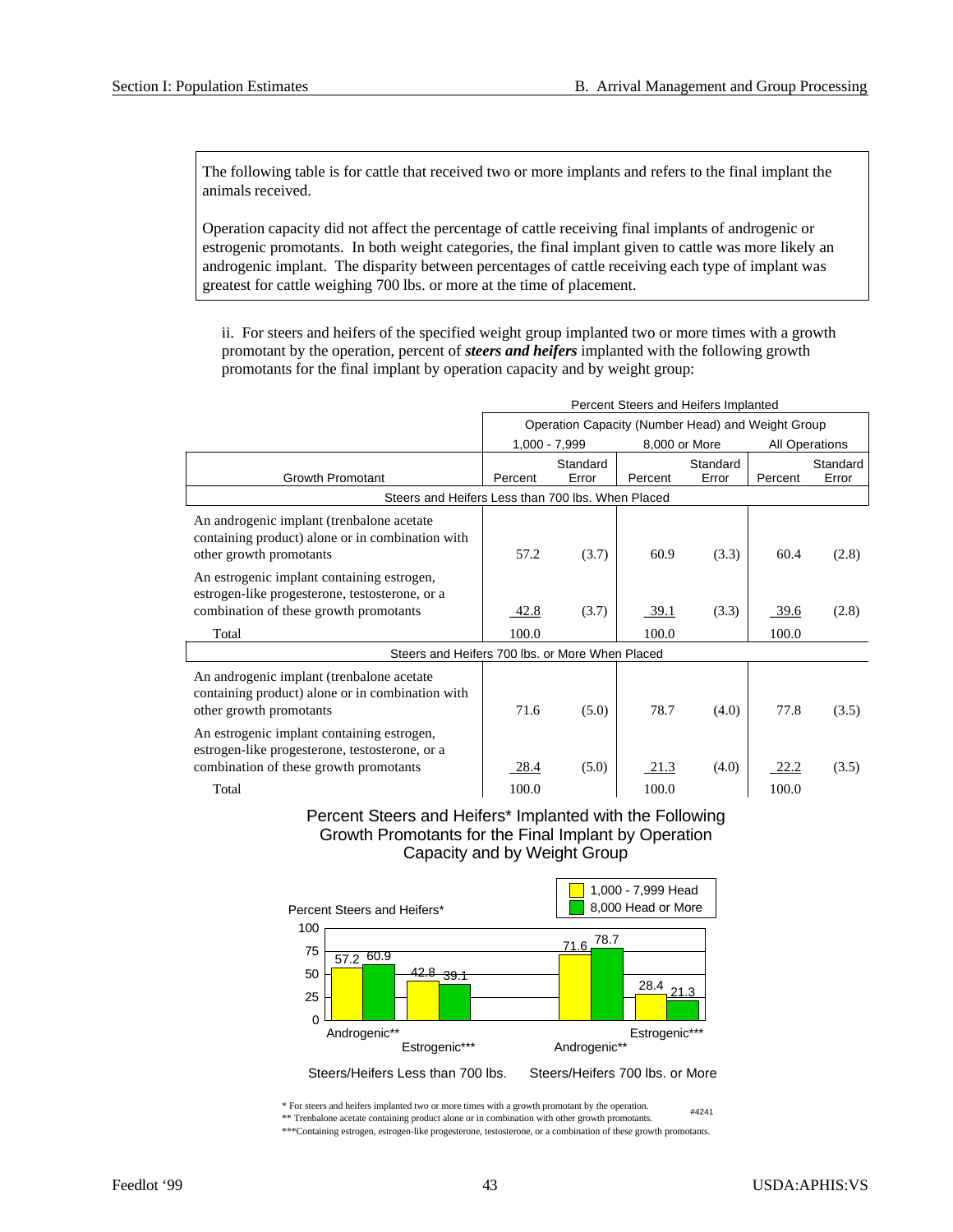## **C. Nutritional Management**

## **1. Feed additives**

Ionophores are rumen modifiers that increase feed efficiency and provide control of coccidiosis. Coccidiostats are anticoccidial drugs that may be used to treat or prevent coccidiosis. Probiotics are combinations of rumen microbes that are meant to enhance the development of a healthy rumen microbial flora.

Overall, 92.9 percent of operations fed ionophores, and 46.2 percent fed coccidiostats. A higher percentage of operations in the Central region fed probiotics (34.6 percent) to any cattle than operations in the Other region (13.3 percent). The list of additives is not mutually exclusive since operations may have used more than one additive.

|                           |         | <b>Percent Operations</b>                 |         |                   |         |                   |  |  |  |
|---------------------------|---------|-------------------------------------------|---------|-------------------|---------|-------------------|--|--|--|
|                           |         | Region                                    |         |                   |         |                   |  |  |  |
|                           |         | Other<br>Central<br><b>All Operations</b> |         |                   |         |                   |  |  |  |
| Additive                  | Percent | Standard<br>Error                         | Percent | Standard<br>Error | Percent | Standard<br>Error |  |  |  |
| Ionophore <sup>1</sup>    | 94.7    | (1.2)                                     | 89.4    | 2.9               | 92.9    | (1.3)             |  |  |  |
| Coccidiostat <sup>2</sup> | 45.1    | (2.4)                                     | 48.2    | 4.0               | 46.2    | (2.1)             |  |  |  |
| Probiotics                | 34.6    | (2.4)                                     | 13.3    | 2.6               | 27.3    | (1.8)             |  |  |  |

#### a. Percent of operations that fed placed cattle the following additives by region:

## Percent of Operations that Fed Placed Cattle the Following Additives by Region

![](_page_47_Figure_9.jpeg)

\*\* Coccidiostat other than an ionophore such as Corid7 or Deccox7.

1 Ionophore such as Rumensin<sup>®</sup>, Bovatec<sup>®</sup>, or Cattlyst<sup>®</sup>.

2 Coccidiostat other than an ionophore such as Corid<sup>®</sup> or Deccox<sup>®</sup>.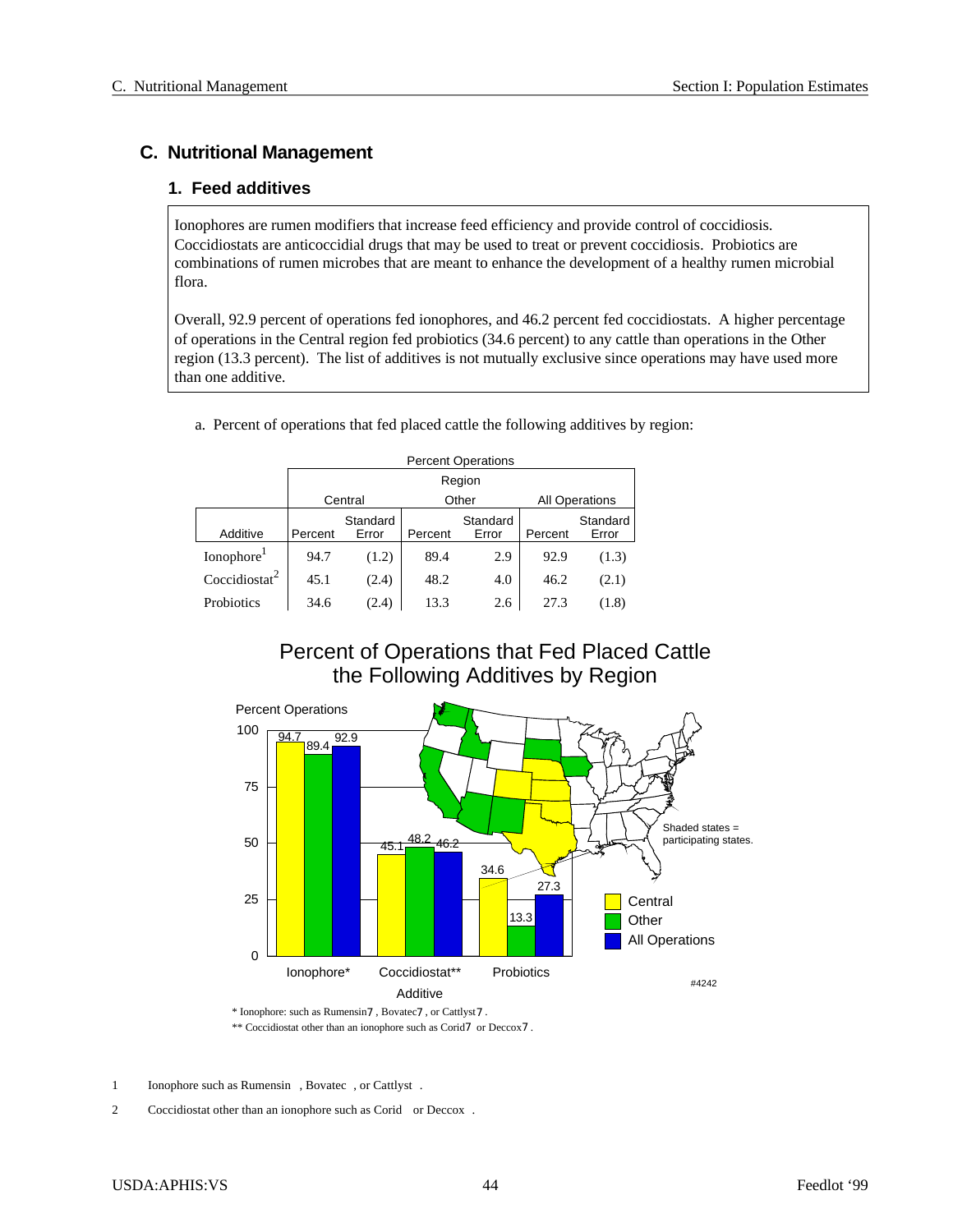A slightly greater percentage of large than small operations fed ionophores and probiotics to any cattle. Small operations (47.6 percent) were slightly more likely to feed a coccidiostat than large operations (42.6 percent). The additives listed are not mutually exclusive since operations may have used more than one additive.

b. Percent of *operations* that fed placed cattle the following additives by operation capacity:

|                           | <b>Percent Operations</b>               |                   |         |                   |  |  |  |  |
|---------------------------|-----------------------------------------|-------------------|---------|-------------------|--|--|--|--|
|                           | <b>Operation Capacity (Number Head)</b> |                   |         |                   |  |  |  |  |
|                           | 1,000 - 7,999<br>8,000 or More          |                   |         |                   |  |  |  |  |
| Additive                  | Percent                                 | Standard<br>Error | Percent | Standard<br>Error |  |  |  |  |
| Ionophore <sup>1</sup>    | 91.5                                    | (1.7)             | 96.5    | (0.8)             |  |  |  |  |
| Coccidiostat <sup>2</sup> | 47.6                                    | (2.8)             | 42.6    | (2.3)             |  |  |  |  |
| <b>Probiotics</b>         | 25.0                                    | (2.4)             | 33.1    | (2.2)             |  |  |  |  |

The percentage of cattle that were fed a coccidiostat was greater in small operations (30.6 percent) compared to large operations (21.7 percent), whereas a greater percentage of cattle in large operations  $(15.7 \text{ percent})$  were fed probiotics compared to small operations  $(8.1 \text{ percent})$ . It appears that at least some cattle in large and small operations received both a coccidiostat and an ionophore. The additives listed are not mutually exclusive since cattle may have received more than one additive.

c. Percent of *cattle* placed that were fed the following additives by operation capacity:

|                           | <b>Percent Cattle</b> |                                  |      |                              |      |                       |  |  |  |
|---------------------------|-----------------------|----------------------------------|------|------------------------------|------|-----------------------|--|--|--|
|                           |                       | Operation Capacity (Number Head) |      |                              |      |                       |  |  |  |
|                           |                       | 1,000 - 7,999                    |      | 8,000 or More                |      | <b>All Operations</b> |  |  |  |
| Additive                  | Percent               | Standard<br>Error<br>Percent     |      | Standard<br>Error<br>Percent |      | Standard<br>Error     |  |  |  |
| Ionophore <sup>1</sup>    | 92.7                  | (1.3)                            | 96.5 | (0.9)                        | 95.9 | (0.8)                 |  |  |  |
| Coccidiostat <sup>2</sup> | 30.6                  | (2.5)                            | 21.7 | (3.2)                        | 23.1 | (2.7)                 |  |  |  |
| Probiotics                | 8.1                   | (1.5)                            | 15.7 | (2.0)                        | 14.4 | (1.7)                 |  |  |  |

1 Ionophore such as Rumensin<sup>®</sup>, Bovatec<sup>®</sup>, or Cattlyst<sup>®</sup>.

<sup>2</sup> Coccidiostat other than an ionophore such as Corid® or Deccox®.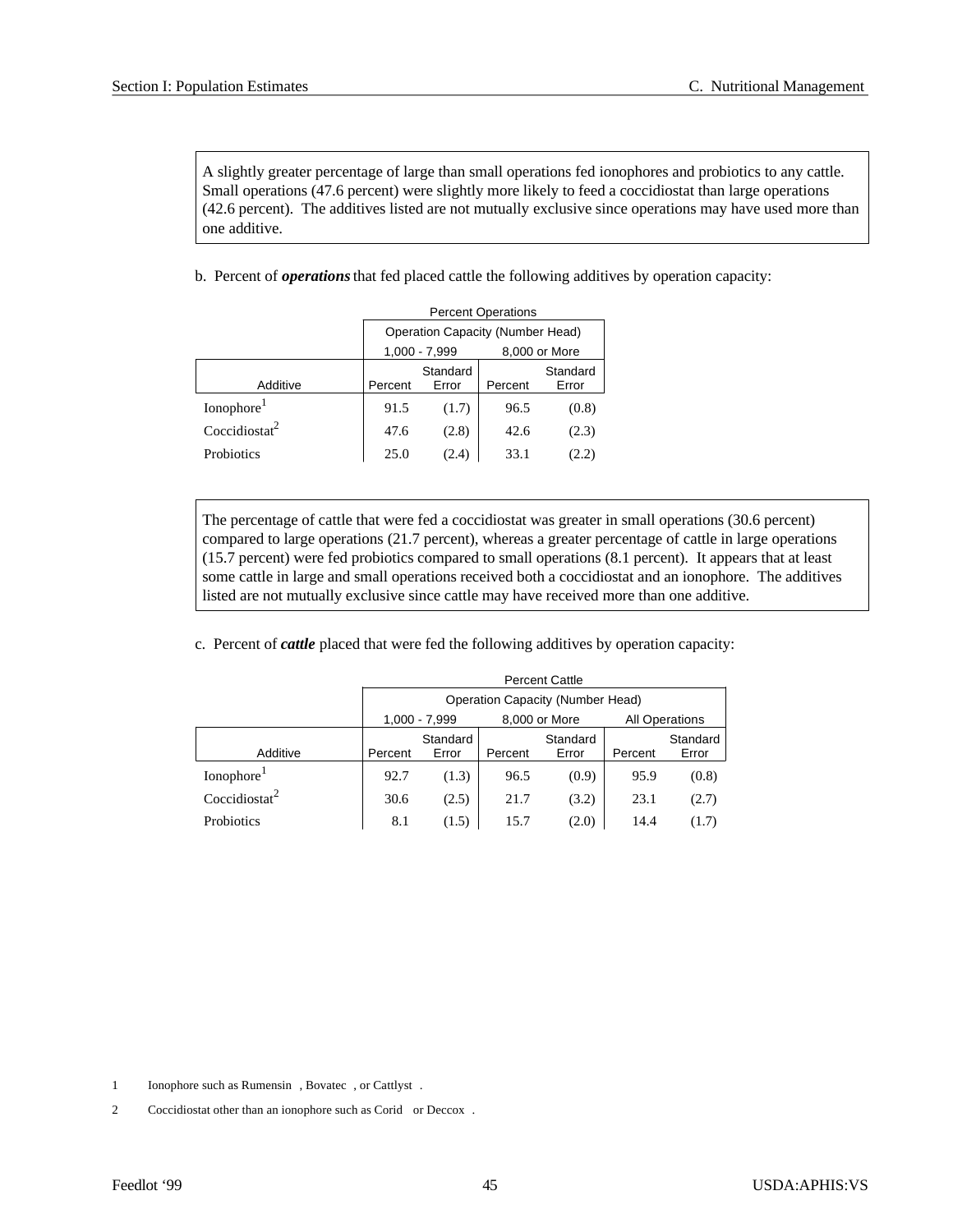## **2. Other nutritional management**

Cycling heifers may result in erratic feed intake. Melengesterol acetate  $(MGA^{\circledast})$  is an estrogen compound that acts as a heat suppressant for females. Additionally, MGA<sup>®</sup> administration results in increased average daily gains and gain to feed ratio.

Large operations that placed female cattle (75.7 percent) were more likely to feed MGA $^{\circledR}$  than small operations that placed female cattle (56.8 percent).

a. For operations that placed female cattle on feed, percent of *operations* feeding MGA<sup>®1</sup> by operation capacity:

| <b>Percent Operations</b>               |                   |               |                   |                       |                   |  |  |  |  |
|-----------------------------------------|-------------------|---------------|-------------------|-----------------------|-------------------|--|--|--|--|
| <b>Operation Capacity (Number Head)</b> |                   |               |                   |                       |                   |  |  |  |  |
|                                         | 1,000 - 7,999     | 8,000 or More |                   | <b>All Operations</b> |                   |  |  |  |  |
| Percent                                 | Standard<br>Error | Percent       | Standard<br>Error | Percent               | Standard<br>Error |  |  |  |  |
| 56.8                                    | (3.1)             | 75.7          | (2.0)             | 63.2                  | (2.1)             |  |  |  |  |

 $MGA^{\circledR}$  was fed to all of the female cattle on 61.7 percent of the large operations and 46.2 percent of the small operations that placed female cattle.

i. For operations that placed female cattle on feed and fed  $MGA^{\circledB1}$ , percent of operations by percent of females fed  $MGA^{\circledR}$  and by operation capacity:

|                                         |         | <b>Percent Operations</b> |         |                                  |                       |                   |  |  |  |
|-----------------------------------------|---------|---------------------------|---------|----------------------------------|-----------------------|-------------------|--|--|--|
|                                         |         |                           |         | Operation Capacity (Number Head) |                       |                   |  |  |  |
|                                         |         | $1.000 - 7.999$           |         | 8,000 or More                    | <b>All Operations</b> |                   |  |  |  |
| Percent Females<br>Fed MGA <sup>®</sup> | Percent | Standard<br>Error         | Percent | Standard<br>Error                | Percent               | Standard<br>Error |  |  |  |
| $\Omega$                                | 43.2    | (3.1)                     | 24.3    | (2.0)                            | 36.8                  | (2.1)             |  |  |  |
| $1 - 49$                                | 5.1     | (1.1)                     | 5.6     | (1.0)                            | 5.2                   | (0.8)             |  |  |  |
| $50 - 99$                               | 5.5     | (1.4)                     | 8.4     | (1.5)                            | 6.5                   | (1.0)             |  |  |  |
| 100                                     | 46.2    | (3.1)                     | 61.7    | (2.3)                            | 51.5                  | (2.2)             |  |  |  |
| Total                                   | 100.0   |                           | 100.0   |                                  | 100.0                 |                   |  |  |  |

1 MGA<sup>®</sup> is melengesterol acetate, a heat suppressant for females.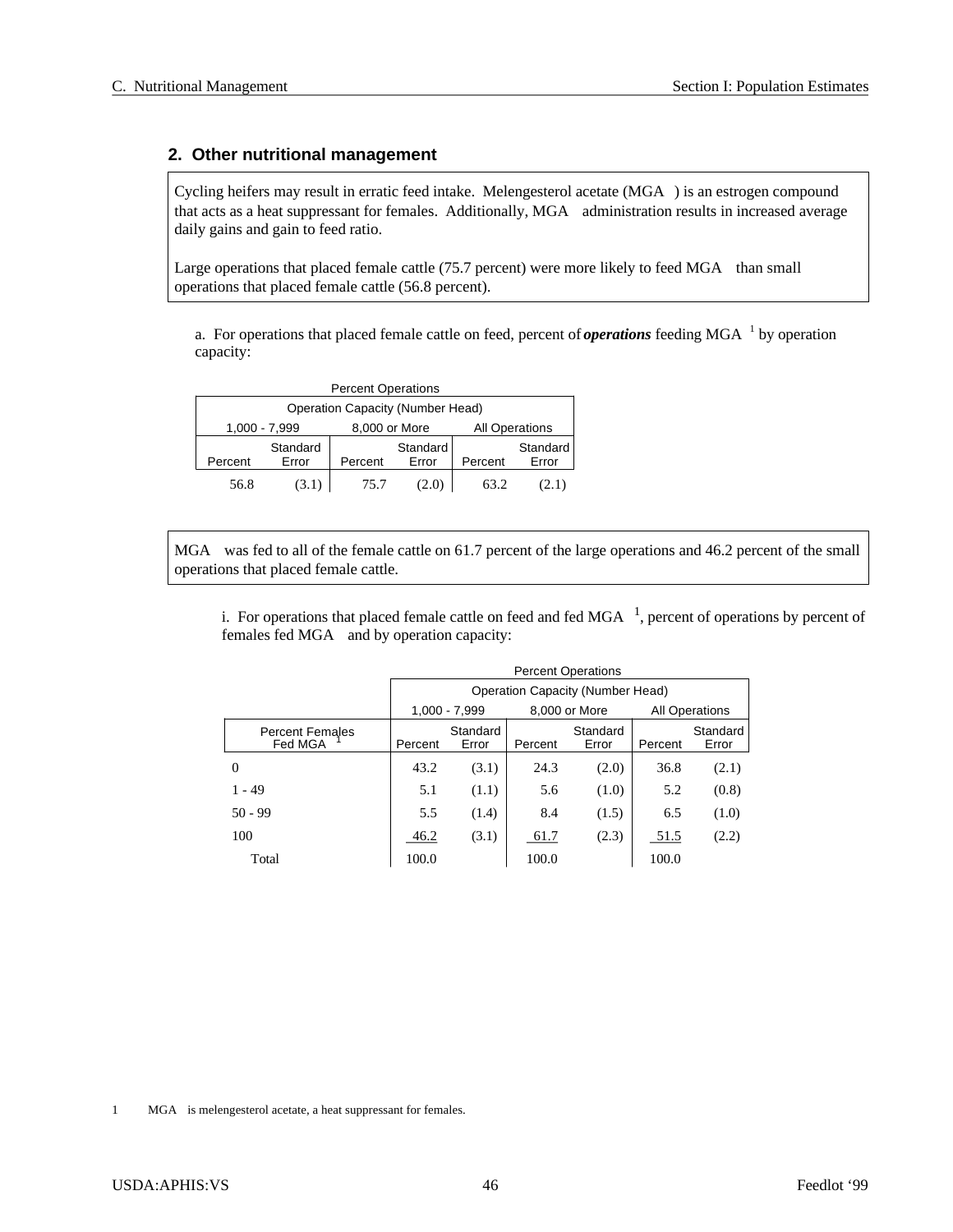A greater percentage of female placements in large operations (82.4 percent) were fed MGA $^{\circledR}$  compared to small operations (57.6 percent).

ii. Percent of all female cattle placed that received  $MGA^{\textcircled{\tiny 1}}$  by operation capacity:

| <b>Percent Female Cattle</b>     |               |               |          |                       |          |  |  |  |
|----------------------------------|---------------|---------------|----------|-----------------------|----------|--|--|--|
| Operation Capacity (Number Head) |               |               |          |                       |          |  |  |  |
|                                  | 1,000 - 7,999 | 8,000 or More |          | <b>All Operations</b> |          |  |  |  |
|                                  | Standard      |               | Standard |                       | Standard |  |  |  |
| Percent                          | Error         | Percent       | Error    | Percent               | Error    |  |  |  |
| 57.6                             | (3.5)         | 82.4          | (2.0)    | 78.8                  | (1.9)    |  |  |  |

## Percent of All Female Cattle that Received MGA by Operation Capacity

![](_page_50_Figure_6.jpeg)

Percent All Female Cattle

1 MGA<sup>®</sup> is melengesterol acetate, a heat suppressant for females.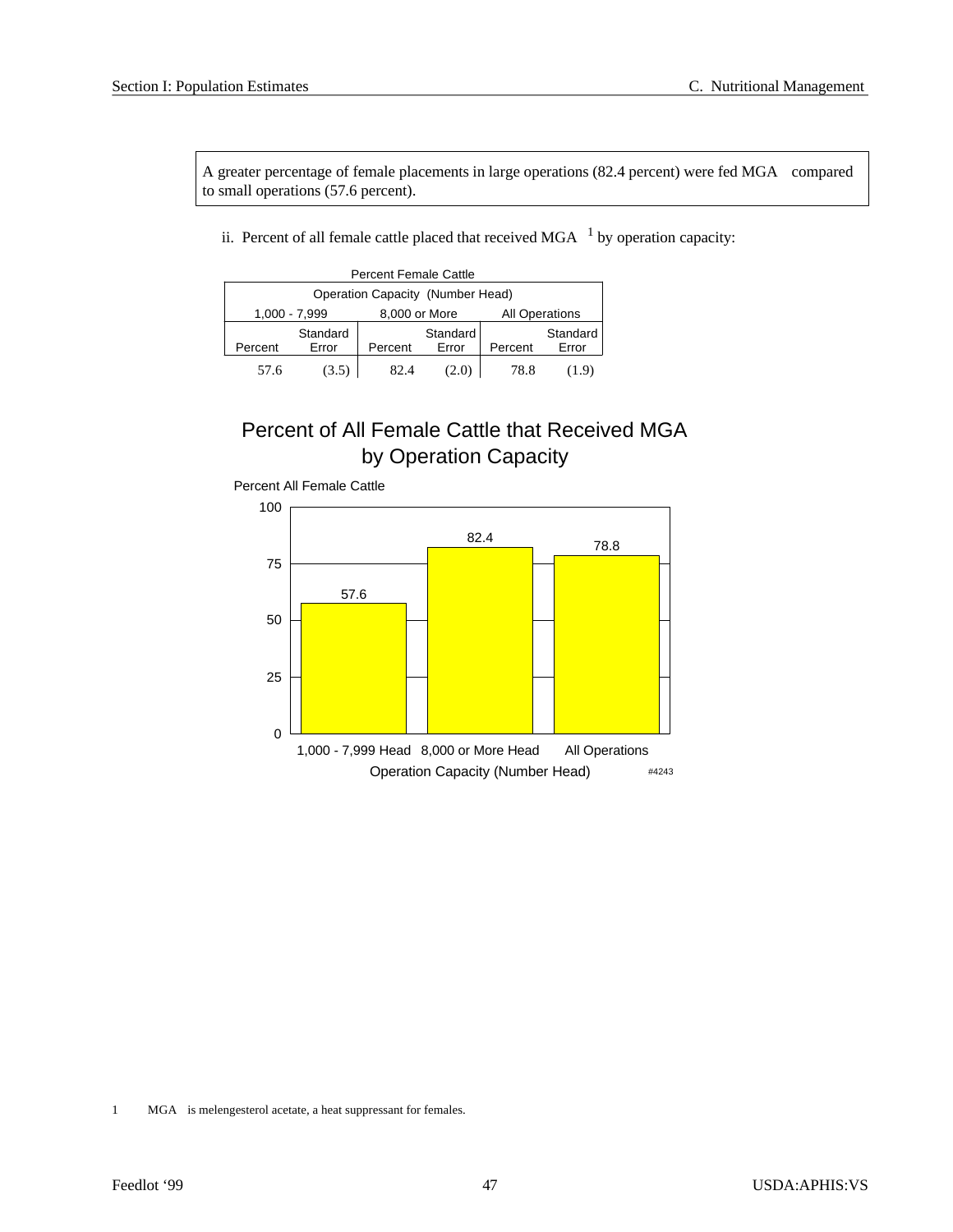Cattle require a period of adaptation to high-energy (non-structural carbohydrate) ration. Maladapted cattle that overeat readily fermentable carbohydrates will suffer rumen lactic acidosis and related diseases.

Forty-four percent of large operations fed a receiving ration of 56 percent or greater energy concentrate on a dry matter basis compared to 28.3 percent of small operations. Thus, small operations were more likely to feed receiving rations with lower energy concentrate levels than large operations.

b. Percent of operations that fed the following average levels of concentrates (dry matter basis) to cattle in rations *upon arrival* by operation capacity:

|                             | <b>Percent Operations</b> |                                  |         |                   |                       |                   |  |  |
|-----------------------------|---------------------------|----------------------------------|---------|-------------------|-----------------------|-------------------|--|--|
|                             |                           | Operation Capacity (Number Head) |         |                   |                       |                   |  |  |
|                             |                           | 1.000 - 7.999                    |         | 8,000 or More     | <b>All Operations</b> |                   |  |  |
| <b>Percent Concentrates</b> | Percent                   | Standard<br>Error                | Percent | Standard<br>Error | Percent               | Standard<br>Error |  |  |
| $\Omega$                    | 5.9                       | (1.5)                            | 3.7     | (0.9)             | 5.3                   | (1.1)             |  |  |
| $1 - 35$                    | 34.5                      | (2.8)                            | 22.3    | (2.0)             | 31.0                  | (2.1)             |  |  |
| $36 - 55$                   | 31.3                      | (2.5)                            | 30.0    | (2.1)             | 30.9                  | (1.9)             |  |  |
| $56 - 74$                   | 11.4                      | (1.9)                            | 20.5    | (1.9)             | 14.0                  | (1.5)             |  |  |
| 75 or more                  | 16.9                      | (2.2)                            | 23.5    | (1.8)             | 18.8                  | (1.7)             |  |  |
| Total                       | 100.0                     |                                  | 100.0   |                   | 100.0                 |                   |  |  |

Once cattle are adapted to a high concentrate ration, they can tolerate higher intakes of readily fermentable carbohydrates without any undue affects.

Large operations (71.7 percent) were more likely to feed finishing rations with 75 percent or greater energy concentrate on a dry matter basis than small operations (54.7 percent). Over 25 percent of small operations fed a finishing ration containing 0 to 35 percent concentrates on a dry matter basis compared to 8.6 percent of large operations.

i. Percent of operations that fed the following average levels of concentrates (dry matter basis) to cattle in the finishing rations by operation capacity:

|                             |         | <b>Percent Operations</b> |         |                                  |                       |          |  |  |  |
|-----------------------------|---------|---------------------------|---------|----------------------------------|-----------------------|----------|--|--|--|
|                             |         |                           |         | Operation Capacity (Number Head) |                       |          |  |  |  |
|                             |         | 1,000 - 7,999             |         | 8,000 or More                    | <b>All Operations</b> |          |  |  |  |
|                             |         | Standard                  |         | Standard                         |                       | Standard |  |  |  |
| <b>Percent Concentrates</b> | Percent | Error                     | Percent | Error                            | Percent               | Error    |  |  |  |
| $\Omega$                    | 5.6     | (1.4)                     | 1.2     | (0.6)                            | 4.3                   | (1.0)    |  |  |  |
| $1 - 35$                    | 20.2    | (2.5)                     | 7.4     | (1.5)                            | 16.6                  | (1.8)    |  |  |  |
| $36 - 55$                   | 4.0     | (1.0)                     | 1.3     | (0.5)                            | 3.2                   | (0.7)    |  |  |  |
| $56 - 74$                   | 15.5    | (2.1)                     | 18.4    | (1.9)                            | 16.4                  | (1.6)    |  |  |  |
| 75 or more                  | 54.7    | (2.9)                     | 71.7    | (2.2)                            | 59.5                  | (2.2)    |  |  |  |
| Total                       | 100.0   |                           | 100.0   |                                  | 100.0                 |          |  |  |  |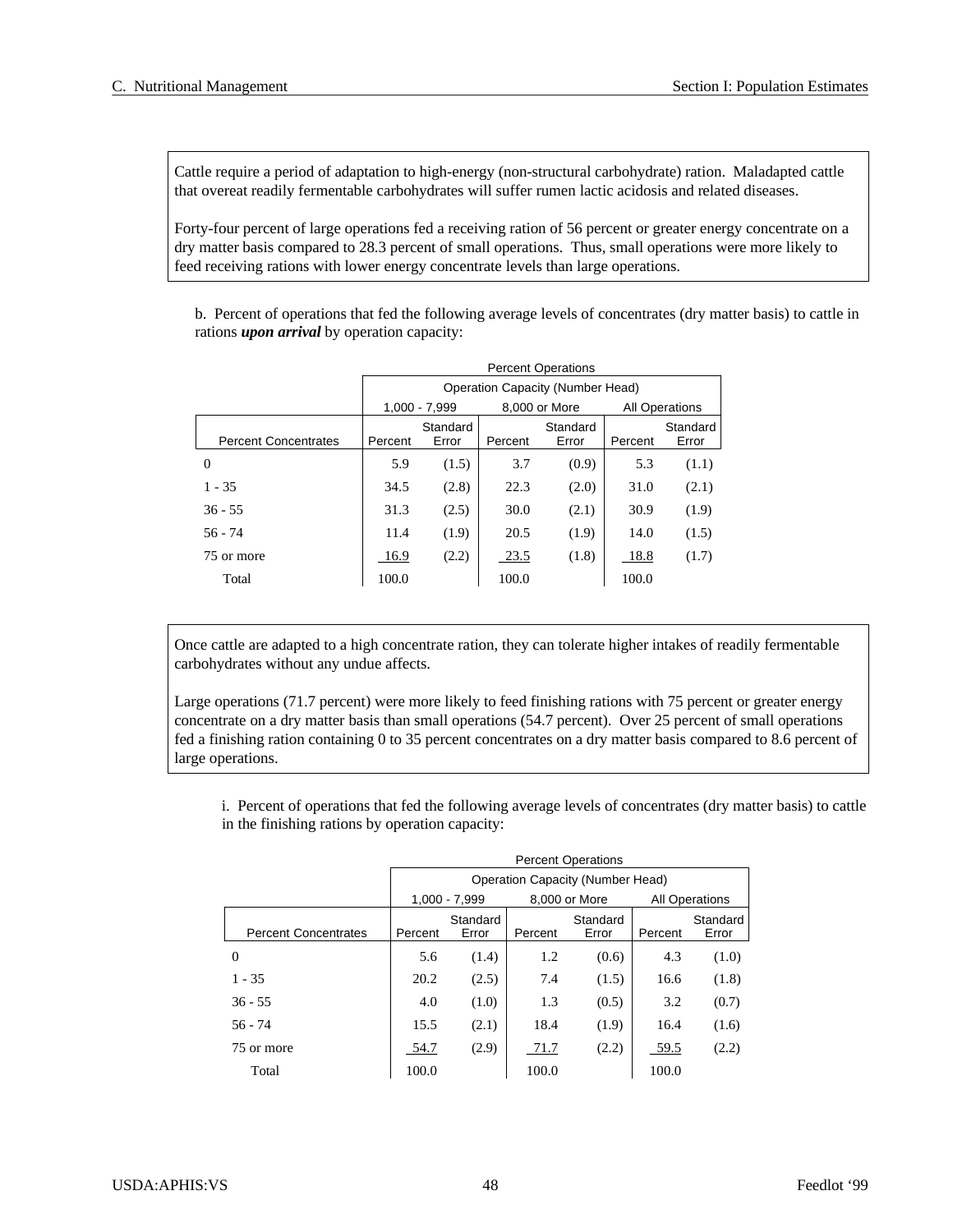Nearly all (99.1 percent) large operations used the services of a nutritionist compared to 87.9 percent of small operations. A greater percentage of small operations used the services of a *feed company nutritionist* (66.9 percent) compared to large operations (27.5 percent). Large operations (72.5 percent) were more likely than small operations (25.1 percent) to use the services of a *private nutritionist who made regular visits*. Also, a greater percentage of large operations (6.3 percent) employed a *full-time nutritionist* than did small operations (2.7 percent).

The following list of nutritional consultants is not mutually exclusive as operations may have used the services of more than one category of nutritionists.

c. Percent of operations that used the services of a nutritional consultant during the year ending June 30, 1999, by operation capacity:

|                                                            | <b>Percent Operations</b> |                   |               |                                  |         |                       |  |
|------------------------------------------------------------|---------------------------|-------------------|---------------|----------------------------------|---------|-----------------------|--|
|                                                            |                           |                   |               | Operation Capacity (Number Head) |         |                       |  |
|                                                            |                           | $1.000 - 7.999$   | 8,000 or More |                                  |         | <b>All Operations</b> |  |
| <b>Nutritional Consultant Use</b>                          | Percent                   | Standard<br>Error | Percent       | Standard<br>Error                | Percent | Standard<br>Error     |  |
| Full-time nutritionist on staff                            | 2.7                       | (0.9)             | 6.3           | (1.0)                            | 3.7     | (0.7)                 |  |
| Private nutritionist who made regular or routine<br>visits | 25.1                      | (2.3)             | 72.5          | (2.1)                            | 38.2    | (1.8)                 |  |
| Private nutritionist called as needed                      | 14.9                      | (1.9)             | 18.3          | (1.7)                            | 15.8    | (1.4)                 |  |
| Feed company nutritionist                                  | 66.9                      | (2.7)             | 27.5          | (2.1)                            | 56.0    | (2.1)                 |  |
| Other nutritionist                                         | 2.2                       | (0.9)             | 1.7           | (0.5)                            | 2.1     | (0.7)                 |  |
| Any nutritionist                                           | 87.9                      | (1.2)             | 99.1          | (0.4)                            | 91.0    | (1.5)                 |  |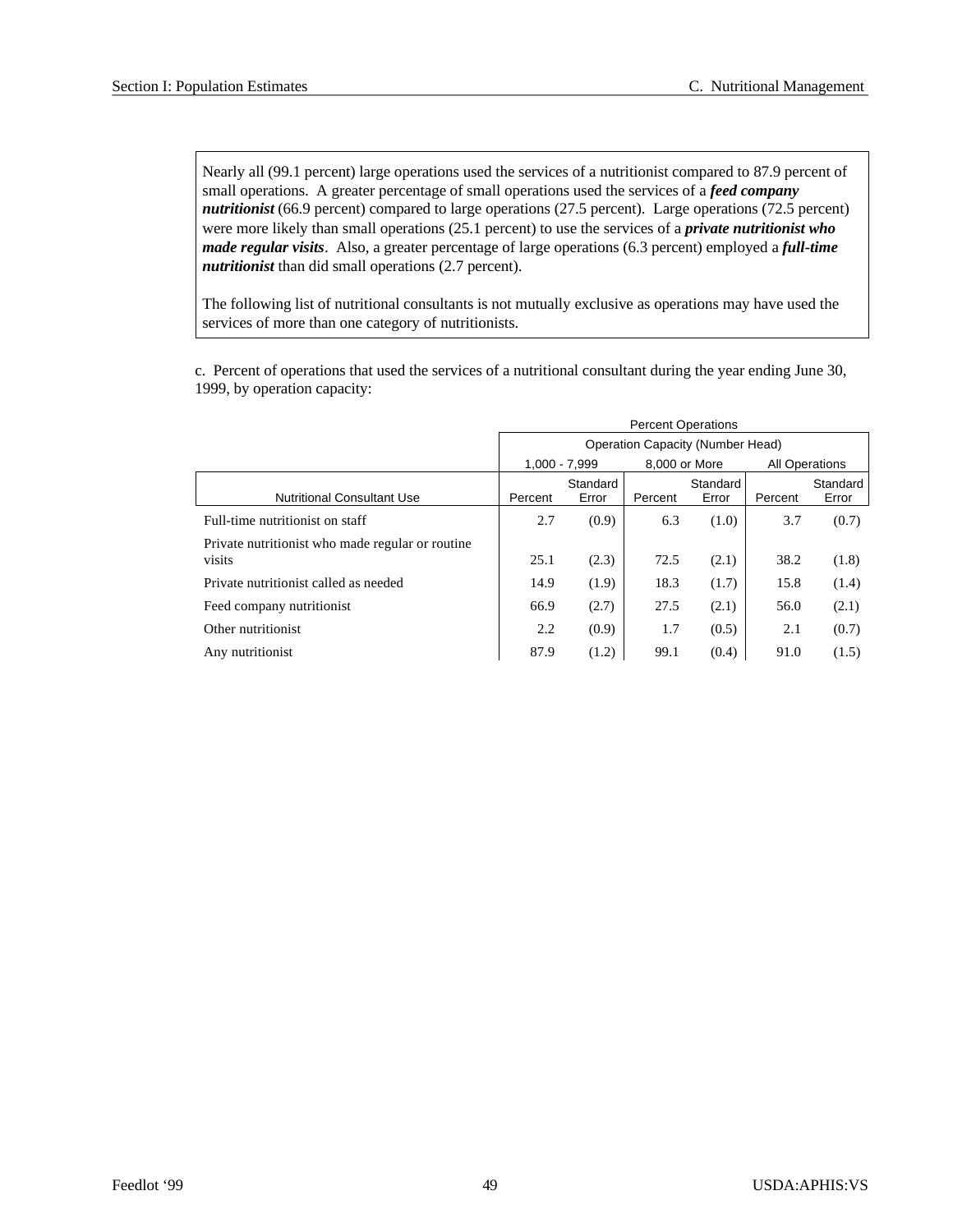## **D. Health Management**

#### 1. Sick animal records and veterinary services

Records kept on sick animals can provide valuable information on treatment success and areas for training within the animal health crew. Since animals with different diseases may show similar signs, it is possible to confuse diagnoses.

Measuring an animal's body temperature may help differentiate an infectious condition from a non-infectious condition. The majority of operations (60.8 percent) recorded body temperature *always* or *most of the time*.

Recording the treatment date is essential for accurate calculation of withdrawal time so that animals shipped for slaughter are free of violative residues. Over 81 percent of operations *always* or *most of the time* recorded treatment date. The treatment withdrawal period was recorded *always* or *most of the time* on 65.0 percent of operations.

Disease condition and disease outcome were recorded *always* or *most of the time* in 69.1 percent and 66.2 percent of operations, respectively.

|                                                                      |         | <b>Percent Operations</b> |         |                  |                        |           |         |          |         |  |
|----------------------------------------------------------------------|---------|---------------------------|---------|------------------|------------------------|-----------|---------|----------|---------|--|
|                                                                      |         |                           |         |                  | Frequency of Recording |           |         |          |         |  |
|                                                                      |         | Always                    |         | Most of the Time |                        | Sometimes | Never   |          | Total   |  |
|                                                                      |         | Standard                  |         | Standard         |                        | Standard  |         | Standard |         |  |
| Record                                                               | Percent | Error                     | Percent | Error            | Percent                | Error     | Percent | Error    | Percent |  |
| Body temperature                                                     | 42.3    | (2.0)                     | 18.5    | (1.7)            | 16.3                   | (1.6)     | 22.9    | (1.9)    | 100.0   |  |
| Date treated                                                         | 71.8    | (2.0)                     | 9.3     | (1.4)            | 6.0                    | (1.1)     | 12.9    | (1.7)    | 100.0   |  |
| Weight at time of treatment                                          | 25.5    | (1.7)                     | 10.4    | (1.4)            | 14.0                   | (1.4)     | 50.1    | (2.1)    | 100.0   |  |
| Treatment given                                                      | 73.5    | (2.0)                     | 10.0    | (1.5)            | 4.1                    | (0.9)     | 12.4    | (1.6)    | 100.0   |  |
| Treatment withdrawal<br>period                                       | 57.6    | (2.1)                     | 7.4     | (1.3)            | 9.3                    | (1.3)     | 25.7    | (2.0)    | 100.0   |  |
| Disease condition (shipping)<br>fever, lameness,<br>pneumonia, etc.) | 57.6    | (2.1)                     | 11.5    | (1.5)            | 12.5                   | (1.5)     | 18.4    | (1.8)    | 100.0   |  |
| Outcome of treatment<br>(returned to pen, died, or<br>culled, etc.)  | 57.0    | (2.1)                     | 9.2     | (1.4)            | 10.1                   | (1.3)     | 23.7    | (2.0)    | 100.0   |  |

a. Percent of operations by frequency of actually recording the following for sick animals: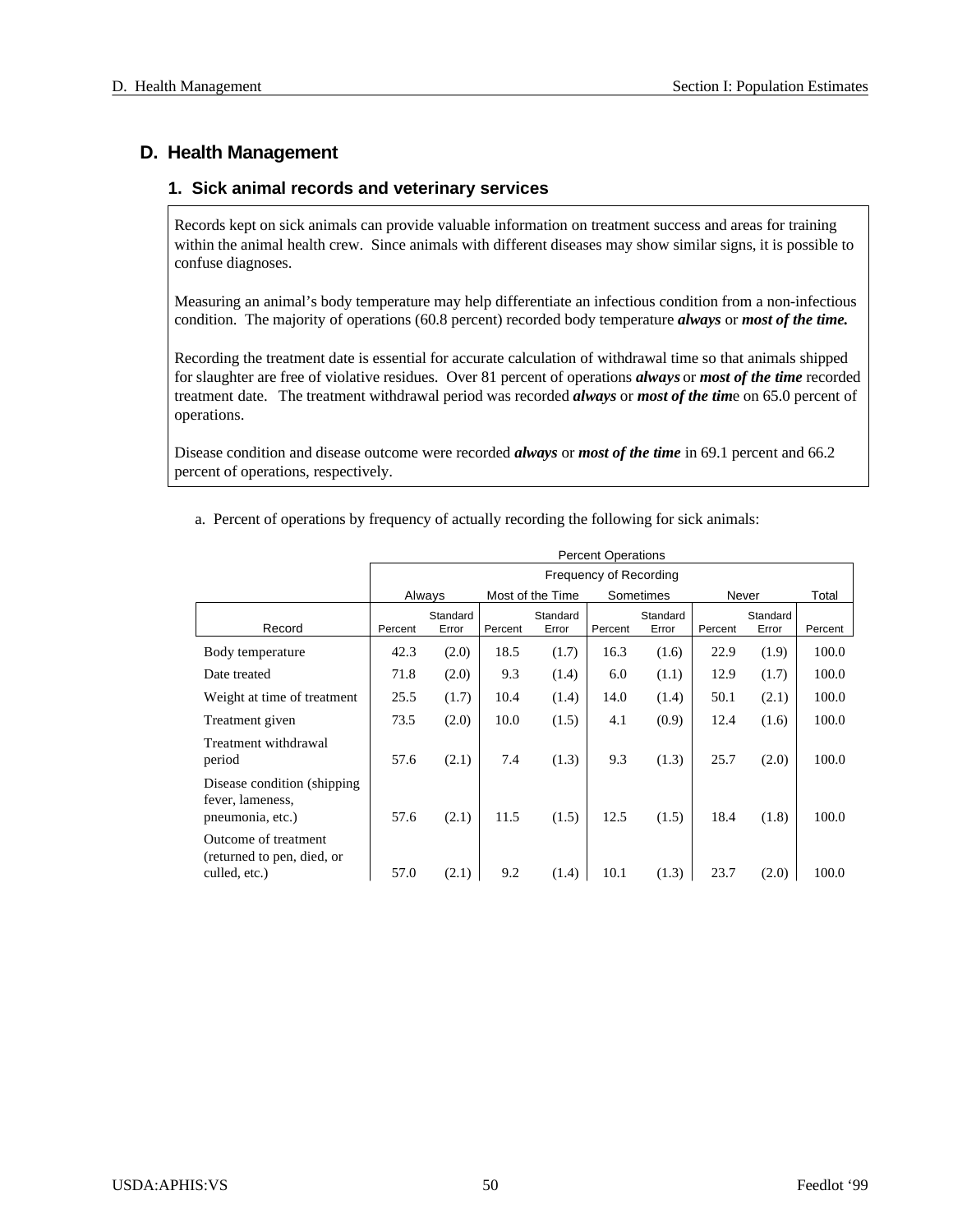All large operations and nearly all (96.5 percent) small operations used the services of a veterinarian. Large operations were more likely to use a veterinarian that made regular or routine visits or employ a full-time veterinarian on staff than small operations. Conversely, small operations were more likely to use a veterinarian when the need for one arose.

b. Percent of operations that used the services of a veterinarian during the year ending June 30, 1999, by operation capacity:

|                                                            | <b>Percent Operations</b>               |                   |               |                   |                       |                   |  |  |
|------------------------------------------------------------|-----------------------------------------|-------------------|---------------|-------------------|-----------------------|-------------------|--|--|
|                                                            | <b>Operation Capacity (Number Head)</b> |                   |               |                   |                       |                   |  |  |
|                                                            |                                         | 1.000 - 7.999     | 8,000 or More |                   | <b>All Operations</b> |                   |  |  |
| Veterinarian Use                                           | Percent                                 | Standard<br>Error | Percent       | Standard<br>Error | Percent               | Standard<br>Error |  |  |
| Full-time veterinarian on staff                            | 1.4                                     | (0.4)             | 8.4           | (1.2)             | 3.3                   | (0.5)             |  |  |
| Private veterinarian who made regular or routine<br>visits | 18.7                                    | (2.0)             | 76.2          | (2.0)             | 34.6                  | (1.6)             |  |  |
| Private veterinarian called as needed                      | 82.9                                    | (1.9)             | 39.3          | (2.3)             | 70.9                  | (1.6)             |  |  |
| Any veterinarian                                           | 96.5                                    | (0.9)             | 100.0         | $(--)$            | 97.4                  | (0.7)             |  |  |

Percent of Operations that Used the Services of a Veterinarian\* by Operation Capacity

![](_page_54_Figure_6.jpeg)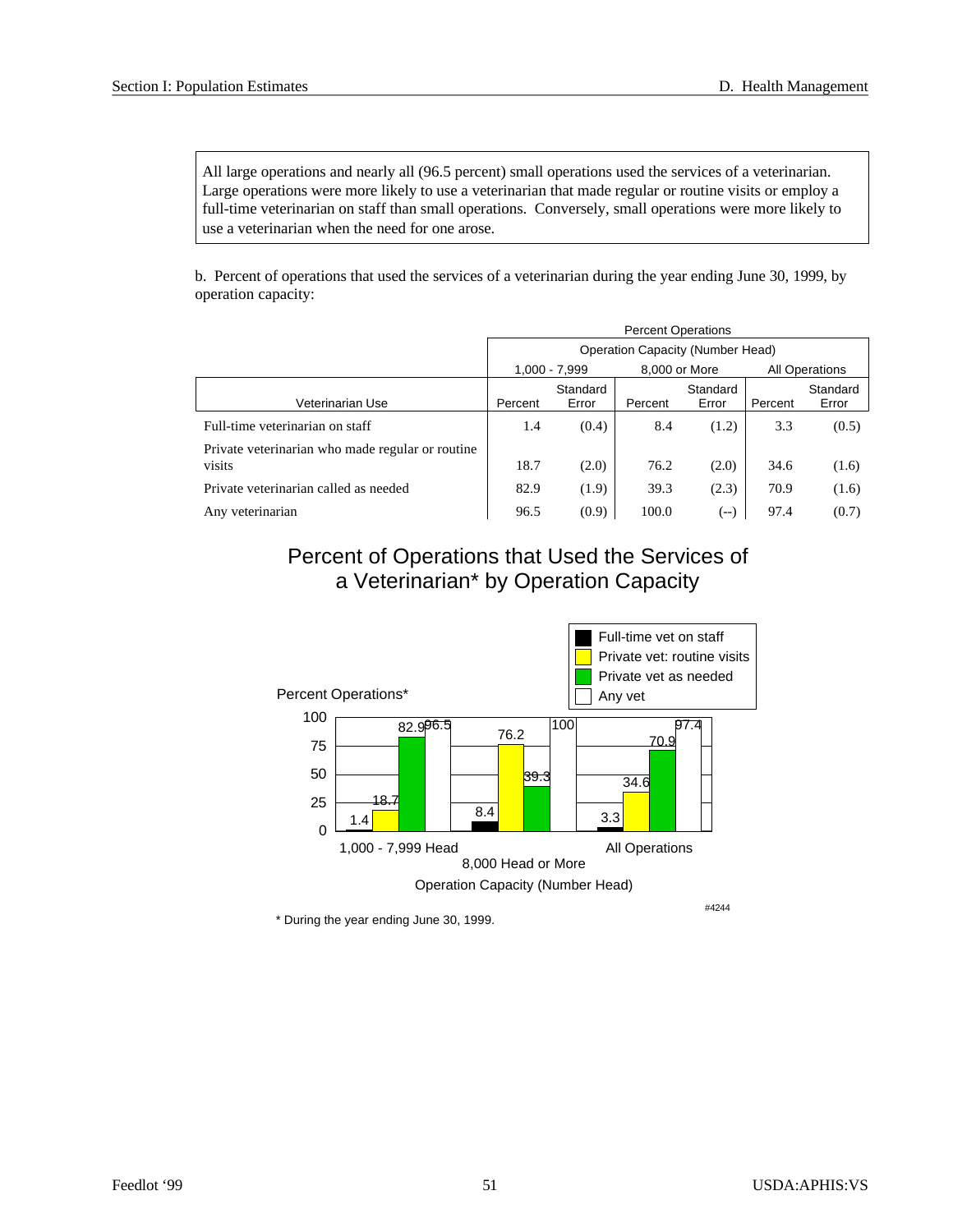A postmortem examination provides the best practical way to effectively categorize cause of death for an animal. Failure to do postmortem examinations on all dead cattle will result in misclassification of causes of death and may lead to the inability to identify trends in cattle health such as treatment failure, misdiagnosis of live animals, or seasonal peaks in the incidence of diseases such as acute interstitial pneumonia.

Postmortem examinations were performed on 57.7 percent and 24.9 percent of dead cattle in large and small operations, respectively.

c. Percent of total cattle deaths during the year ending June 30, 1999, that had a postmortem examination by examiner and by operation capacity:

|                         |         | <b>Percent Deaths</b>            |         |               |                       |          |  |  |  |
|-------------------------|---------|----------------------------------|---------|---------------|-----------------------|----------|--|--|--|
|                         |         | Operation Capacity (Number Head) |         |               |                       |          |  |  |  |
|                         |         | 1,000 - 7,999                    |         | 8,000 or More | <b>All Operations</b> |          |  |  |  |
|                         |         | Standard                         |         | Standard      |                       | Standard |  |  |  |
| Examiner                | Percent | Error                            | Percent | Error         | Percent               | Error    |  |  |  |
| A veterinarian          | 18.0    | (1.9)                            | 12.5    | (0.8)         | 13.2                  | (0.7)    |  |  |  |
| A nonveterinarian       | 6.9     | (1.2)                            | 45.2    | (2.1)         | 40.7                  | (2.1)    |  |  |  |
| No postmortem performed | 75.1    | (2.1)                            | 42.3    | (2.2)         | 46.1                  | (2.3)    |  |  |  |
| Total                   | 100.0   |                                  | 100.0   |               | 100.0                 |          |  |  |  |

A greater percentage of large operations (93.9 percent) provided written guidelines to their employees on treatment regimens for specific diseases than small operations (49.1 percent). In some cases, the absence of written guidelines for employees on small operations may reflect an absence of employees.

d. Percent of operations that provided feedlot workers with written guidelines on what drugs or medications to use in treating diseases during the year ending June 30, 1999, by operation capacity:

| <b>Percent Operations</b>               |               |         |               |                       |          |  |  |  |  |  |
|-----------------------------------------|---------------|---------|---------------|-----------------------|----------|--|--|--|--|--|
| <b>Operation Capacity (Number Head)</b> |               |         |               |                       |          |  |  |  |  |  |
|                                         | 1,000 - 7,999 |         | 8,000 or More | <b>All Operations</b> |          |  |  |  |  |  |
|                                         | Standard      |         | Standard      |                       | Standard |  |  |  |  |  |
| Percent                                 | Error         | Percent | Error         | Percent               | Error    |  |  |  |  |  |
| 491                                     | 2.6)          | 93.9    | (1.1)         | 615                   | 2.0,     |  |  |  |  |  |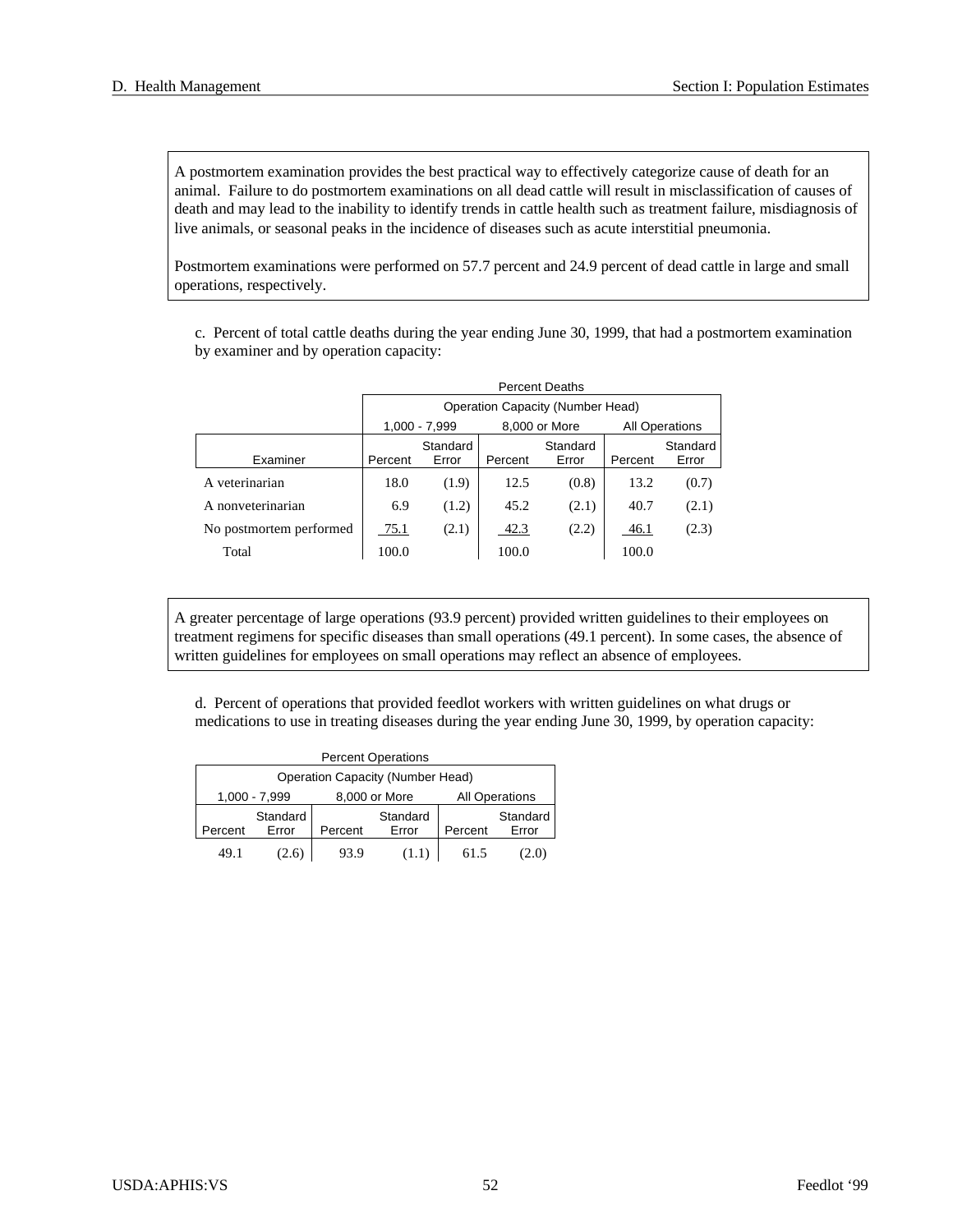## **2. Carcass disposal methods**

The proportion of operations using each of the following cattle disposal methods did not vary by operation capacity. In large and small operations, 90 percent or more of dead animals were disposed of via a renderer. The following list of disposal methods is not mutually exclusive as operations may have employed more than one disposal method.

a. For operations with cattle that died, percent of operations (and percent of dead cattle) by disposal method of dead cattle in the year ending June 30, 1999, and by operation capacity:

|                          | Percent |                   |         |                                         |                       |                   |  |
|--------------------------|---------|-------------------|---------|-----------------------------------------|-----------------------|-------------------|--|
|                          |         |                   |         | <b>Operation Capacity (Number Head)</b> |                       |                   |  |
|                          |         | 1,000 - 7,999     |         | 8,000 or More                           | <b>All Operations</b> |                   |  |
| Method of Disposal       | Percent | Standard<br>Error | Percent | Standard<br>Error                       | Percent               | Standard<br>Error |  |
|                          |         | Operations        |         |                                         |                       |                   |  |
| Buried on this operation | 10.8    | (1.7)             | 10.5    | (1.2)                                   | 10.7                  | (1.3)             |  |
| Landfill                 | 1.6     | (0.5)             | 1.6     | (0.5)                                   | 1.6                   | (0.4)             |  |
| Renderer                 | 94.5    | (1.1)             | 94.1    | (0.8)                                   | 94.4                  | (0.8)             |  |
| Other                    | 0.5     | (0.2)             | 0.4     | (0.3)                                   | 0.4                   | (0.2)             |  |
|                          |         | Dead Cattle       |         |                                         |                       |                   |  |
| Buried on this operation | 7.4     | (1.7)             | 4.9     | (1.7)                                   | 5.3                   | (1.5)             |  |
| Landfill                 | 1.5     | (0.7)             | 0.4     | (0.2)                                   | 0.5                   | (0.2)             |  |
| Renderer                 | 89.9    | (1.9)             | 94.7    | (1.7)                                   | 94.1                  | (1.6)             |  |
| Other                    | 1.2     | (0.7)             | 0.0     | (0.0)                                   | 0.1                   | (0.1)             |  |
| Total                    | 100.0   |                   | 100.0   |                                         | 100.0                 |                   |  |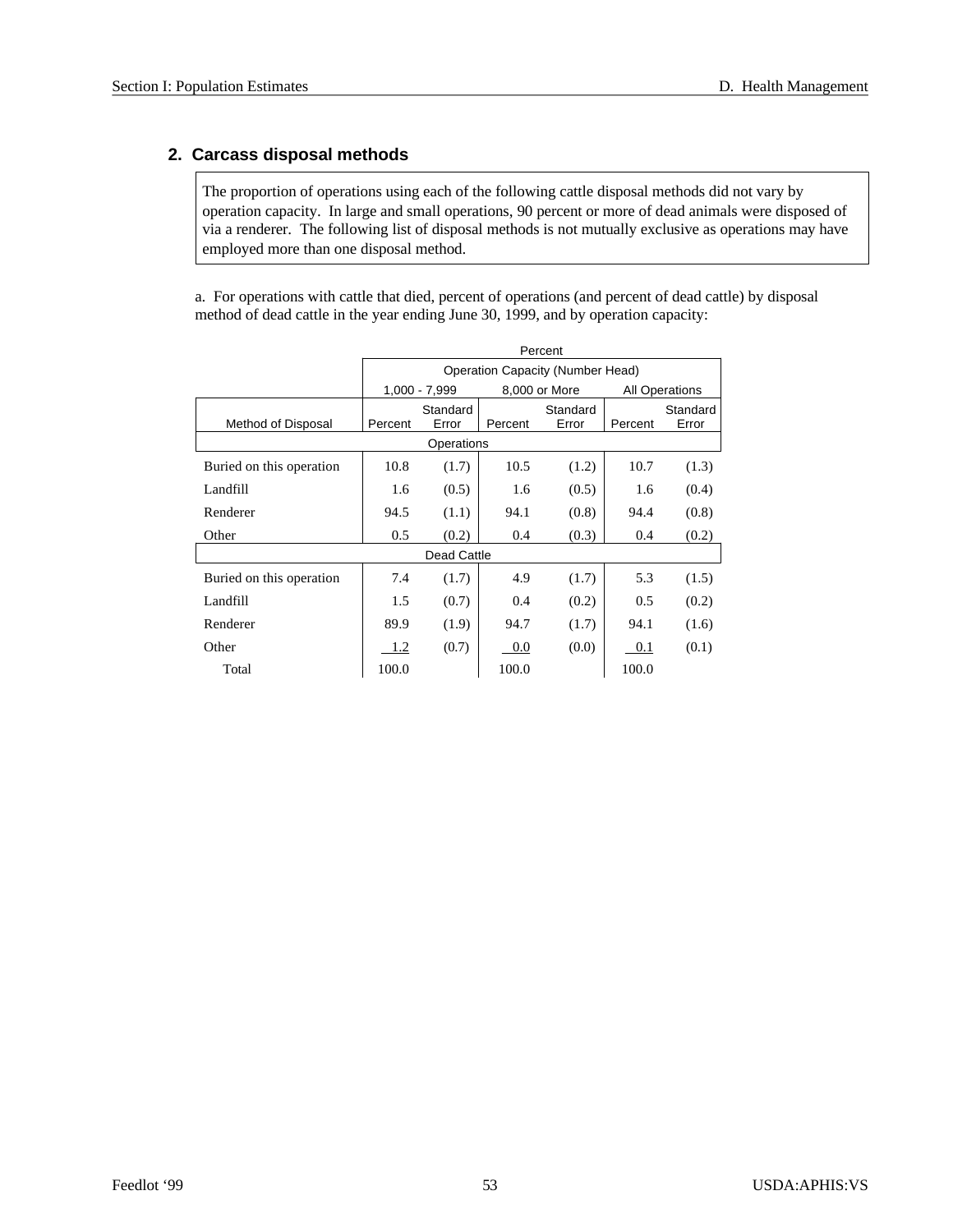## **E. Quality Assurance and Environmental Programs**

#### **1. Quality assurance**

Large operations were more likely (18.9 percent) to test any cattle for antibiotic residues prior to shipping them to slaughter than small operations (2.9 percent). Testing usually occurs on those animals deemed to be at high risk of having a violative antibiotic residue.

a. Percent of operations that tested any cattle for antibiotic residues prior to shipping for slaughter during the year ending June 30, 1999, by operation capacity:

| <b>Percent Operations</b>               |                   |               |                   |                       |                   |  |  |  |  |
|-----------------------------------------|-------------------|---------------|-------------------|-----------------------|-------------------|--|--|--|--|
| <b>Operation Capacity (Number Head)</b> |                   |               |                   |                       |                   |  |  |  |  |
|                                         | 1,000 - 7,999     | 8,000 or More |                   | <b>All Operations</b> |                   |  |  |  |  |
| Percent                                 | Standard<br>Error | Percent       | Standard<br>Error | Percent               | Standard<br>Error |  |  |  |  |
| 29                                      | (1.0)             | 18.9          | [2.0]             | 73                    | (0.9)             |  |  |  |  |

National and state industry groups have spent considerable time and effort to increase producer awareness of quality assurance programs in beef production. These programs are generally referred to as Beef Quality Assurance (BQA) programs.

Notably, greater than 95 percent of operations considered each of the following quality assurance programs *very* or *somewhat important*.

b. Percent of operations by importance of the following quality assurance practices to them:

|                                                                                                       | <b>Percent Operations</b> |                                                                        |         |          |         |          |         |          |         |  |
|-------------------------------------------------------------------------------------------------------|---------------------------|------------------------------------------------------------------------|---------|----------|---------|----------|---------|----------|---------|--|
|                                                                                                       |                           | Importance                                                             |         |          |         |          |         |          |         |  |
|                                                                                                       |                           | Somewhat<br>Very Important<br>Don't Know<br>Not Important<br>Important |         |          |         |          |         |          | Total   |  |
|                                                                                                       |                           | Standard                                                               |         | Standard |         | Standard |         | Standard |         |  |
| Practice                                                                                              | Percent                   | Error                                                                  | Percent | Error    | Percent | Error    | Percent | Error    | Percent |  |
| Location used for administration<br>of injectable products (in neck,<br>shoulder, side, or leg)       | 94.9                      | (1.0)                                                                  | 3.8     | (0.9)    | 0.3     | (0.2)    | 1.0     | (0.4)    | 100.0   |  |
| Route used for administration of<br>injectable products (muscle, vein,<br>or under skin)              | 91.3                      | (1.4)                                                                  | 6.5     | (1.3)    | 1.1     | (0.5)    | 1.1     | (0.4)    | 100.0   |  |
| Implanting strategy                                                                                   | 87.7                      | (1.6)                                                                  | 8.0     | (1.4)    | 1.8     | (0.6)    | 2.5     | (0.8)    | 100.0   |  |
| Antibiotic selection (such as type)<br>of antibiotic used or duration of<br>action) to manage disease | 91.9                      | (1.2)                                                                  | 6.4     | (1.1)    | 0.1     | (0.1)    | 1.6     | (0.5)    | 100.0   |  |
| Residue avoidance                                                                                     | 93.5                      | (1.1)                                                                  | 4.1     | (0.9)    | 0.9     | (0.5)    | 1.5     | (0.4)    | 100.0   |  |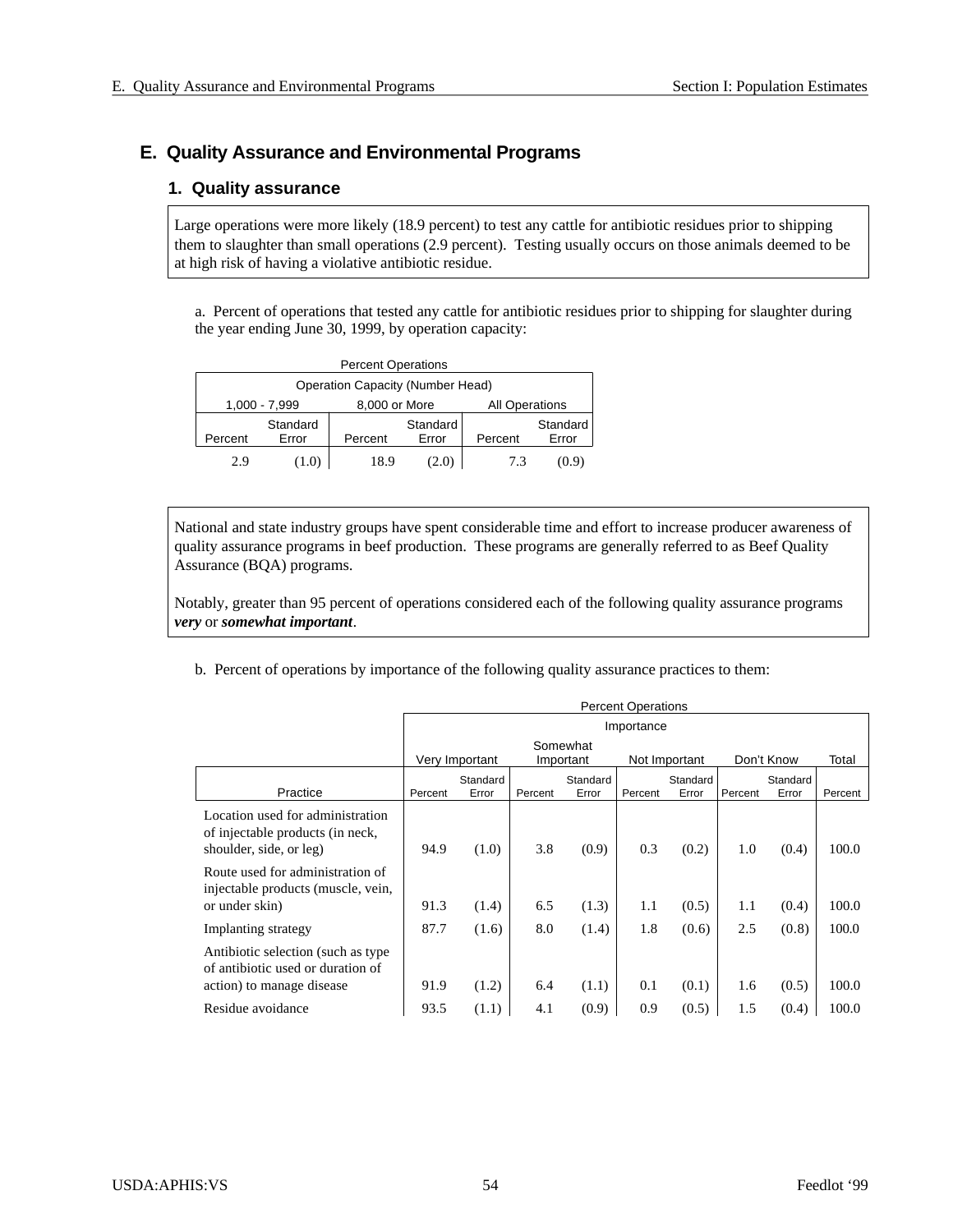For each of the following program types, large operations were more likely than small operations to provide formal training that included written guidelines to their employees. In some cases, the absence of a training program for employees on small operations may reflect an absence of employees.

c. Percent of operations that had a formal training program that included written guidelines for employees by program type and by operation capacity:

|                            | <b>Percent Operations</b>               |                   |               |                   |                |                   |  |  |
|----------------------------|-----------------------------------------|-------------------|---------------|-------------------|----------------|-------------------|--|--|
|                            | <b>Operation Capacity (Number Head)</b> |                   |               |                   |                |                   |  |  |
|                            | $1,000 - 7,999$                         |                   | 8,000 or More |                   | All Operations |                   |  |  |
| Program Type               | Percent                                 | Standard<br>Error | Percent       | Standard<br>Error | Percent        | Standard<br>Error |  |  |
| Quality assurance          | 34.5                                    | (2.4)             | 76.8          | (1.9)             | 46.3           | (1.9)             |  |  |
| Residue avoidance          | 33.3                                    | (2.4)             | 82.4          | (1.7)             | 46.9           | (1.9)             |  |  |
| Animal handling procedures | 34.8                                    | (2.5)             | 73.5          | (2.0)             | 45.5           | (1.9)             |  |  |
| Employee safety            | 33.0                                    | (2.5)             | 86.7          | (1.6)             | 47.9           | (1.9)             |  |  |
| Any formal program         | 41.7                                    | (2.6)             | 90.8          | (1.4)             | 55.3           | (2.0)             |  |  |

Percent of Operations that Had a Formal Training Program that Included Written Guidelines for Employees by Program Type and by Operation Capacity

![](_page_58_Figure_6.jpeg)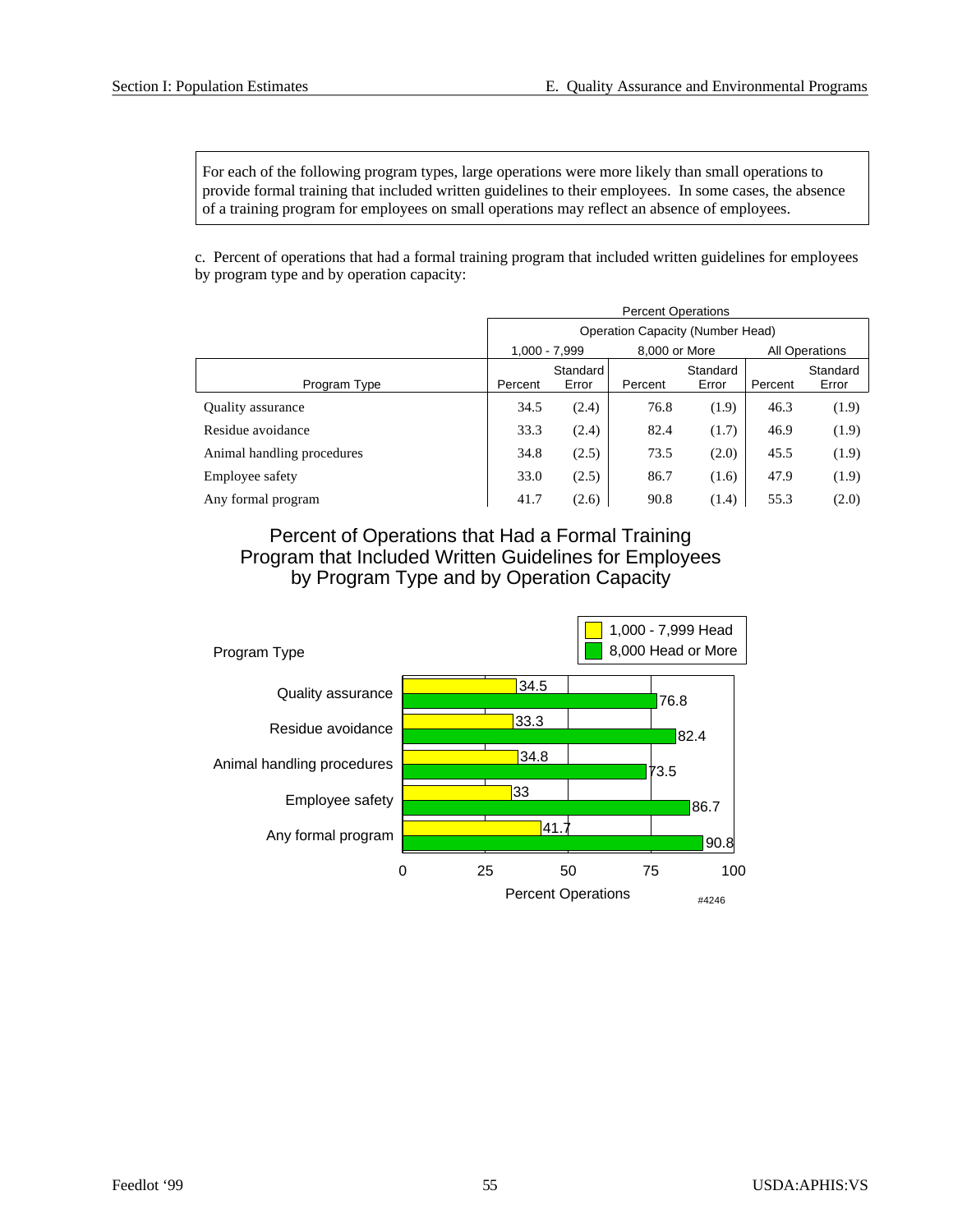## **2. Environmental programs**

The percentage of operations that provided formal training which included written guidelines for environmental issues was less than for beef quality assurance issues (see Table E.1.c). Large operations were more likely to provide environmental training than small operations.

a. Percent of operations that had a formal training program that included written guidelines for employees regarding environmental issues by issue and by operation capacity:

|                                             | <b>Percent Operations</b>        |                   |               |                   |                       |                   |  |  |
|---------------------------------------------|----------------------------------|-------------------|---------------|-------------------|-----------------------|-------------------|--|--|
|                                             | Operation Capacity (Number Head) |                   |               |                   |                       |                   |  |  |
|                                             |                                  | $1.000 - 7.999$   | 8,000 or More |                   | <b>All Operations</b> |                   |  |  |
| <b>Environmental Issue</b>                  | Percent                          | Standard<br>Error | Percent       | Standard<br>Error | Percent               | Standard<br>Error |  |  |
| Manure management                           | 18.5                             | (2.0)             | 51.2          | (2.3)             | 27.5                  | (1.6)             |  |  |
| Dust control                                | 12.8                             | (1.7)             | 38.5          | (2.1)             | 19.9                  | (1.4)             |  |  |
| Any other environmental training<br>program | 7.6                              | (1.2)             | 32.7          | (2.2)             | 14.6                  | (1.1)             |  |  |
| Any formal written guidelines               | 20.3                             | (2.0)             | 59.8          | (2.2)             | 31.2                  | (1.7)             |  |  |

Large operations were more likely than small operations to do some testing of water, manure, and air. Approximately 79 percent of large operations tested ground water, and 69.5 percent of large operations tested the nutrient content of manure. Air quality was tested on 15.4 percent of large operations during the year ending June 30, 1999.

b. Percent of operations that tested environmental samples during the year ending June 30, 1999, by sample type and by operation capacity:

|                                       | <b>Percent Operations</b>        |                   |         |                   |         |                       |  |  |  |
|---------------------------------------|----------------------------------|-------------------|---------|-------------------|---------|-----------------------|--|--|--|
|                                       | Operation Capacity (Number Head) |                   |         |                   |         |                       |  |  |  |
|                                       |                                  | $1.000 - 7.999$   |         | 8,000 or More     |         | <b>All Operations</b> |  |  |  |
| <b>Environmental Sample Type</b>      | Percent                          | Standard<br>Error | Percent | Standard<br>Error | Percent | Standard<br>Error     |  |  |  |
| Ground water (well water)             | 41.3                             | (2.7)             | 78.5    | (1.9)             | 51.6    | (2.1)                 |  |  |  |
| Surface water (ponds, lakes, streams) | 11.1                             | (1.6)             | 44.0    | (2.3)             | 20.2    | (1.4)                 |  |  |  |
| Nutrient content of manure (such as   |                                  |                   |         |                   |         |                       |  |  |  |
| nitrogen)                             | 33.8                             | (2.7)             | 69.5    | (2.1)             | 43.7    | (2.0)                 |  |  |  |
| Air quality                           | 1.9                              | (0.7)             | 15.4    | (1.7)             | 5.6     | (0.7)                 |  |  |  |
| Any of the above                      | 56.9                             | (2.7)             | 90.4    | (1.3)             | 66.2    | (2.0)                 |  |  |  |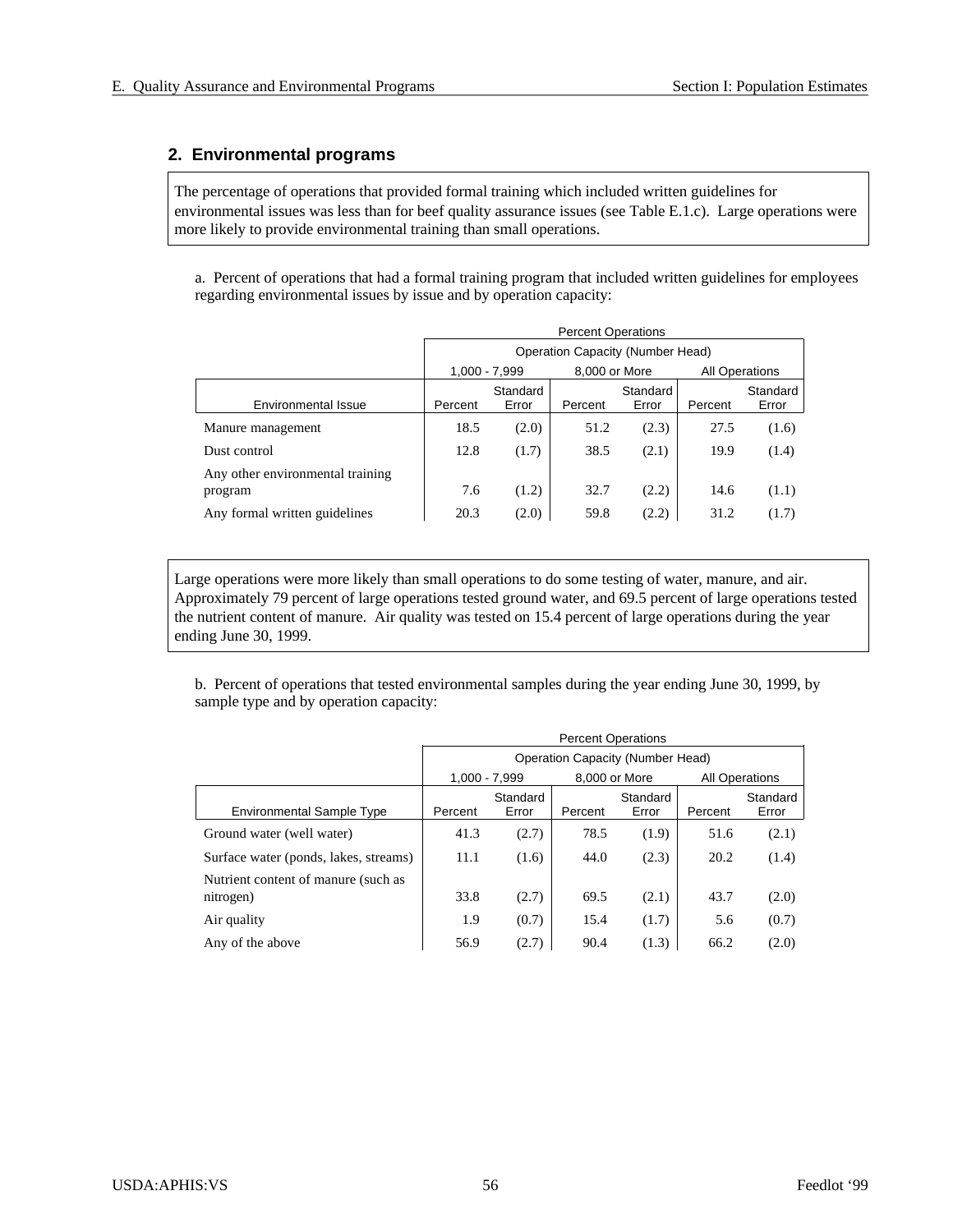Higher percentages of operations in the Central region than in the Other region tested water and manure.

c. Percent of operations that tested environmental samples during the year ending June 30, 1999, by sample type and by region:

|                                               | <b>Percent Operations</b> |                   |         |                   |  |  |  |
|-----------------------------------------------|---------------------------|-------------------|---------|-------------------|--|--|--|
|                                               | Region                    |                   |         |                   |  |  |  |
|                                               | Central                   |                   |         | Other             |  |  |  |
| <b>Environmental Sample Type</b>              | Percent                   | Standard<br>Error | Percent | Standard<br>Error |  |  |  |
| Ground water (well water)                     | 57.6                      | (2.3)             | 40.2    | (4.0)             |  |  |  |
| Surface water (ponds, lakes, streams)         | 22.9                      | (1.6)             | 15.1    | (2.7)             |  |  |  |
| Nutrient content of manure (such as nitrogen) | 46.9                      | (2.3)             | 37.6    | (4.0)             |  |  |  |
| Air quality                                   | 5.3                       | (0.7)             | 6.1     | (1.5)             |  |  |  |
| Any of the above                              | 68.4                      | (2.3)             | 61.9    | (3.8)             |  |  |  |

A greater percentage of small operations (90.9 percent) applied manure to land owned or managed by the operation compared to large operations (61.7 percent). This finding may represent a greater proportion of farmer-feeders operating feedlots with less than an 8,000-head capacity. Large operations were more likely to dispose of manure by selling it (26.7 percent), giving it away (57.3 percent), paying someone to take it (9.9 percent), and other methods (5.2 percent) than small operations. The following list of methods is not mutually exclusive since operations may have disposed of manure by more than one method.

d. Percent of operations that used the following manure disposal methods by operation capacity:

|                                                    | <b>Percent Operations</b> |                   |         |                                         |                       |                   |  |
|----------------------------------------------------|---------------------------|-------------------|---------|-----------------------------------------|-----------------------|-------------------|--|
|                                                    |                           |                   |         | <b>Operation Capacity (Number Head)</b> |                       |                   |  |
|                                                    | 1,000 - 7,999             |                   |         | 8.000 or More                           | <b>All Operations</b> |                   |  |
| Manure Disposal Method                             | Percent                   | Standard<br>Error | Percent | Standard<br>Error                       | Percent               | Standard<br>Error |  |
| Applied on land owned or managed by the<br>feedlot | 90.9                      | (1.2)             | 61.7    | (2.2)                                   | 82.9                  | (1.1)             |  |
| Sold                                               | 5.0                       | (0.9)             | 26.7    | (2.0)                                   | 11.0                  | (0.9)             |  |
| Given away                                         | 15.1                      | (1.6)             | 57.3    | (2.3)                                   | 26.7                  | (1.4)             |  |
| Removed by paying someone to take it.              | 0.8                       | (0.3)             | 9.9     | (1.2)                                   | 3.3                   | (0.4)             |  |
| Removed by another method                          | 2.7                       | (0.7)             | 5.2     | (1.0)                                   | 3.4                   | (0.6)             |  |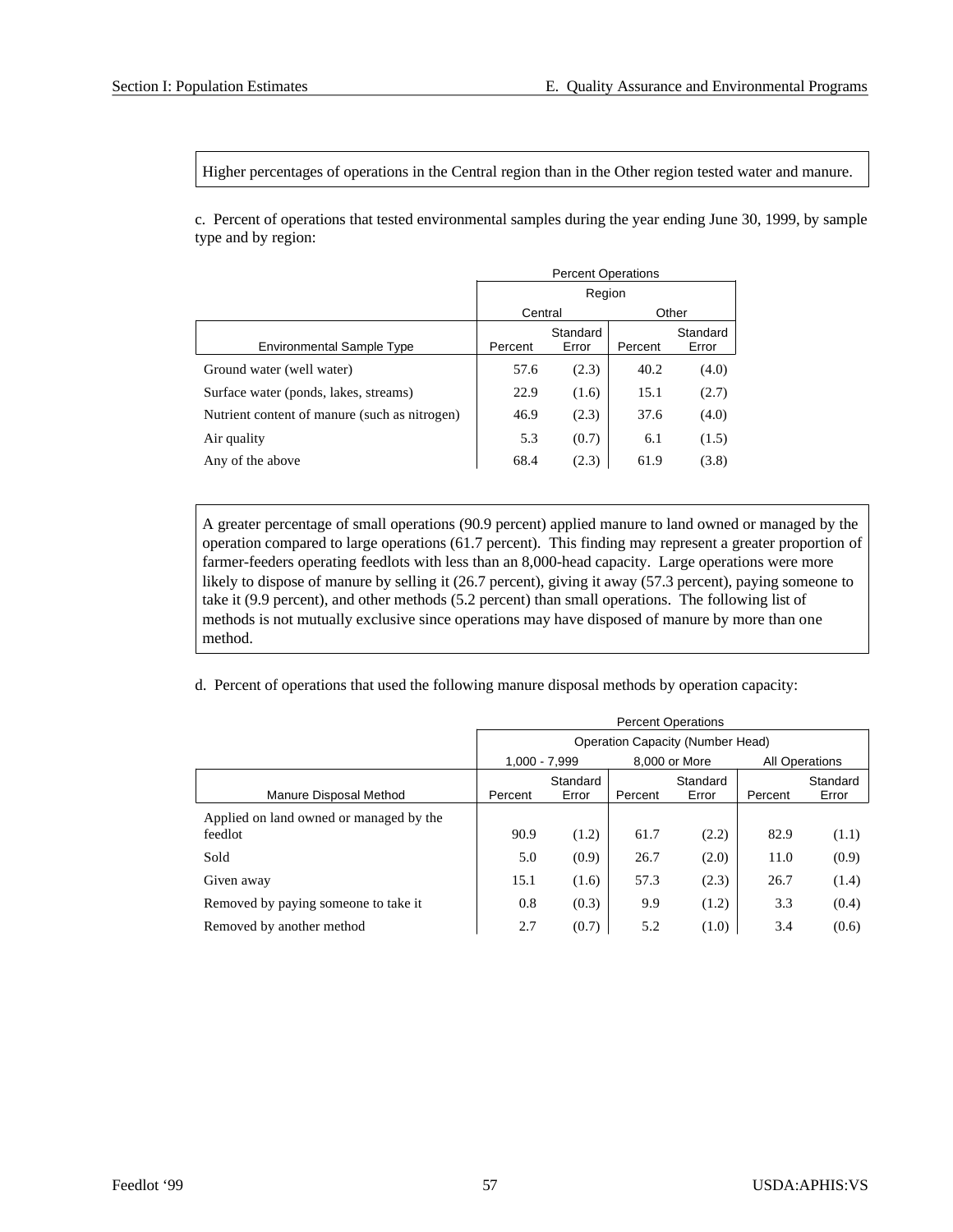Small operations disposed of the largest percentage (74.6 percent) of manure by applying it to land owned or man aged by the operation. For large operations, the largest percentage of manure was given away (48.5) percent).

e. Percent of manure<sup>1</sup> by disposal method and by operation capacity:

|                                                 | <b>Percent Manure</b> |                                  |         |               |         |                       |  |  |
|-------------------------------------------------|-----------------------|----------------------------------|---------|---------------|---------|-----------------------|--|--|
|                                                 |                       | Operation Capacity (Number Head) |         |               |         |                       |  |  |
|                                                 |                       | $1.000 - 7.999$                  |         | 8,000 or More |         | <b>All Operations</b> |  |  |
|                                                 |                       | Standard                         |         | Standard      |         | Standard              |  |  |
| Disposal Method                                 | Percent               | Error                            | Percent | Error         | Percent | Error                 |  |  |
| Applied on land owned or managed by the feedlot | 74.6                  | (2.3)                            | 25.5    | (3.1)         | 33.4    | (2.5)                 |  |  |
| Sold                                            | 4.8                   | (1.1)                            | 14.8    | (1.9)         | 13.2    | (1.6)                 |  |  |
| Given away                                      | 16.2                  | (2.0)                            | 48.5    | (3.0)         | 43.3    | (2.5)                 |  |  |
| Removed by paying someone to take it            | 1.9                   | (0.7)                            | 8.4     | (1.5)         | 7.3     | (1.3)                 |  |  |
| Removed by another method                       | 2.5                   | (0.8)                            | 2.8     | (0.8)         | 2.8     | (0.7)                 |  |  |
| Total                                           | 100.0                 |                                  | 100.0   |               | 100.0   |                       |  |  |

When operations applied manure to land owned or managed by the operation, large operations were somewhat more likely to test the nutrient content of the soil than small operations. A greater percentage of large operations tested to determine application rate compared to small operations.

f. For operations that applied manure on land owned or managed by the operation, percent of operations that tested the nutrient content of the soil receiving the manure by operation capacity:

|                                             |                                         | <b>Percent Operations</b> |         |                   |         |                       |  |  |
|---------------------------------------------|-----------------------------------------|---------------------------|---------|-------------------|---------|-----------------------|--|--|
|                                             | <b>Operation Capacity (Number Head)</b> |                           |         |                   |         |                       |  |  |
|                                             | 1.000 - 7.999<br>8,000 or More          |                           |         |                   |         | <b>All Operations</b> |  |  |
| <b>Test Type</b>                            | Percent                                 | Standard<br>Error         | Percent | Standard<br>Error | Percent | Standard<br>Error     |  |  |
| Tested                                      | 74.4                                    | (2.5)                     | 82.8    | (2.1)             | 76.1    | (2.0)                 |  |  |
| Tested to determine manure application rate | 49.0<br>(3.0)<br>70.7<br>53.5<br>(2.6)  |                           |         |                   |         |                       |  |  |

#### Percent of Operations\* that Tested the Nutrient Content of the Soil Receiving the Manure by Operation Capacity

![](_page_61_Figure_9.jpeg)

1 Adjusted by the number of cattle placed in the year ending June 30, 1999.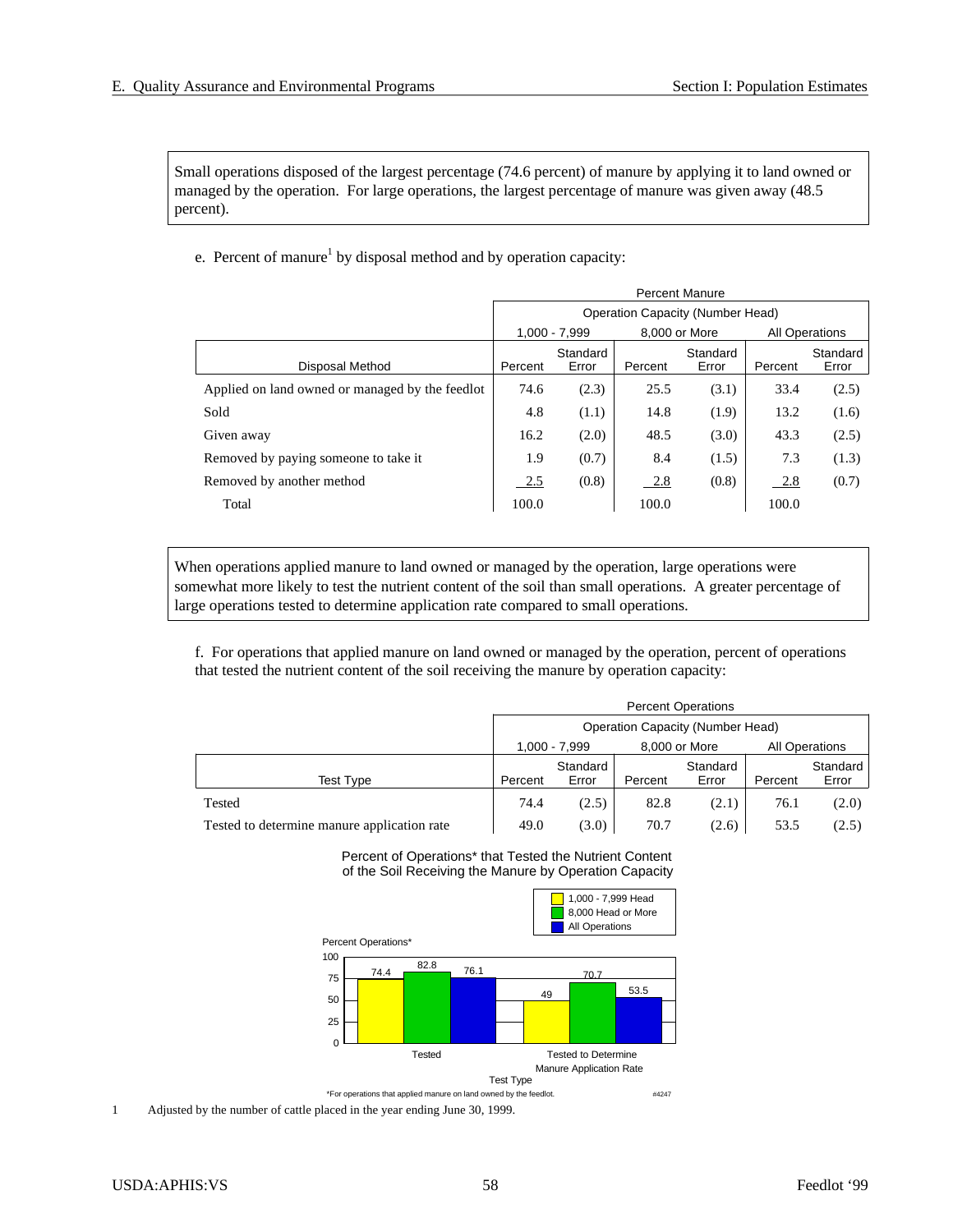Almost all large operations (93.1 percent) and 73.5 percent of small operations implemented at least one dust control practice during the year ending June 30, 1999. Primary methods of dust control on large operations were use of sprinklers, either permanent or mobile (17.6 and 69.4 percent) and mechanical scrapers (80.9 percent of operations). The primary method of dust control on small operations was via mechanical scrapers (63.8 percent). Interestingly, 38.7 percent of large and 18.2 percent of small operations used increased cattle density to control dust. The following list of practices is not mutually exclusive since more than one dust control method may have been used by an operation.

g. Percent of operations that used the following practices primarily for dust control in any pen or on the feedlot premise during the year ending June 30, 1999, by operation capacity:

|                                 | <b>Percent Operations</b>        |          |               |          |                       |          |  |  |
|---------------------------------|----------------------------------|----------|---------------|----------|-----------------------|----------|--|--|
|                                 | Operation Capacity (Number Head) |          |               |          |                       |          |  |  |
|                                 | $1,000 - 7,999$                  |          | 8,000 or More |          | <b>All Operations</b> |          |  |  |
|                                 |                                  | Standard |               | Standard |                       | Standard |  |  |
| Practice                        | Percent                          | Error    | Percent       | Error    | Percent               | Error    |  |  |
| Permanent sprinklers            | 8.0                              | (1.6)    | 17.6          | (1.8)    | 10.7                  | (1.2)    |  |  |
| Mobile sprinklers (water truck) | 26.7                             | (2.2)    | 69.4          | (2.2)    | 38.5                  | (1.8)    |  |  |
| Mechanical scrapers             | 63.8                             | (2.7)    | 80.9          | (1.9)    | 68.5                  | (2.0)    |  |  |
| Increased cattle density        | 18.2                             | (1.9)    | 38.7          | (2.3)    | 23.9                  | (1.5)    |  |  |
| Other                           | 3.3                              | (1.2)    | 5.7           | (1.4)    | 4.0                   | (0.9)    |  |  |
| Any dust control                | 73.5                             | (2.6)    | 93.1          | (1.1)    | 78.9                  | (1.9)    |  |  |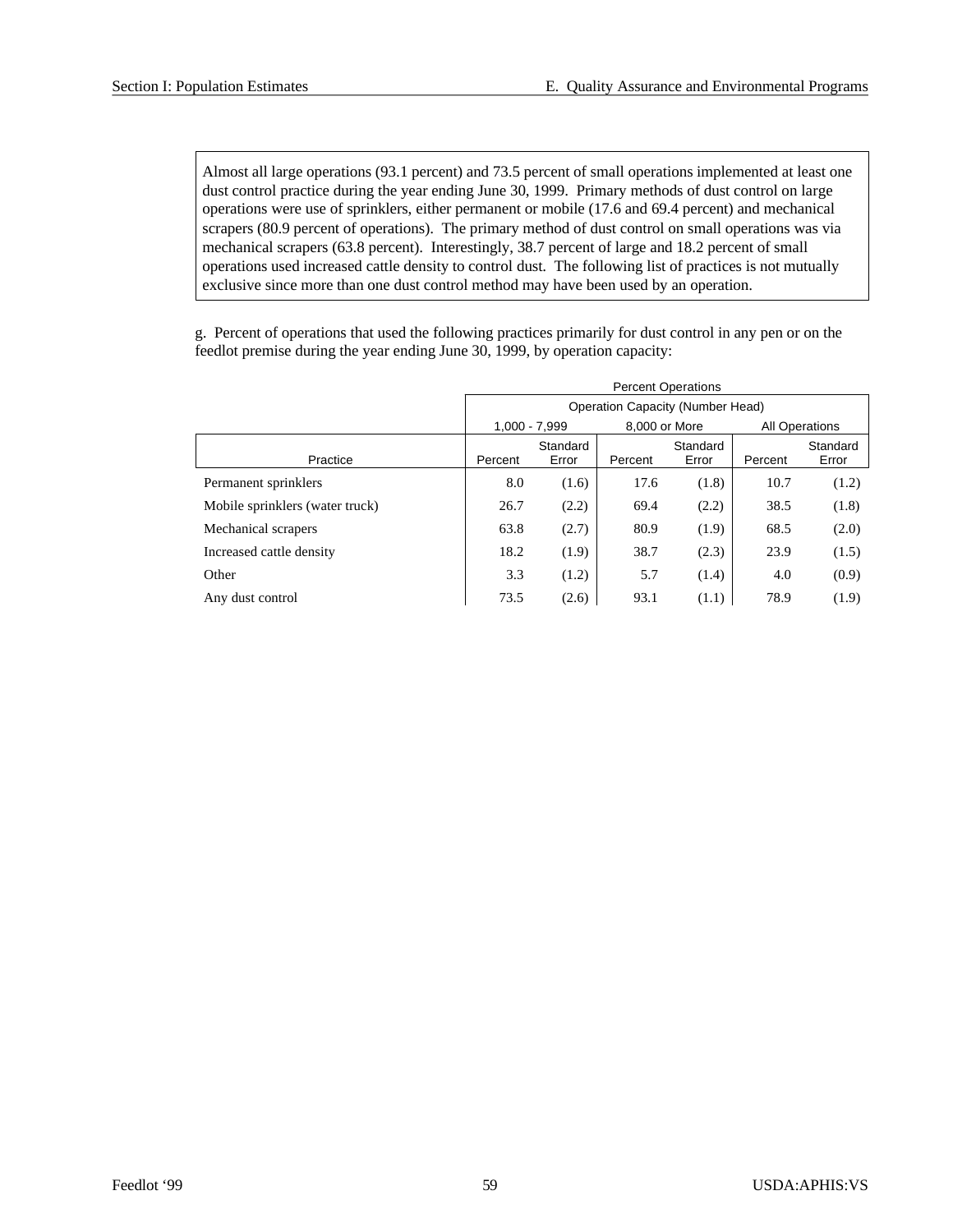Higher percentages of operations in the Central region used lagoons, i.e., holding or settling ponds, (77.5) percent) and berms (63.7 percent) to capture water runoff than in the Other region (44.8 percent each).

h. Percent of operations by practices used to manage water runoff by region:

|                                                                | <b>Percent of Operations</b> |                   |         |                   |         |                   |  |
|----------------------------------------------------------------|------------------------------|-------------------|---------|-------------------|---------|-------------------|--|
|                                                                | Region                       |                   |         |                   |         |                   |  |
|                                                                |                              | Other<br>Central  |         |                   |         | All Operations    |  |
| Practice                                                       | Percent                      | Standard<br>Error | Percent | Standard<br>Error | Percent | Standard<br>Error |  |
| Lagoons to capture runoff                                      | 77.5                         | (2.4)             | 44.8    | (3.8)             | 66.2    | (2.1)             |  |
| Berms to control runoff                                        | 63.7                         | (2.5)             | 44.8    | (4.1)             | 59.8    | (2.1)             |  |
| Fencing/landscaping to enhance wildlife or<br>minimize erosion | 50.6                         | (2.4)             | 59.7    | (4.0)             | 53.7    | (2.1)             |  |

Nearly all (95.0 percent) operations with a capacity of 8,000 or more head used lagoons to capture water run off. Three-quarters (74.9 percent) of the large operations had berms to control run off.

i. Percent of operations by practices used to manage water runoff by operation capacity:

|                                                                | <b>Percent of Operations</b>     |                                |         |                   |         |                       |  |  |
|----------------------------------------------------------------|----------------------------------|--------------------------------|---------|-------------------|---------|-----------------------|--|--|
|                                                                | Operation Capacity (Number Head) |                                |         |                   |         |                       |  |  |
|                                                                |                                  | 1,000 - 7,999<br>8,000 or More |         |                   |         | <b>All Operations</b> |  |  |
| Practice                                                       | Percent                          | Standard<br>Error              | Percent | Standard<br>Error | Percent | Standard<br>Error     |  |  |
| Lagoons to capture runoff                                      | 55.2                             | (2.7)                          | 95.0    | (1.3)             | 66.2    | (2.1)                 |  |  |
| Berms to control runoff                                        | 54.0                             | (2.8)                          | 74.9    | (2.0)             | 59.8    | (2.1)                 |  |  |
| Fencing/landscaping to enhance wildlife or<br>minimize erosion | 51.3                             | (2.8)                          | 60.1    | (2.2)             | 53.7    | (2.1)                 |  |  |

## Percent of Operations by Practices to Manage Water Runoff by Operation Capacity

![](_page_63_Figure_9.jpeg)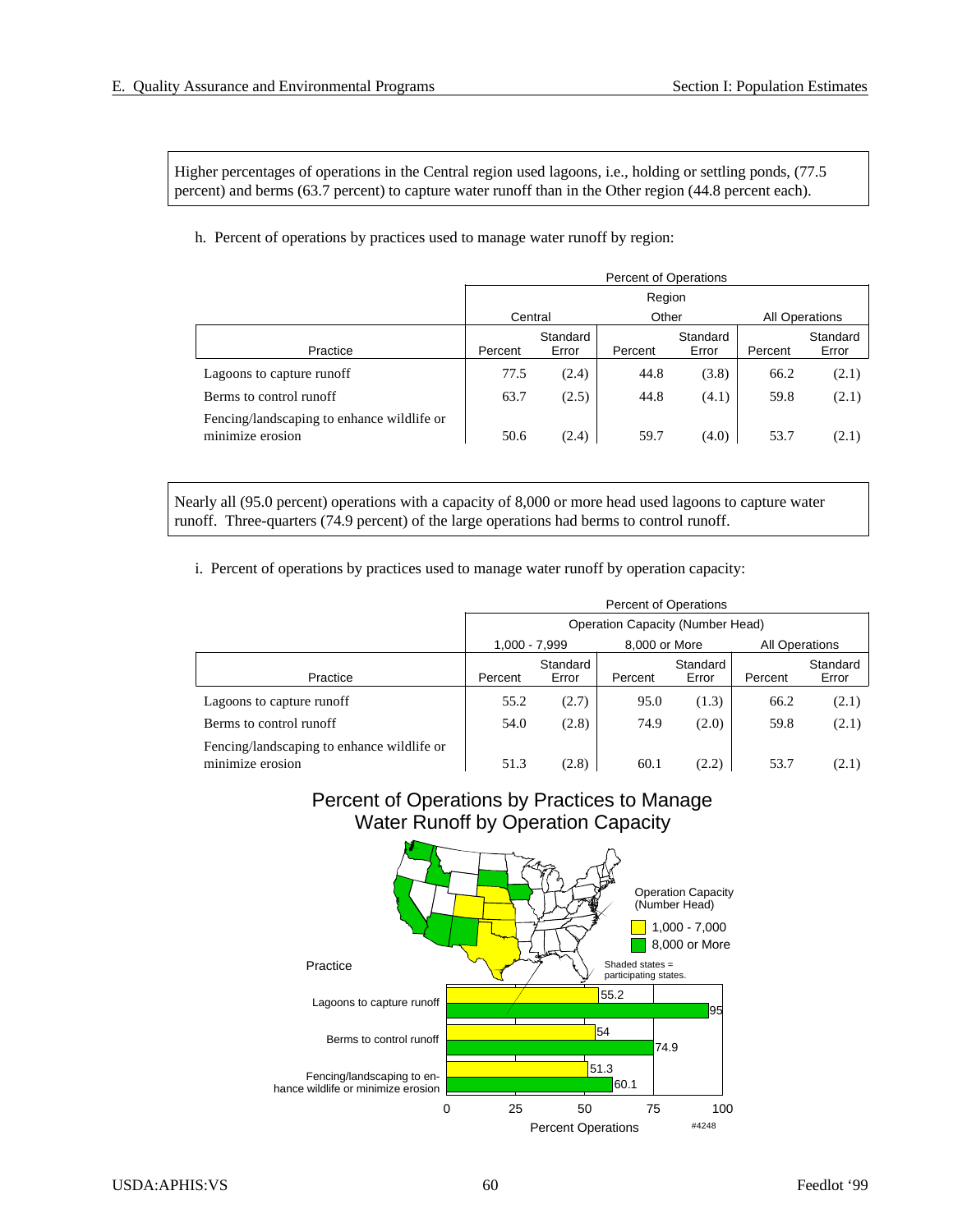# **Section II: Methodology**

## **A. Needs Assessment**

Objectives were developed for the Feedlot '99 study from input obtained over a period of several months via a number of focus groups and individual contacts. Participants included producer representatives, government personnel, veterinary consultants, researchers, and animal health officials.

Feedlot '99 study objectives were to:

- 1) Describe animal health management practices in feed lots and their relationship to cattle health.
- 2) Describe changes in management practices and animal health in feedlots from 1994 to 1999.
- 3) Identify factors associated with shedding of specified pathogens by feedlot cattle, such as: - *E. coli* 0157
	- *Sal mo nel lae* spp.
	- Campylobacter spp.
- 4) Describe antimicrobial usage in feedlots.
- 5) Identify areas for pre-arrival processing of cattle and calves.
- 6) Describe the management in feedlots that impacts product quality.

## **B. Sampling and Estimation**

#### **1. State selection**

A goal of the NAHMS national studies is to include states that account for at least 70 percent of the animal and producer population. The National Agricultural Statistics Service (NASS) publishes the number of cattle on feed and the number of feedlots in the U.S. The February 1999 report shows that 2 percent of the feedlots had over 80 percent of the U.S. inventory. These feedlots were those with 1,000 head or more one-time capacity. Therefore, to enhance prudent use of available resources, our goal of focusing on animal health was achieved by concentrating efforts where most of the animals were located. This plan meant examining those feedlots with 1,000-head or more capacity. On a monthly and quarterly basis, the NASS surveys these large feedlots in 12 key cattle feeding states, which in general are those states with the largest inventories. To minimize respondent burden on these large feedlots, NAHMS chose to direct efforts in these same 12 feedlot states which were Arizona, California, Colorado, Idaho, Iowa, Kansas, Nebraska, New Mexico, Oklahoma, South Dakota, Texas, and Washington. The number of feedlots published for these 12 states in 1998 was 1,746. On January 1, 1999, they had 10,217,000 head on feed.

## **2. Operation selection**

A total of 1,250 feedlots were selected from a population of 1,782 operations based on NASS' May 1999 Cattle on Feed survey. In eight of the 12 NAHMS states, all feedlots were selected. In the remaining four states (Colorado, Iowa, Kansas, and Nebraska), samples were taken to match resource availability both within the state and nationally. These four states were chosen for subsampling because of their relatively large number of smaller operations. In these four states, all operations with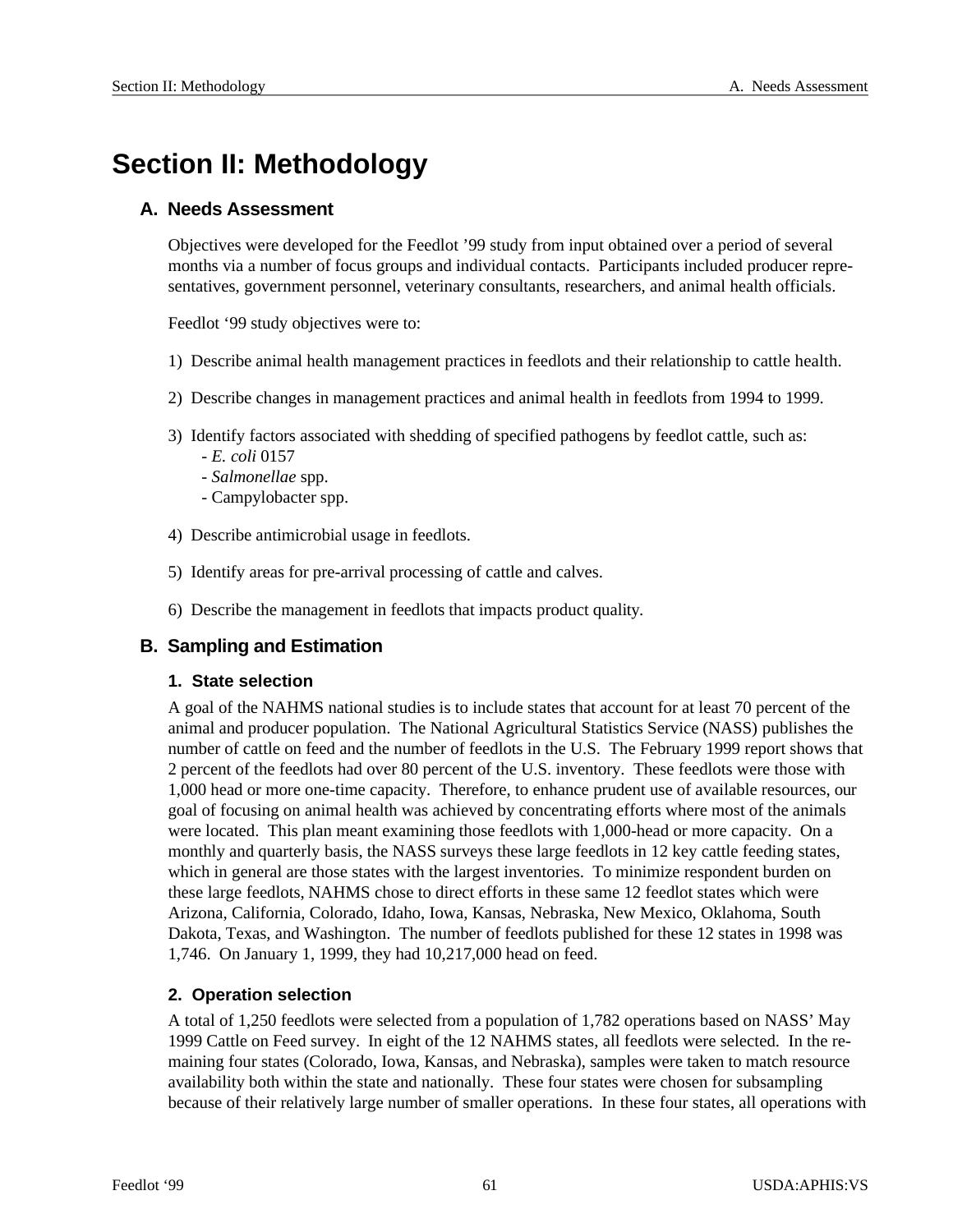more than 4,000 head were included in the sample, while the sampling interval varied between one in 1.61 (Colorado) to one in 4.39 (Nebraska) for smaller feedlots.

## **3. Population inferences**

Inferences cover the population of feedlots with 1,000 head or more one- time capacity in the 12 study states since these feedlots were the only ones eligible for sample selection. These states accounted for 84.3 percent of the feedlots with a 1,000-head or more capacity in the U.S. and 95.8 percent of the U.S. cattle on feed inventory as of January 1, 1999, or 77.3 percent of all cattle on feed in the U.S. *All respondent data were properly weighted to reflect the population from which it was selected.* The inverse of the probability of selection for each of the 1,250 feedlots was the initial selection weight. This selection weight was adjusted for non-response within each of two regions and two size groups to allow for inferences back to the original population from which the sample was selected.

## **C. Data Collection**

## **1. Feedlot Management Report, August 16 - September 7, 1999**

NASS enumerators administered the Feedlot Management Report. The interview took approximately 1 hour to complete.

## **D. Data Analysis**

## **1. Validation and estimation**

Initial data entry and validation for the Feedlot Management Report (results reported in Feedlot '99 Part I) were performed in each individual NASS state office. Data were entered into a SAS data set. NAHMS national staff performed additional data validation on the entire data set after data from all states were combined.

## **2. Re sponse rates**

A total of 520 of the initially selected 1,250 feedlots completed the Feedlot Management Report. There were 130 selected feedlots (10.4 percent) that had zero cattle on feed, were out of business, or were otherwise out of scope for the study (Table 1). These two groups combined ( $n=650$ ) represented the respondents to the survey. The response rate  $(650/1,250 = 52%)$  was similar to the response rate from the NAHMS' 1994 Cattle on Feed Evaluation (43.5% for operations with a capacity of 1,000 or more head). Forty-one selected feedlots were inaccessible or could not be contacted within the study timelines.

| <b>Response Category</b> | Number<br>Operations | Percent<br>Operations |
|--------------------------|----------------------|-----------------------|
| Completed survey         | 520                  | 41.6                  |
| Had zero cattle on feed  | 83                   | 6.6                   |
| Out of business          | 40                   | 3.2                   |
| Out of scope of survey   | 7                    | 0.6                   |
| Refusals                 | 559                  | 44.7                  |
| Inaccessible             | 41                   | 3.3                   |
| Total                    | 1,250                | 100.0                 |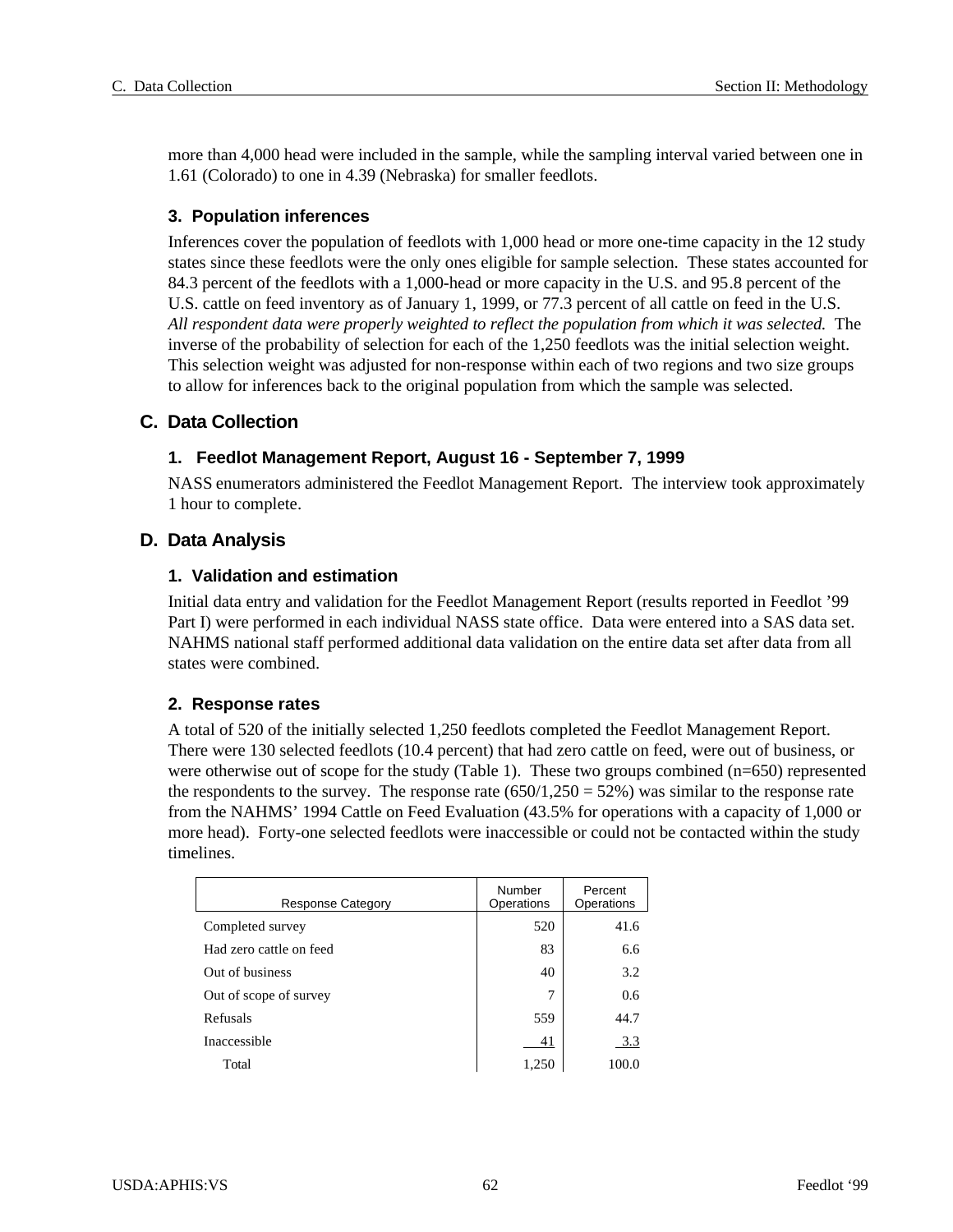# **Appendix I: Sample Profile**

## **A. Responding Operations**

1. Number (and percent) of operations by commodity placed during the year ending **June 30, 1999**

|                           | Number (and Percent) Operations |         |               |         |                       |         |
|---------------------------|---------------------------------|---------|---------------|---------|-----------------------|---------|
|                           | <b>Operation Capacity</b>       |         |               |         |                       |         |
|                           | 1,000 - 7,999                   |         | 8,000 or More |         | <b>All Operations</b> |         |
| <b>Commodities Placed</b> | Number                          | Percent | Number        | Percent | Number                | Percent |
| Dairy only                | 3                               | 0.6     | $\theta$      | 0       | 3                     | 0.6     |
| Beef only                 | 258                             | 49.6    | 138           | 26.5    | 396                   | 76.1    |
| Dairy and beef            | -41                             | 7.9     | 80            | 15.4    | 121                   | 23.3    |
| Total                     | 302                             | 58.1    | 218           | 41.9    | 520                   | 100.0   |

## 2. Number operations that placed at least one cow or bull during the year ending **June 30, 1999**

|       | Number (and Percent) Operations |         |               |         |                       |         |
|-------|---------------------------------|---------|---------------|---------|-----------------------|---------|
|       | <b>Operation Capacity</b>       |         |               |         |                       |         |
|       | 1,000 - 7,999                   |         | 8,000 or More |         | <b>All Operations</b> |         |
|       | Number                          | Percent | Number        | Percent | Number                | Percent |
| Yes   | 80                              | 26.5    | 88            | 40.4    | 168                   | 32.3    |
| No    | 222                             | 73.5    | <b>130</b>    | 59.6    | 352                   | 67.7    |
| Total | 302                             | 100.0   | 218           | 100.0   | 520                   | 100.0   |

| 3. Number of operations by number of placements during the year ending June 30, |  |
|---------------------------------------------------------------------------------|--|
| 1999                                                                            |  |

|                | Number | Percent<br>Operations Operations |  |
|----------------|--------|----------------------------------|--|
| 1-2.499        | 134    | 25.8                             |  |
| 2,500-9,999    | 160    | 30.7                             |  |
| 10,000-39,999  | 133    | 25.6                             |  |
| 40,000 or more | 93     | 17.9                             |  |
| Total          | 520    | 100.0                            |  |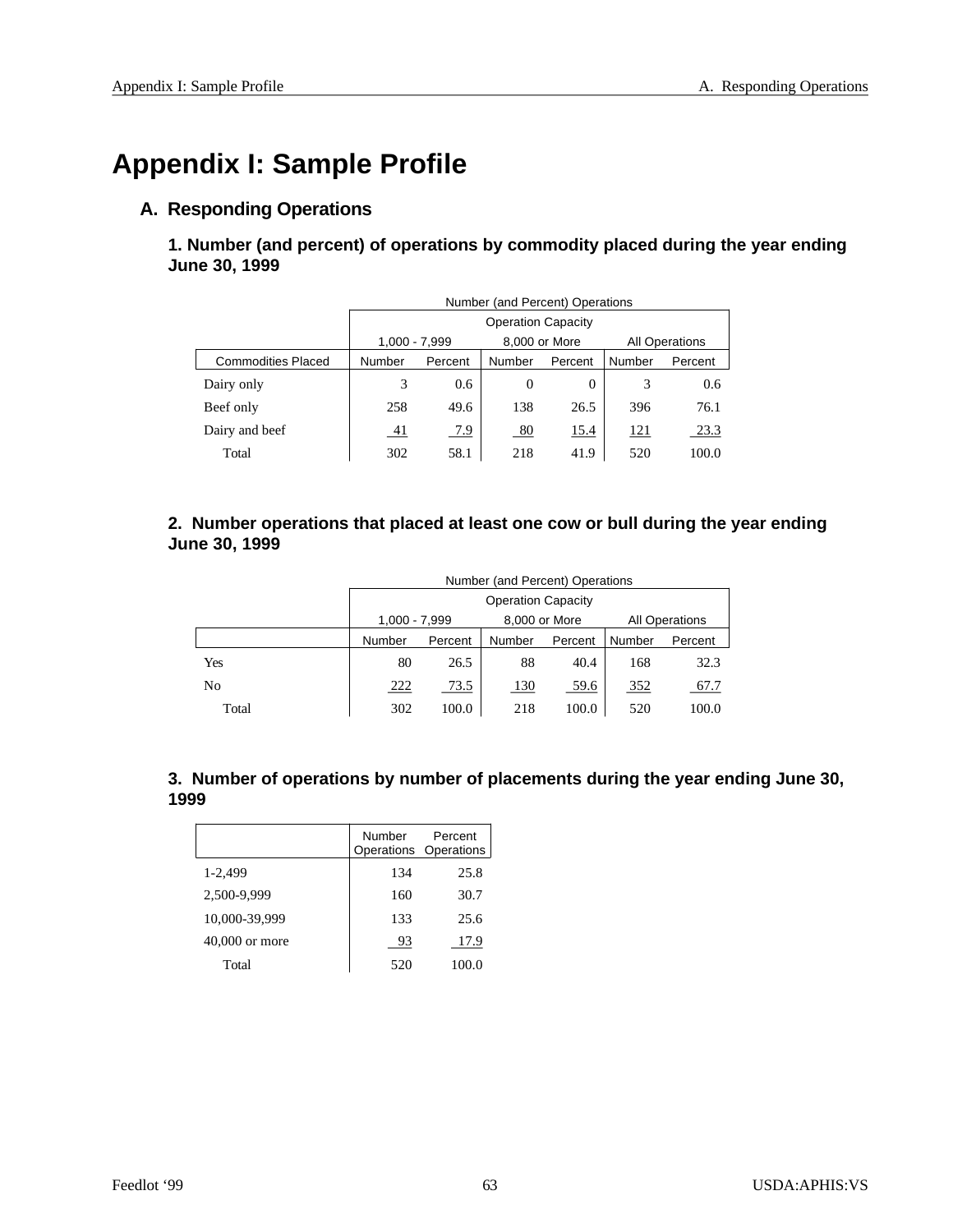|                        | Number of Feedlots by Operation Capacity            |                          |                                               |                                            |                                               |
|------------------------|-----------------------------------------------------|--------------------------|-----------------------------------------------|--------------------------------------------|-----------------------------------------------|
|                        | Number of<br>Lots, 1998*                            | Number of<br>Lots, 1999* | January 1, 1999<br>Inventory*<br>(1,000 Head) | June 1, 1999<br>Inventory*<br>(1,000 Head) | January 1, 2000<br>Inventory*<br>(1,000 Head) |
| <b>State</b>           | Feedlots 1,000-Head or More Capacity                |                          |                                               |                                            |                                               |
| Arizona                | 9                                                   | 7                        | 206                                           | 207                                        | 272                                           |
| California             | 24                                                  | 24                       | 400                                           | 370                                        | 415                                           |
| Colorado               | 166                                                 | 162                      | 1,140                                         | 1,090                                      | 1,180                                         |
| Idaho                  | 55                                                  | 55                       | 285                                           | 285                                        | 310                                           |
| Iowa                   | 310                                                 | 325                      | 335                                           | 330                                        | 375                                           |
| Kansas                 | 200                                                 | 220                      | 2,110                                         | 2,010                                      | 2,310                                         |
| Nebraska               | 665                                                 | 685                      | 2,110                                         | 2,000                                      | 2,300                                         |
| New Mexico             | 10                                                  | 10                       | 118                                           | 87                                         | 116                                           |
| Oklahoma               | 26                                                  | 27                       | 410                                           | 330                                        | 430                                           |
| South Dakota           | 121                                                 | 123                      | 184                                           | 164                                        | 194                                           |
| Texas                  | 142                                                 | 142                      | 2,720                                         | 2,530                                      | 2,900                                         |
| Washington             | 18                                                  | 19                       | 199                                           | 199                                        | 228                                           |
| Total (12 states)      | 1,746                                               | 1,799                    | 10,217                                        | 9,602                                      | 11,030                                        |
| <b>Other States</b>    | 325                                                 | 320                      | 450                                           | 375                                        | 445                                           |
| Total U.S. (50 states) | 2,071                                               | 2,119                    | 10.667                                        | 9.977                                      | 11,475                                        |
|                        | Feedlots Less than 1,000-head Capacity - All States |                          |                                               |                                            |                                               |
|                        | 102,000                                             | 100,000                  | 2,547                                         | Not available                              | 2,508                                         |
|                        | Total U.S. Feedlots                                 |                          |                                               |                                            |                                               |
|                        | 104,071<br>102,119<br>13,214<br>Not available       |                          |                                               |                                            | 13,983                                        |

# **Appendix II: Number of Feedlots & Inventory**

\* Number of feedlots is the number of lots operating at any time during the year. Inventory is the number on hand January 1 and June 1.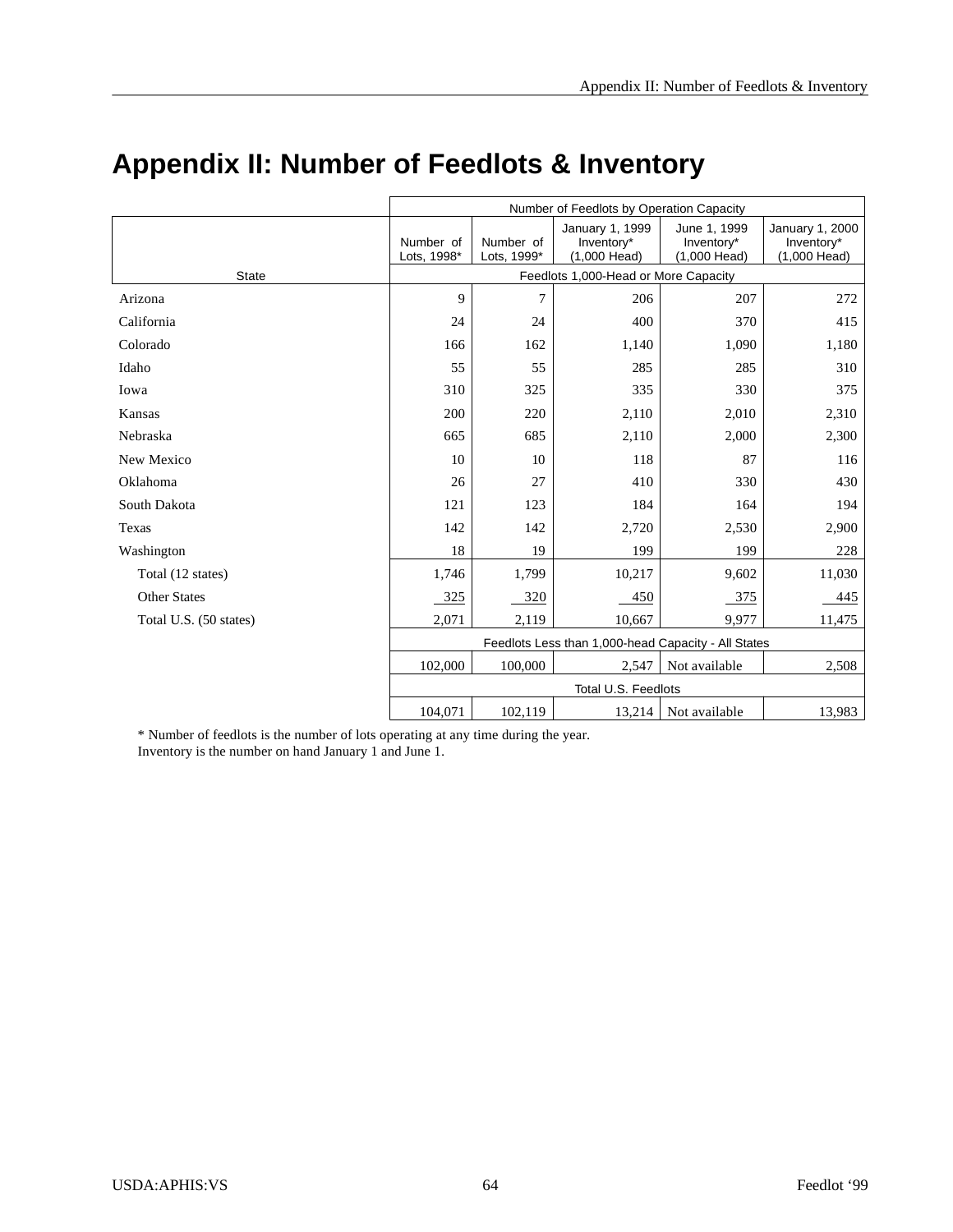# **NAHMS FEEDLOT '99 STUDY: Completed and Expected Outputs and Related Study Objectives**

- 1. Describe changes in management practices and animal health in feedlots from 1994 to 1999.
	- Changes in the U.S. Beef Feedlot Industry, 1994-1999, expected summer 2000
- 2. Describe the management in feedlots that impacts product quality.
	- *Part I: Baseline Reference of Feedlot Management Practices, 1999*, May 2000
	- Part II: Baseline Reference of Feedlot Health and Health Management Practices, 1999, expected summer 2000
	- Quality assurance (interpretive report), expected summer 2000
	- Water quality (info sheet), expected summer 2000
	- Feed quality (info sheet), expected summer 2000

3. Identify factors associated with shedding by feed lot cattle of specified pathogens, such as *E. coli* 0157, *Salmonellae* spp., and *Campylobacter* spp.

- *E. coli* 0157:H7 (info sheet), expected 2001
- *Salmonella* (info sheet), expected 2001
- *Campylobacter* (info sheet), expected 2001
- 4. Describe antimicrobial usage in feedlots.
	- *Part I: Baseline Reference of Feedlot Management Practices, 1999*, May 2000
	- Part II: Baseline Reference of Feedlot Health and Health Management Practices, 1999, expected summer 2000
	- Antimicrobial usage in feedlots (interpretive report), expected summer 2001
- 5. Identify priority areas for pre-arrival processing of cattle and calves.
- *Part I: Baseline Reference of Feedlot Management Practices, 1999*, May 2000
- Part II: Baseline Reference of Feedlot Health and Health Management Practices, 1999, expected summer 2000
- Implants (info sheet), May 2000
- Prearrival processing (info sheet), expected summer 2000
- Vaccination practices (info sheet), expected summer 2000